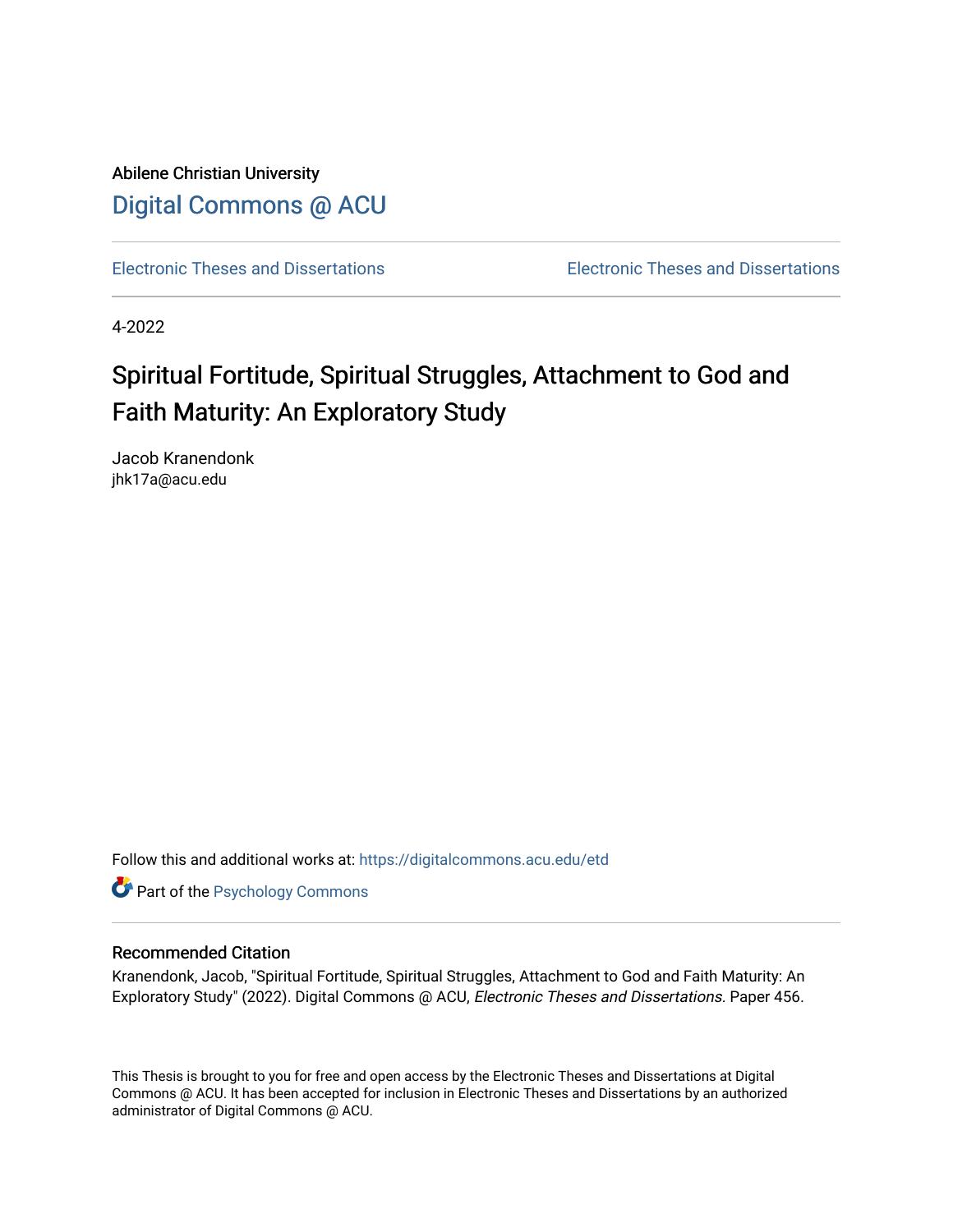## ABSTRACT

Spiritual fortitude is a relatively new construct in psychological research with promising insights for helping individuals navigate challenges throughout life. This study aims to explore spiritual fortitude and its relationship to other religious variables, namely religious/spiritual struggles, attachment to God, and faith maturity. Additionally, I explored spiritual fortitude as a moderator of attachment to God and religious/spiritual struggles. Results indicated a positive correlation between spiritual fortitude and faith maturity, as well as spiritual fortitude moderating the relationship between attachment to God and religious/spiritual struggles. I discuss implications of the findings as well as future directions for research.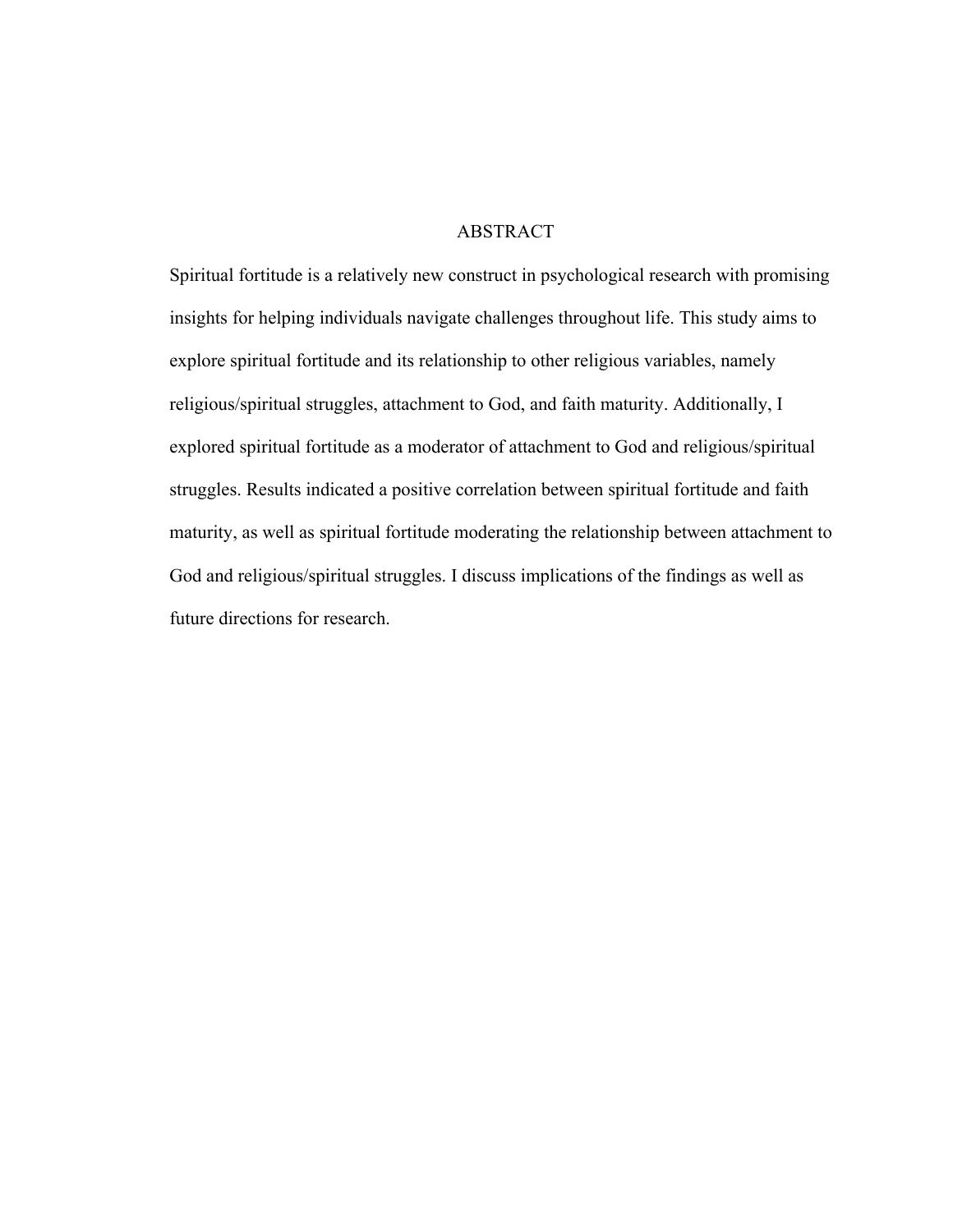## Spiritual Fortitude, Spiritual Struggles, Attachment to God and Faith Maturity:

An Exploratory Study

A Thesis

Presented to

The Faculty of the Department of Psychology

Abilene Christian University

In Partial Fulfillment

Of the Requirement for the Degree

Master of Science in Clinical Psychology

By

Jacob Kranendonk

May 2022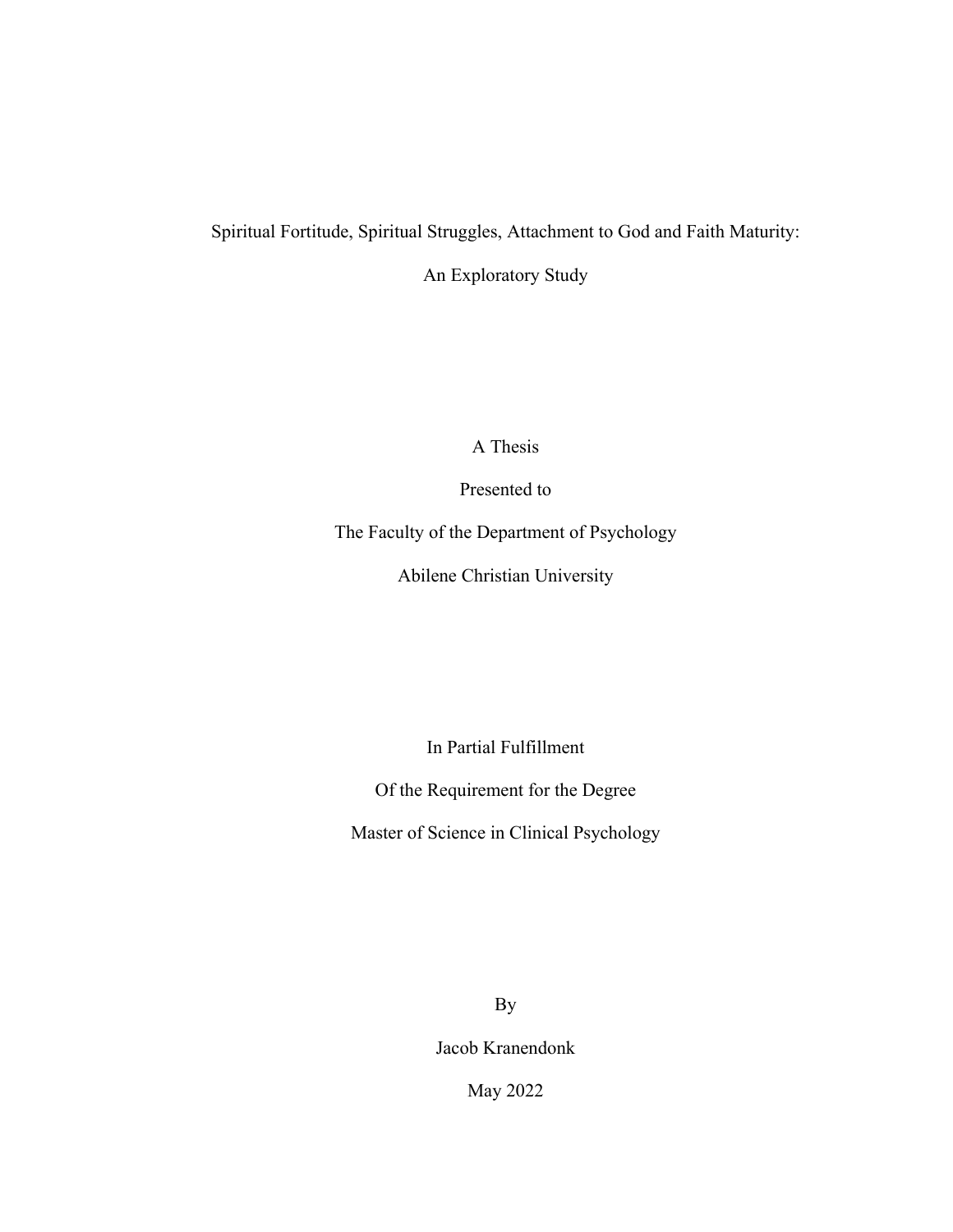This thesis, directed and approved by the committee for the thesis candidate Jacob Kranendonk, has been accepted by the Office of Graduate Programs of Abilene Christian University in partial fulfillment of the requirements for the degree

Master of Science in Psychology

 $2.2010$ 

Assistant Provost for Residential Graduate Programs

Date<sup>-</sup> Apr 18, 2022

Thesis Committee

David Mosher (Apr 18, 2022 14:51 CDT)

David Mosher, PhD, Chair

duble Show QL

David McAnulty, PhD

T Scott Perkins

Scott Perkins, PhD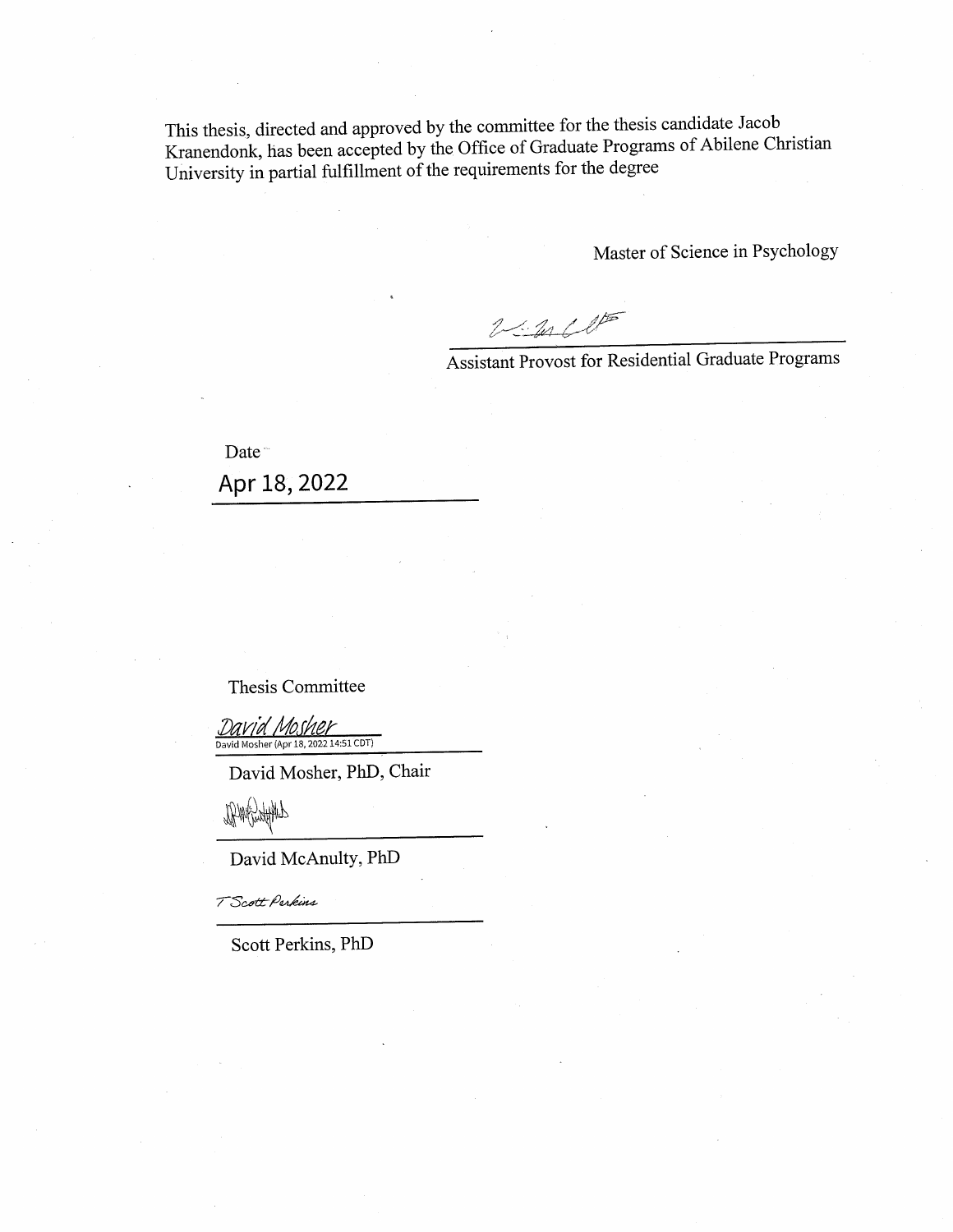This thesis is dedicated to my family, my friends and the faculty that made it all possible. Throughout this entire process, I was shown immense and selfless academic and emotional support to which I am entirely grateful. It has been a shining example of the kind of support I hope to pass on to others in the future. Thank you all.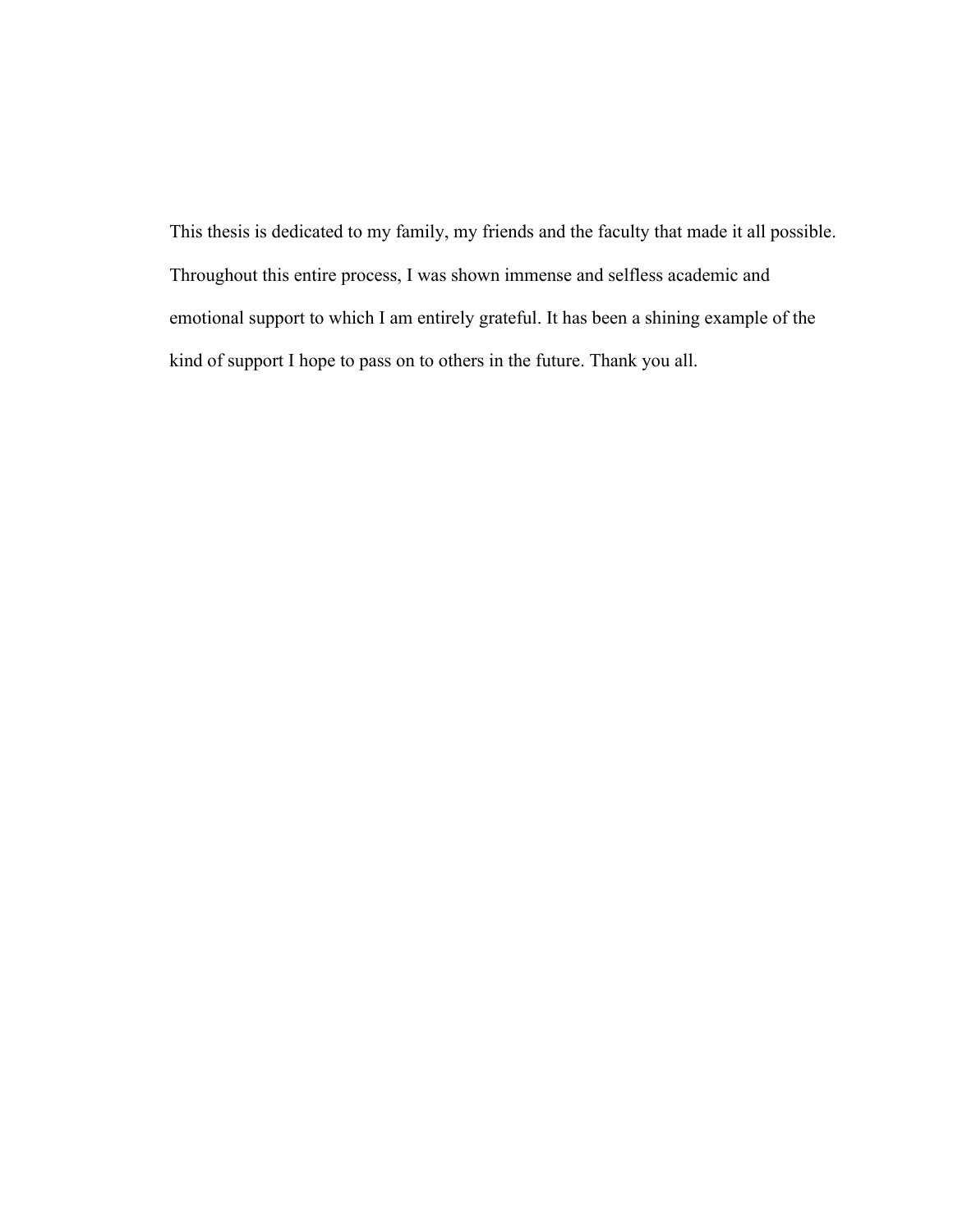#### ACKNOWLEDGMENTS

- I give my sincerest thanks to everyone who has contributed to my thesis and to my journey through this program.
- To Dr. Mosher, for his unlimited patience, ability to be interrupted, genuine care and for constantly going above and beyond expectations to equip me.
- To Dr. McAnulty, for always pushing me to think critically, willingness to help outside of what is expected and the genuine care and excitement he brings to learning.
- To Dr. Perkins, for his ability to lighten stressful situations with a needed laugh, constant warmth and encouragement to be a thoughtful researcher and practitioner.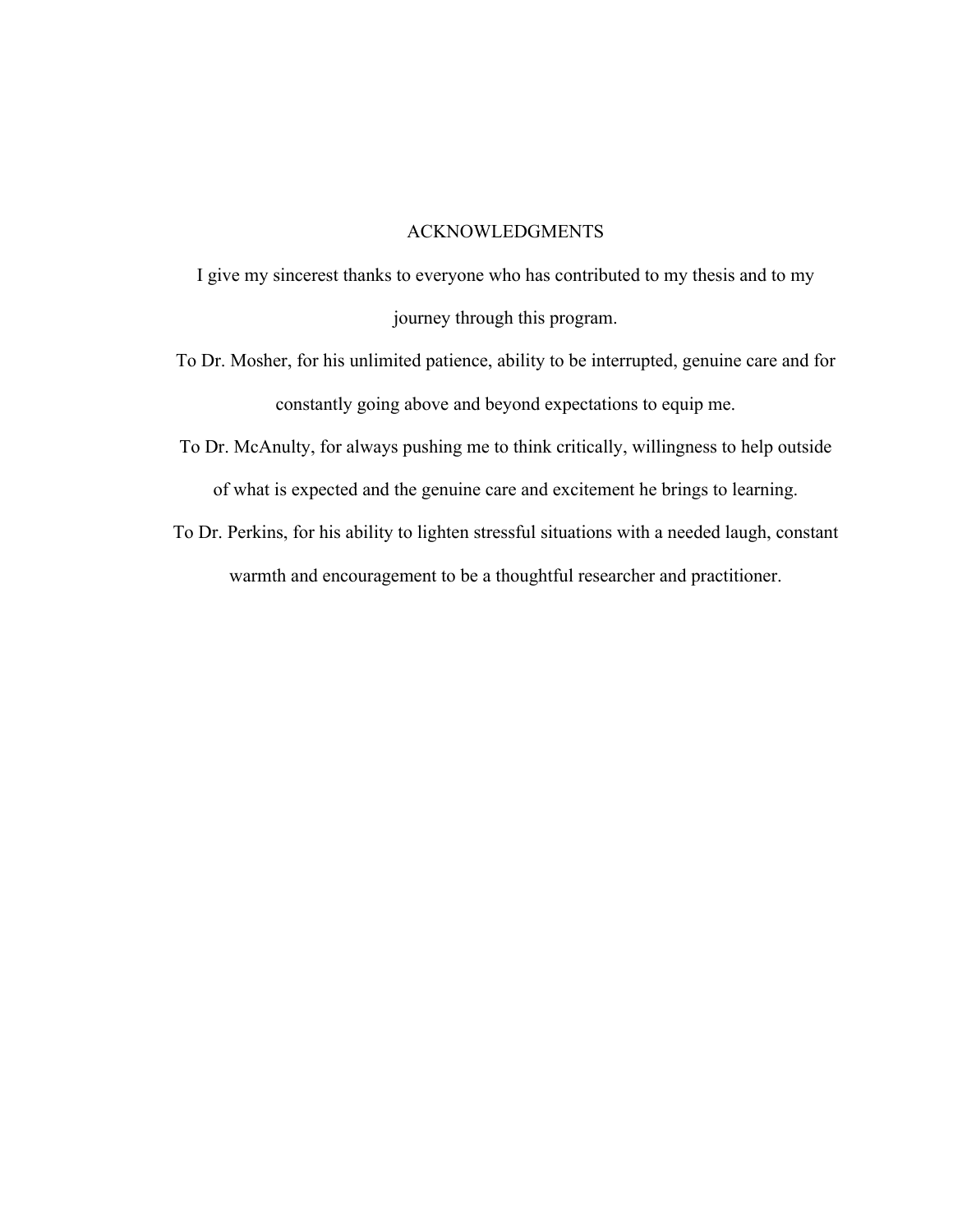© Copyright by Jacob Kranendonk (2022) All Rights Reserved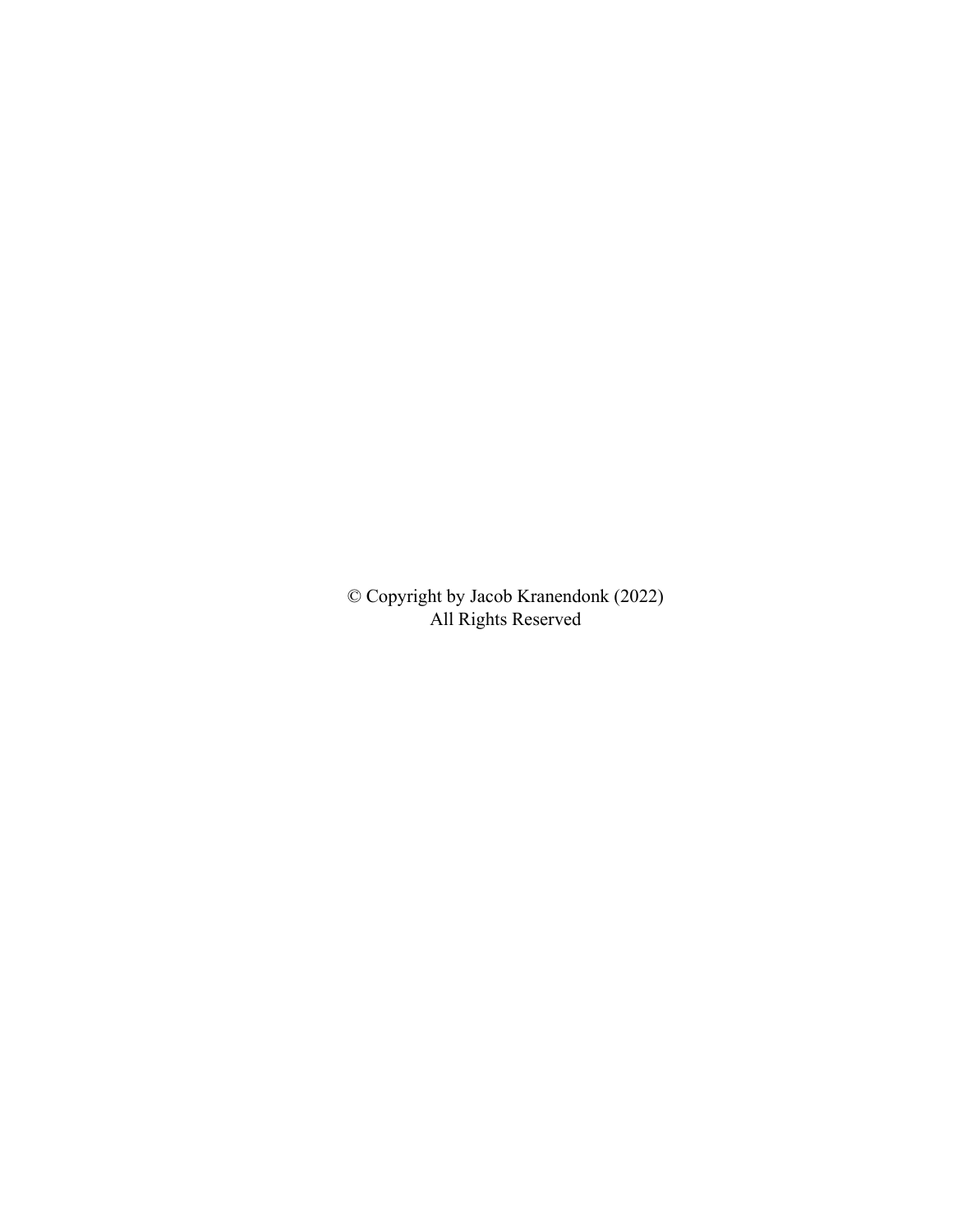# TABLE OF CONTENTS

| $\mathbf{I}$ . |     |
|----------------|-----|
|                |     |
|                |     |
|                |     |
|                |     |
|                |     |
|                |     |
|                |     |
| II.            |     |
|                |     |
|                |     |
|                |     |
|                |     |
|                |     |
|                | .15 |
|                |     |
| Ш.             |     |
|                |     |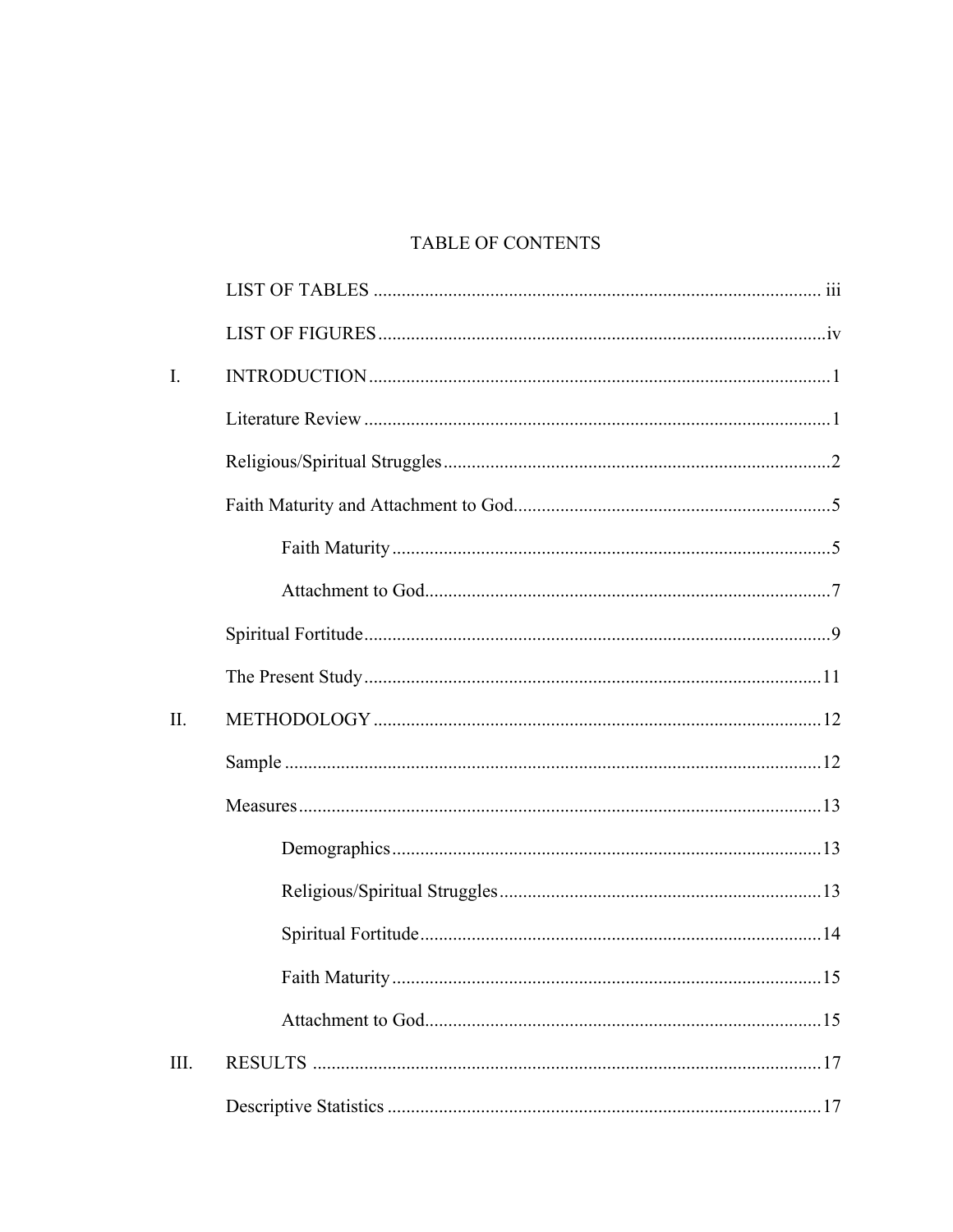| IV. |                                                           |  |
|-----|-----------------------------------------------------------|--|
|     |                                                           |  |
|     |                                                           |  |
|     |                                                           |  |
|     |                                                           |  |
|     | APPENDIX A: Institutional Review Board Approval Letter 32 |  |
|     |                                                           |  |
|     |                                                           |  |
|     |                                                           |  |
|     |                                                           |  |
|     |                                                           |  |
|     |                                                           |  |
|     |                                                           |  |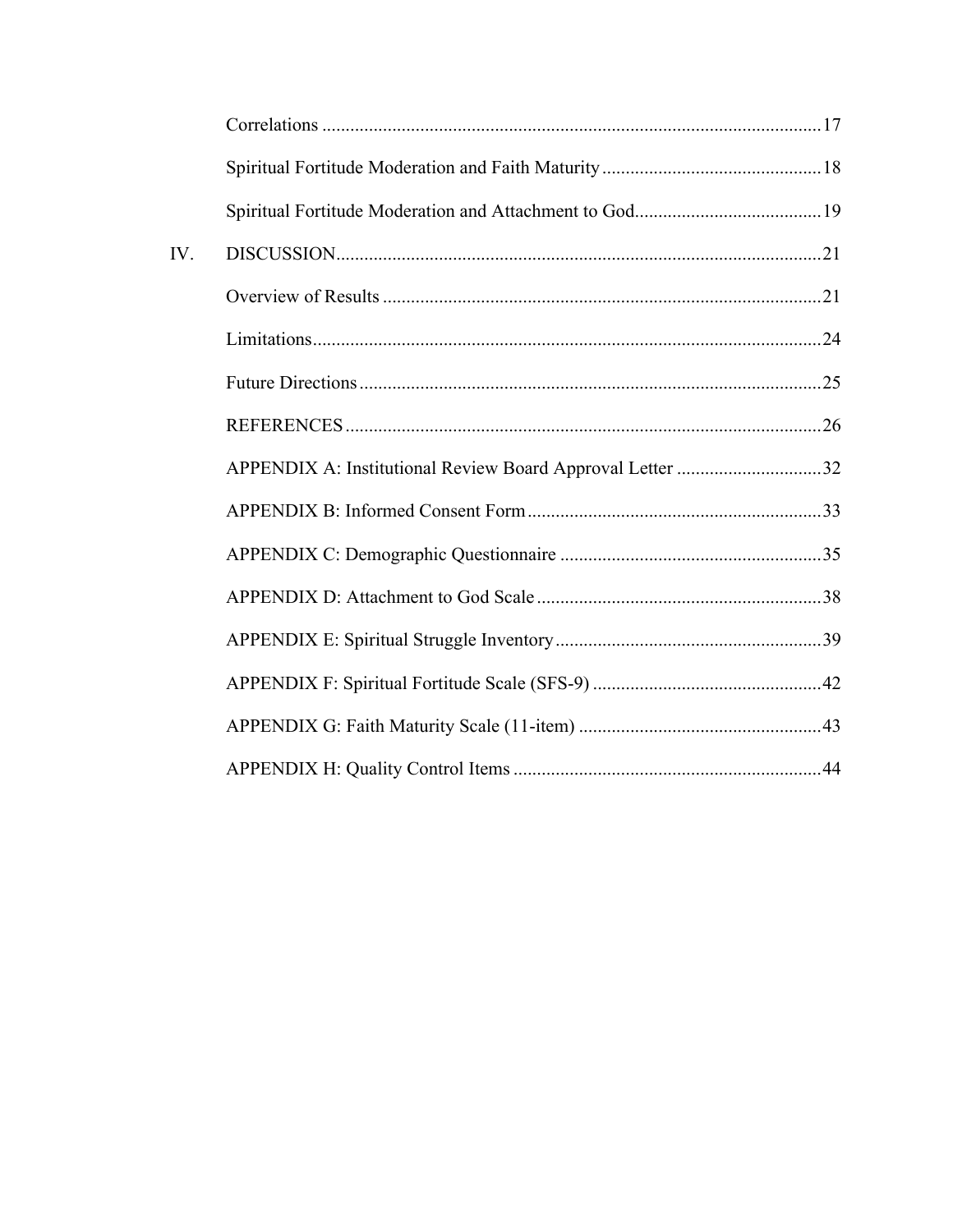# LIST OF TABLES

| Table 1. Descriptive Statistics of Scales Measuring R/S Struggles, Spiritual Fortitude,   |  |
|-------------------------------------------------------------------------------------------|--|
|                                                                                           |  |
| Table 2. Correlation Matrix of Scales Measuring R/S Struggles, Spiritual Fortitude, Faith |  |
|                                                                                           |  |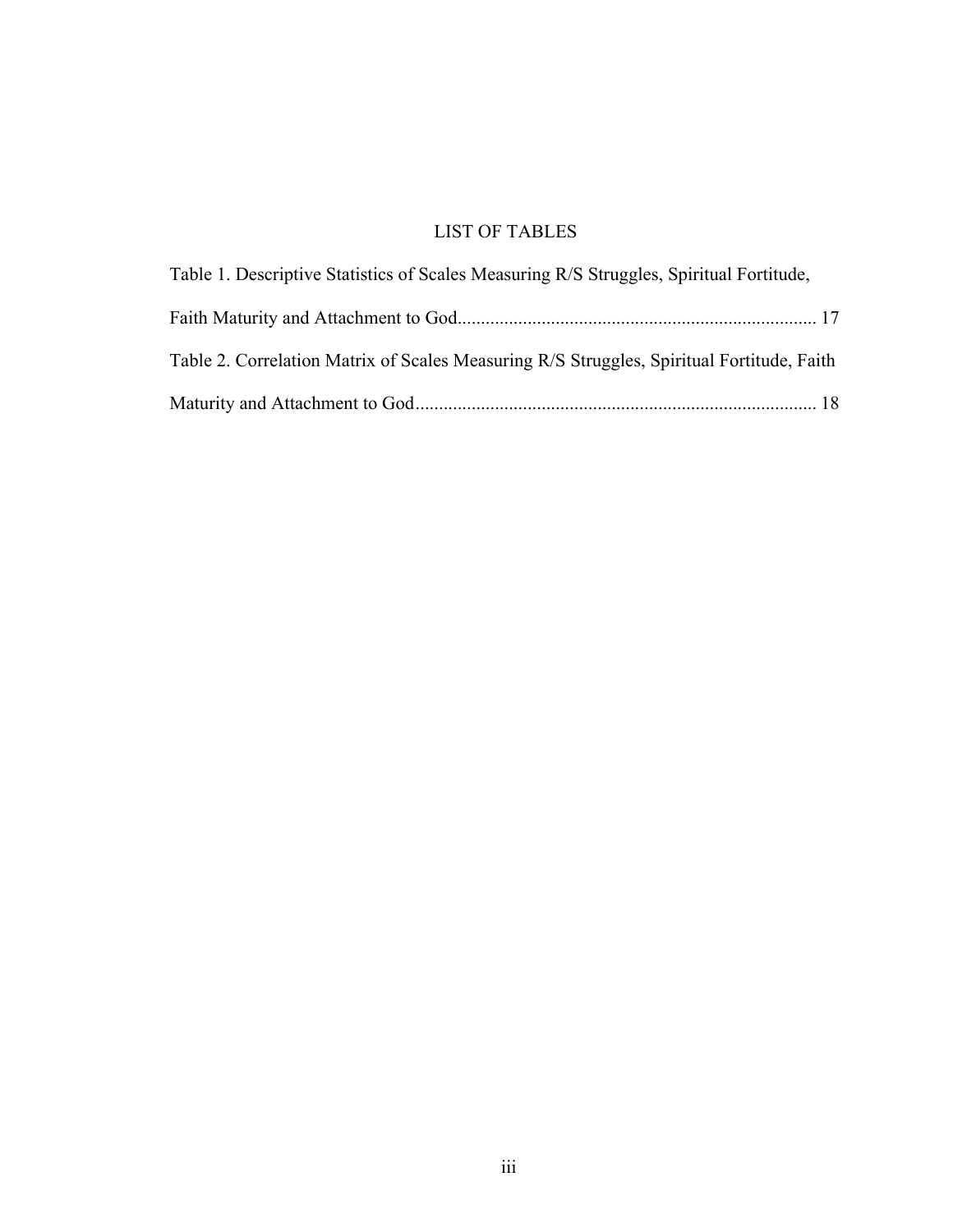# LIST OF FIGURES

| Figure 1. Spiritual Fortitude as a Moderator of Attachment to God (ATG) and R/S |  |
|---------------------------------------------------------------------------------|--|
|                                                                                 |  |
|                                                                                 |  |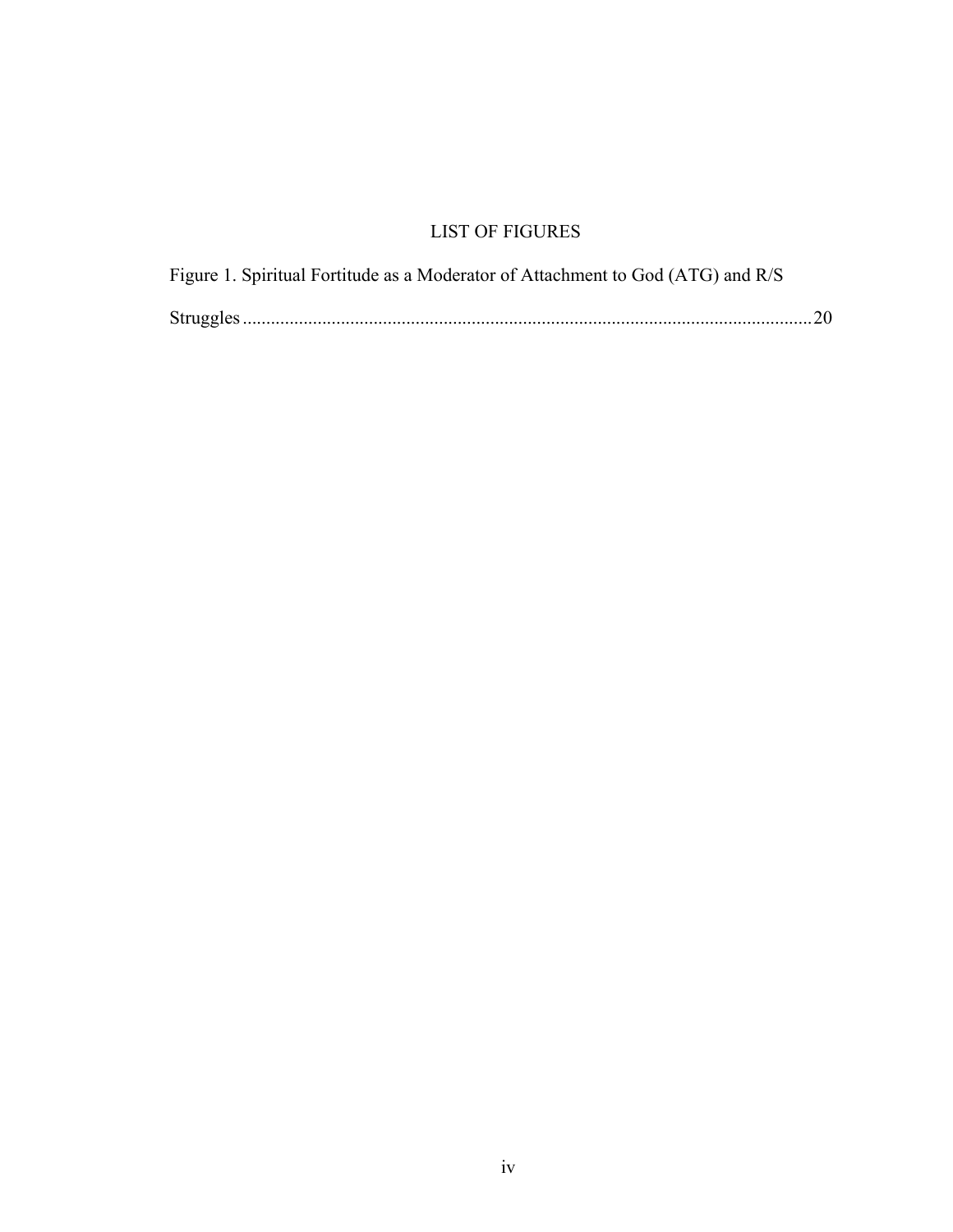## CHAPTER I

#### INTRODUCTION

#### **Literature Review**

In recent years, the psychology of religion has flourished from the exploration of understanding religious/spiritual (R/S) struggles, which was largely affected by the development of the Religious and Spiritual Struggles Scale (Exline et al., 2014). For instance, as researchers have examined R/S struggles, constructs like faith maturity (Exline et al., 2014) and attachment to God (Exline et al., 2017) have shed light on the nuances on how people engage with the Sacred (e.g., a deity or ultimate truth believed to be worthy of veneration) and how these impact well-being (Ellison & Lee, 2010).

While some individuals experience R/S struggles, other people use their spirituality to cope with hardships (Exline et al., 2017). In this vein, spiritual fortitude is a recent and promising avenue of research that examines how people access a spiritual resource to persevere through adversity (Van Tongeren et al., 2019). Researchers posit that spiritual fortitude is theoretically similar to other psychological constructs like grit (Duckworth & Quinn, 2009) and positive religious coping (Pargament et al., 2001). To date, a handful of studies have explored spiritual fortitude as a moderator of struggles and well-being (Van Tongeren et al., 2019), but little to no research has explored the relationship between spiritual fortitude and potential moderation of other religious/spiritual variables (e.g., attachment to God, faith maturity, R/S struggles). Thus, this study will explore the construct of spiritual fortitude and it is connection to well-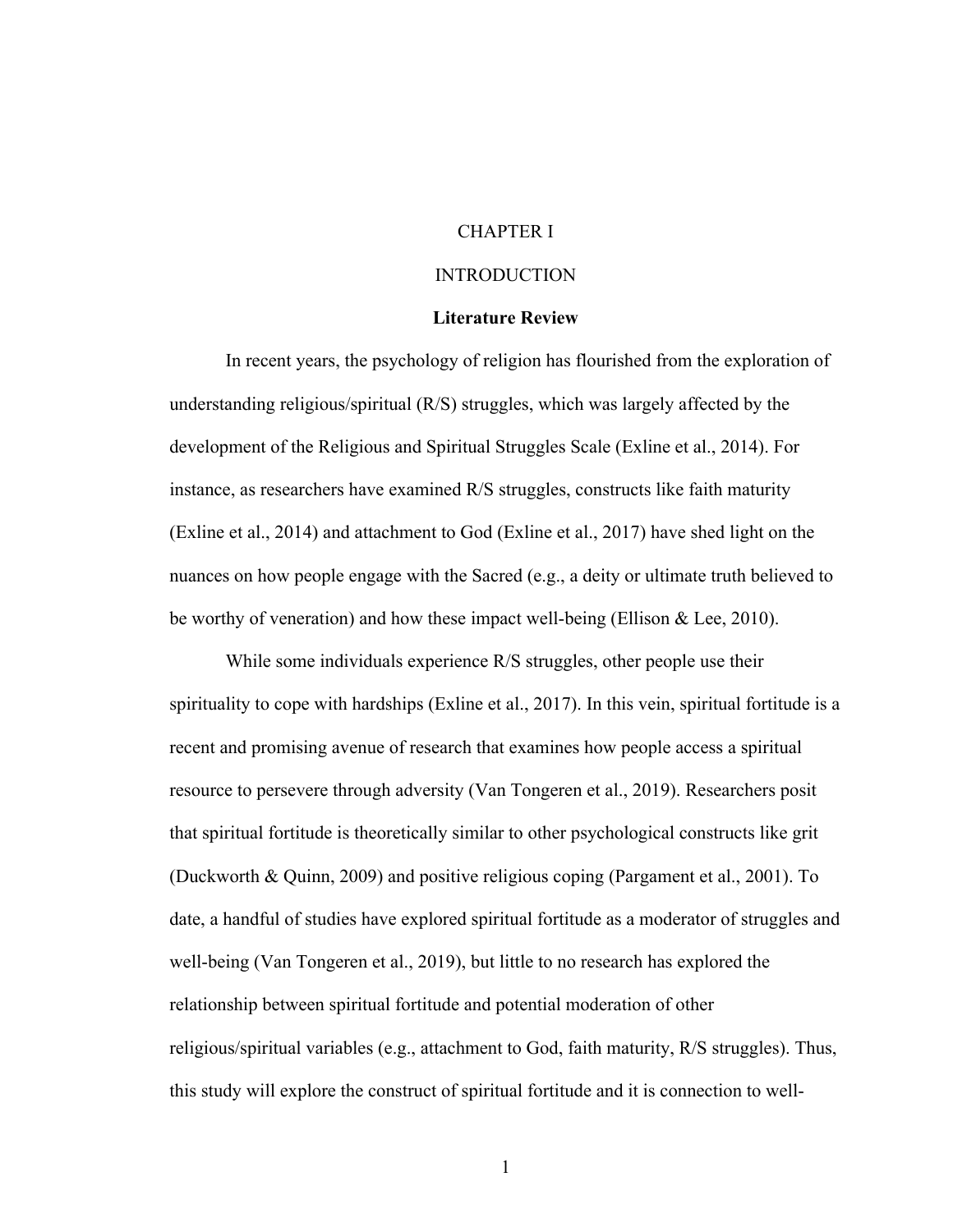being, while also examining spiritual fortitude as a potential moderator for faith maturity and R/S struggles.

#### **Religious/Spiritual Struggles**

Religious and spiritual struggles are conflicts, concerns, and negative thoughts or emotions that relate to one's religious/spiritual beliefs, spiritual practices, or religious experiences (Exline, 2013). R/S struggles can take a wide variety of forms (e.g., anger toward God, interpersonal conflict, lack of meaning) for different people (Exline & Rose, 2005, 2013; Pargament, 2011; Pargament et al., 2005). Within these many types, two specifically focus on beliefs directed towards supernatural agents like angels and demons. First, *divine struggles* are categorized by negative emotions or a conflict about a deity or a perceived relationship with a deity (Exline, 2013; Exline & Rose, 2013; Pargament et al., 2005). The second type refers to *demonic struggles,* which are categorized as the belief that a devil or some types of evil spirits are targeting an individual or directly causing negative events to happen to an individual (Exline & Rose, 2013).

There are other types of R/S struggles that focus less on spiritual beings and more on the institution of religion. Common struggles are *interpersonal struggles*, which are differentiated from other types of R/S as they center on negative experiences with religious people (e.g., discrimination, lack of belonging) and/or their conflict with others that stemmed from religious topics (Exline, 2013; Exline & Rose, 2013; Pargament et al., 2005).

The final overarching type of R/S struggles is *intrapersonal struggles* or struggles that are directed inwardly towards one's own thoughts or actions (Exline, 2013; Pargament et al., 2005). Within intrapersonal R/S struggles, there are three primary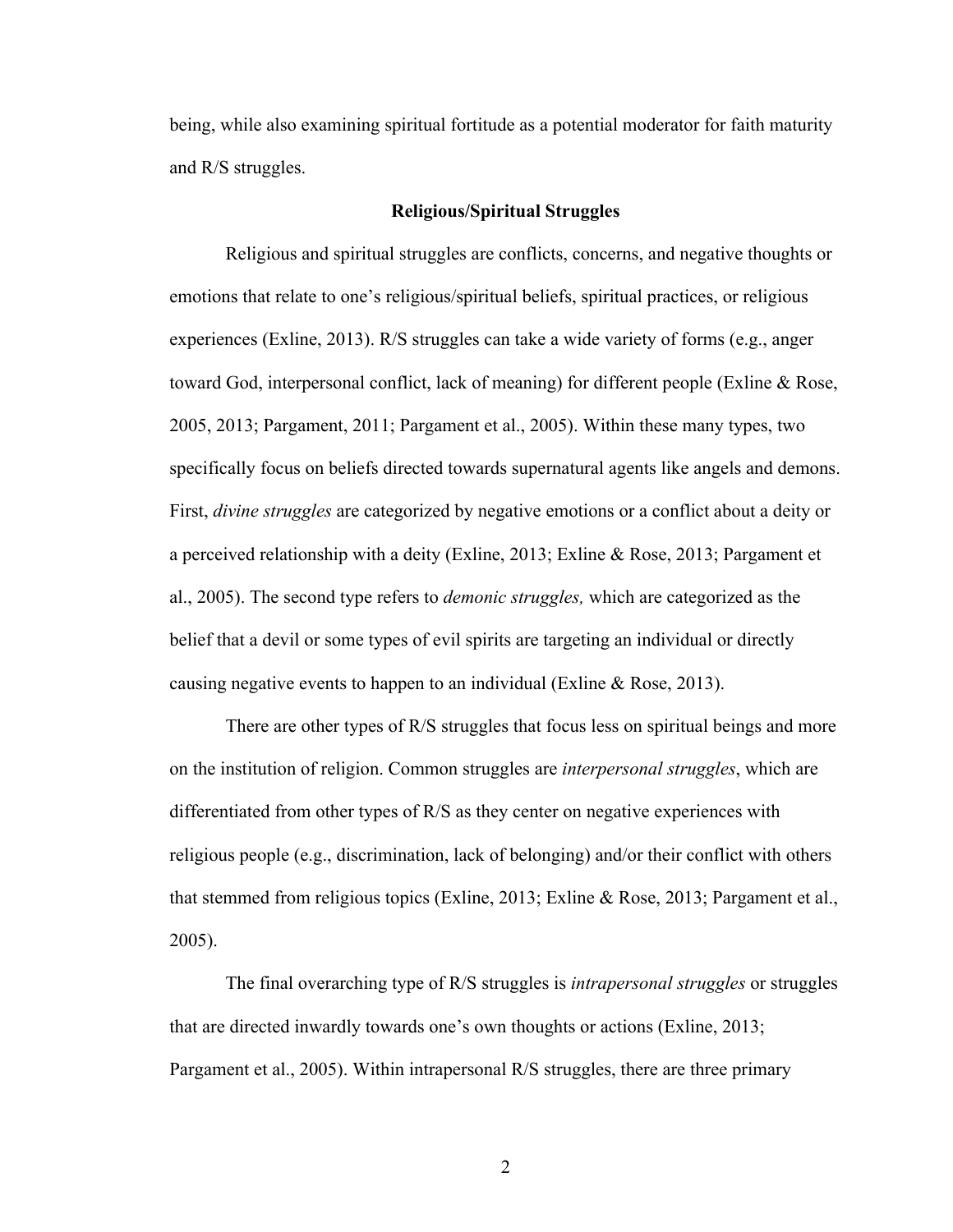subtypes. First, the *moral struggles* subtype involves individuals struggling to adhere to their moral principles or feeling guilt or shame in response to a situation in which they took an action that conflicted with their moral principles. The second subtype is *doubtrelated struggles*, wherein an individual experiences discomfort about any doubts they may experience towards their R/S beliefs or questions that they may have about their R/S beliefs. The third subtype of intrapersonal struggle is called *struggle around ultimate meaning*, which may occur when an individual feels that their life is lacking a deep meaning.

R/S struggles negatively impact people's well-being, such as worse physical health and increased emotional distress (Ano & Vasconcelles, 2005; Pargament, 2011; Smith et al., 2003). To understand this relationship, researchers investigated how an individual's attachment style with God, who serves a similar role as a parent or supportive and protective figure, relates to how they positively or negatively engage with their R/S (Abu-Raiya et al., 2010). In other words, individuals often turn to God in stressful situations, but their attachment style (e.g., secure, insecure) will either positively or negatively affect their interaction with the Sacred (Abu-Raiya et al., 2010). For example, a person with an insecure attachment to God may struggle to experience God as a source of comfort and support. Instead, they may experience more anxiety, emotional disturbance, or physiological symptoms when they use religion as a source of coping, especially if they perceive God as distant, uncaring, or unconcerned with their situation (Abu-Raiya et al., 2010). Therefore, individuals with problematic attachment styles may experience more R/S struggles and find their engagement with God causes more anxiety than it relieves or helps them persevere.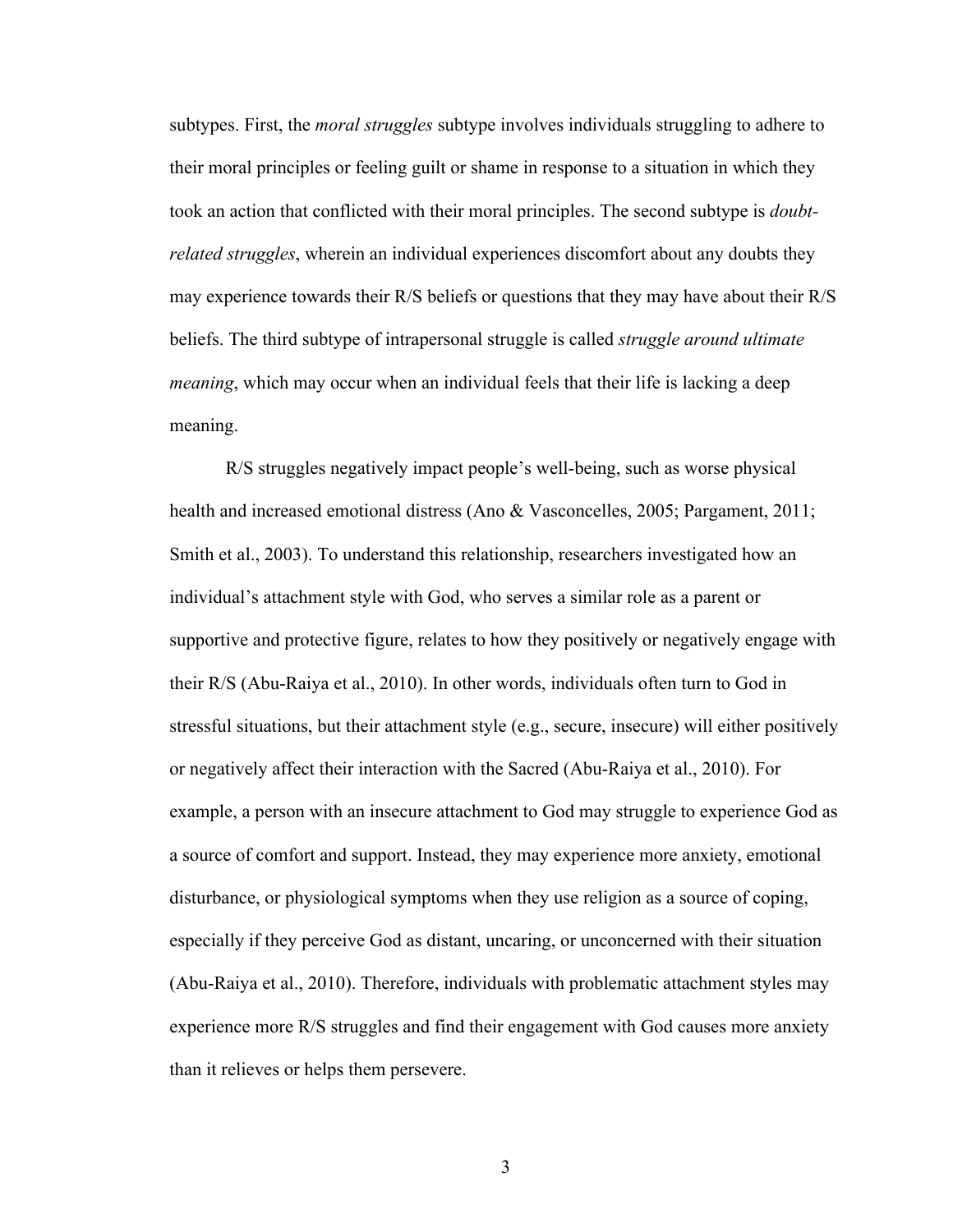In 2010, Pargament et al. conducted a longitudinal study examining the effects of R/S struggles on physical health by examining mortality rates. They tracked 596 patients ages 55 or older for two years (1996 through 1997) assessing positive religious coping (e.g., prayer and petition to the Sacred, support from religious community) and R/S struggles. After controlling for other physical and mental health factors, individuals with higher levels of R/S struggles had higher mortality rates than those with lower levels R/S struggles with three items (i.e., "wondered whether God had abandoned me," "questioned God's love for me," "decided the devil made this happen") having the strongest correlation. Additionally, R/S struggles have been correlated with poorer psychological well-being, such as increased depression and anxiety (Zhang et al., 2021a).

In this regard, a study conducted by Ellison and Lee (2010) examined the relationship between spiritual struggles and psychological distress. To assess this, 1,445 participants completed the psychological distress index (Kessler et al., 2002) as well as three aspects of R/S struggles: divine struggles, interpersonal struggles, and doubt-related struggles. They noted four key findings in their study. First, the prevalence of R/S struggles is relatively equal when comparing a general sample to a clinical sample. Second, there was a small correlation between the three different dimensions of R/S struggles, indicating that each type taps into a different facet of experience rather than pulling from a larger common construct. Third, they found that each dimension of R/S struggles acted as an independent predictor of psychological distress, with divine struggles providing the strongest predictive power. Fourth, R/S struggles served as a strong predictor of psychological distress. R/S struggles leads to poorer physical and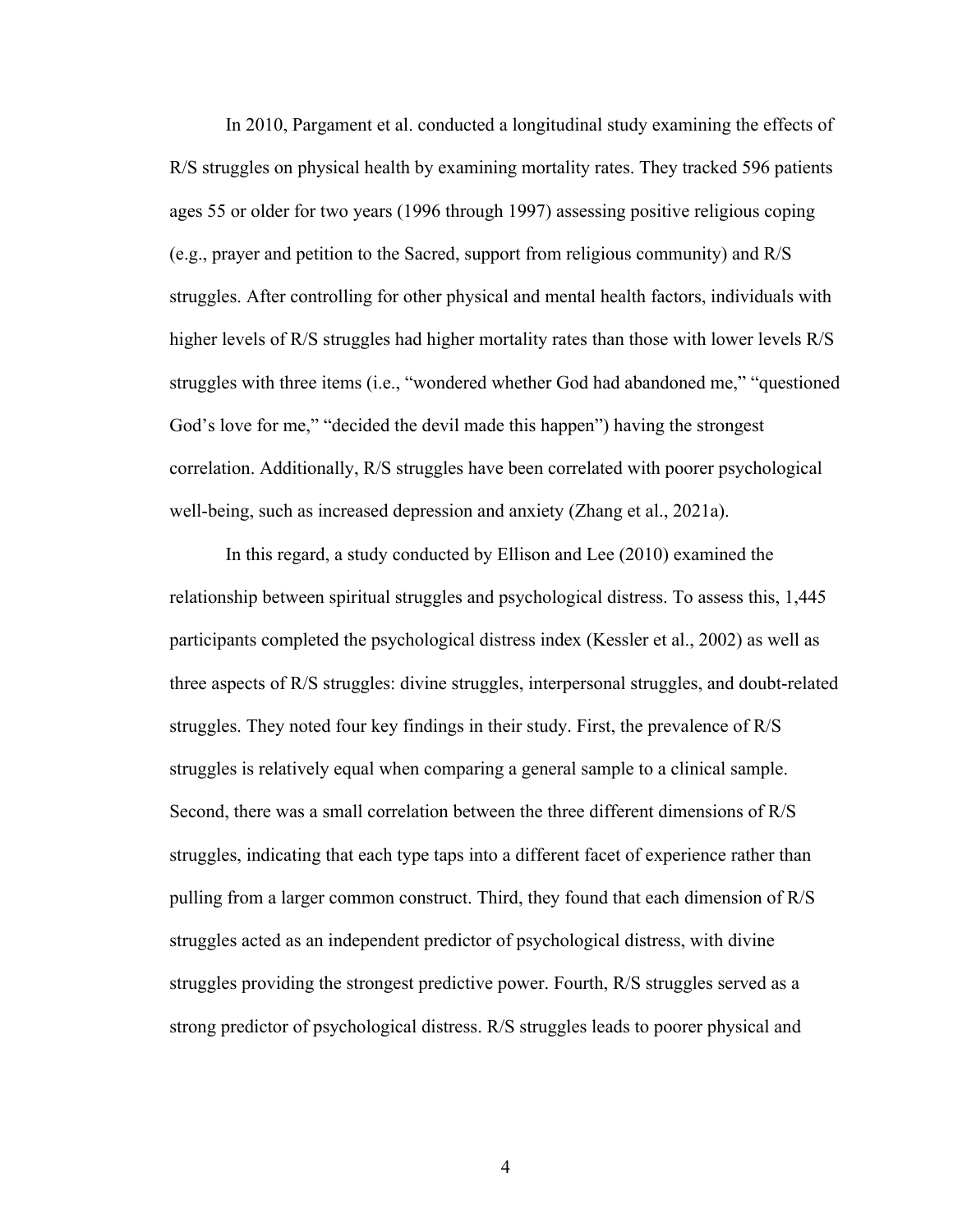psychological health, and by examining the influencing factors, we can help people cope in healthier ways.

#### **Faith Maturity and Attachment to God**

While R/S can introduce new kinds of struggles, individuals also turn towards the Sacred when facing problems in positive ways, coined as positive religious coping (Pargament et al., 1998). Positive religious coping includes "an expression of a sense of spirituality, a secure relationship with God, a belief that there is meaning to be found in life, and a sense of spiritual connectedness with other" (Pargament et al., 1998, p. 712). Because of the complex and multifaceted nature of R/S struggles, researchers are trying to build a more nuanced understanding of this construct, as well as potential moderating variables. Two posited moderating variables are faith maturity, attachment to God, and spiritual fortitude. For example, faith maturity serves as a protective factor against R/S struggles in that individuals with higher levels of faith maturity are better equipped to resolve their R/S struggles (Pargament et al., 2005). Indeed, through a Christian worldview, R/S struggles could be one avenue for how God builds maturity (Exline et al., 2017). While attachment to God has been linked to R/S struggles (Abu-Raiya et al., 2010), the human experience of attaching to a Sacred figure could open the doors for joy, meaning, and positive growth (Exline, 2013).

### **Faith Maturity**

Benson et al. (1993) define faith maturity as "the degree to which a person embodies the priorities, commitments, and perspectives characteristic of a vibrant and life transforming faith, as these have been understood in 'mainline' Protestant traditions" (p. 3). Individuals with a high faith maturity score live their lives more aligned with this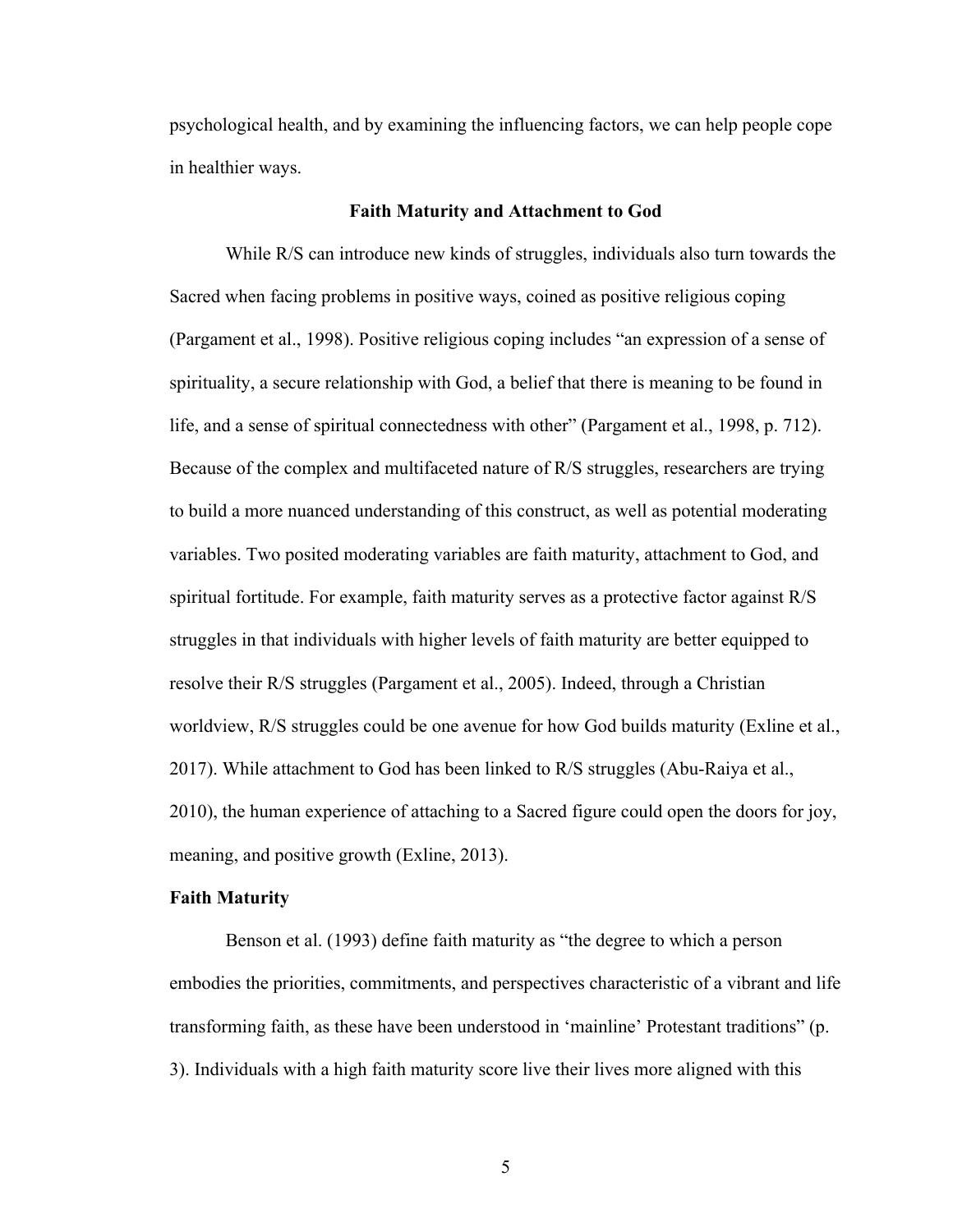definition, while individuals with a low faith maturity score live their lives less aligned with this definition. Therefore, faith maturity is a measure of behavior that reflects deeper rooted religious worldviews, beliefs, and values rather than adherence to religious doctrine (Salsman & Carlson, 2005).

Faith maturity has two dimensions, classified as vertical and horizontal (Benson et al., 1993). Vertical faith maturity is the extent that an individual builds, maintains, and honors a relationship with God or a transcendent reality. Horizontal faith maturity comprises faith manifested through pro-social behavior, such as service to others, acts of justice, and showing mercy.

Both vertical and horizontal domains of faith maturity are positively correlated with various religious practices and experiences (Piedmont & Nelson, 2002). For instance, vertical faith maturity positively correlates with increased frequency of prayer, higher attendance of religious services, as well as a stronger feeling of connectedness to a higher power (Piedmont & Nelson, 2002). Higher levels of faith maturity allow for individuals to engage with more positive religious coping (e.g., the three behaviors listed previously) allowing them to experience less R/S struggles during times of distress.

Another study conducted by Knabb and Grigorian-Routon (2013) reported a strong positive correlation between faith maturity and positive religious coping. Their results showed that individuals with higher faith maturity reported higher levels of positive religious coping (Knabb & Grigorian-Routon, 2013), which expedites the positive resolution of R/S struggles (Exline et al., 2017; Wilt et al., 2019). Thus, one way people resolved their doubts, anger to God, or interpersonal conflict with religious individuals was through positive engagement with their faith. These studies provide a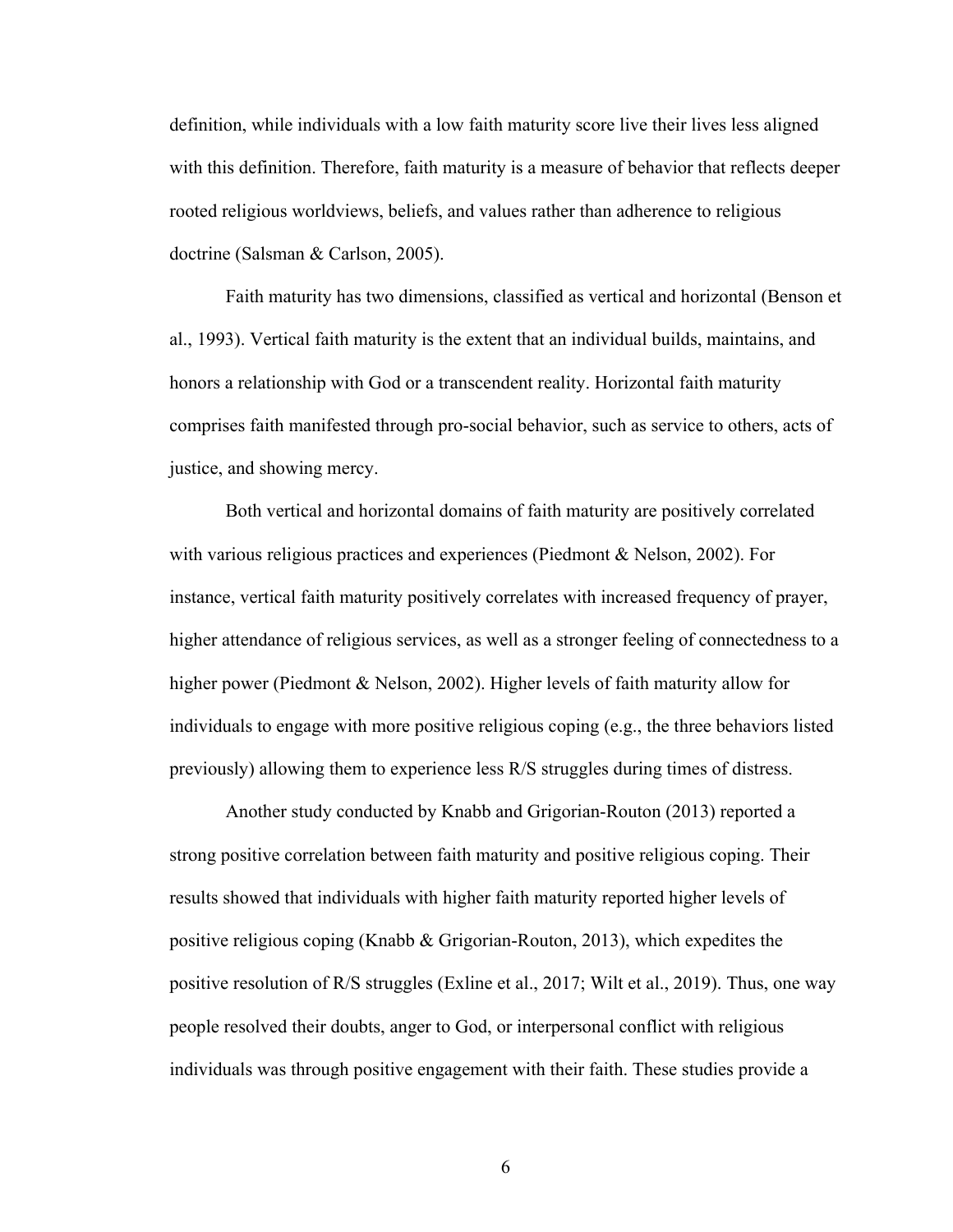theoretical framework to connect faith maturity to a lower prevalence and higher resolution rate of R/S struggles.

#### **Attachment to God**

Attachment to God compares a relationship with God to that of an attachment figure who serves as a source of comfort, security, and protection (Kirkpatrick, 1999). An attachment bond has four distinct criteria that sets them apart from other relationships that may not incorporate attachment styles: "1) maintaining proximity with the attachment figure, 2) seeing the attachment figure as a secure base of explorative behavior, 3) considering the attachment figure as providing a haven of safety, and 4) experiencing separation anxiety when removed from the attachment figure" (Ainsworth, 1985; Beck & McDonald, 2004, p. 92).

Attachment to God, modeled after parental attachment theory, involves one's avoidance of intimacy and anxiety about abandonment (Beck & McDonald, 2004). Avoidance of intimacy includes feeling the need to be self-reliant, issues with or inability to depend on God, and the unwillingness to open up and be emotionally intimate with God (Beck & McDonald, 2004). Anxiety about abandonment includes a fear that God might leave or become distant, feeling resentment or frustration at the perceived lack of affection from God (also called "angry protest"), feeling jealous toward the perceived intimacy God shares with others, anxiety about one's ability to be loved by God, and anxiety over one's relationship with God (Beck & McDonald, 2004).

As noted earlier, attachment to God influences a person's experience of R/S struggles. For instance, Exline et al. (2017) examined what variables influence a person's navigation of R/S struggles. They surveyed 454 college students from three United States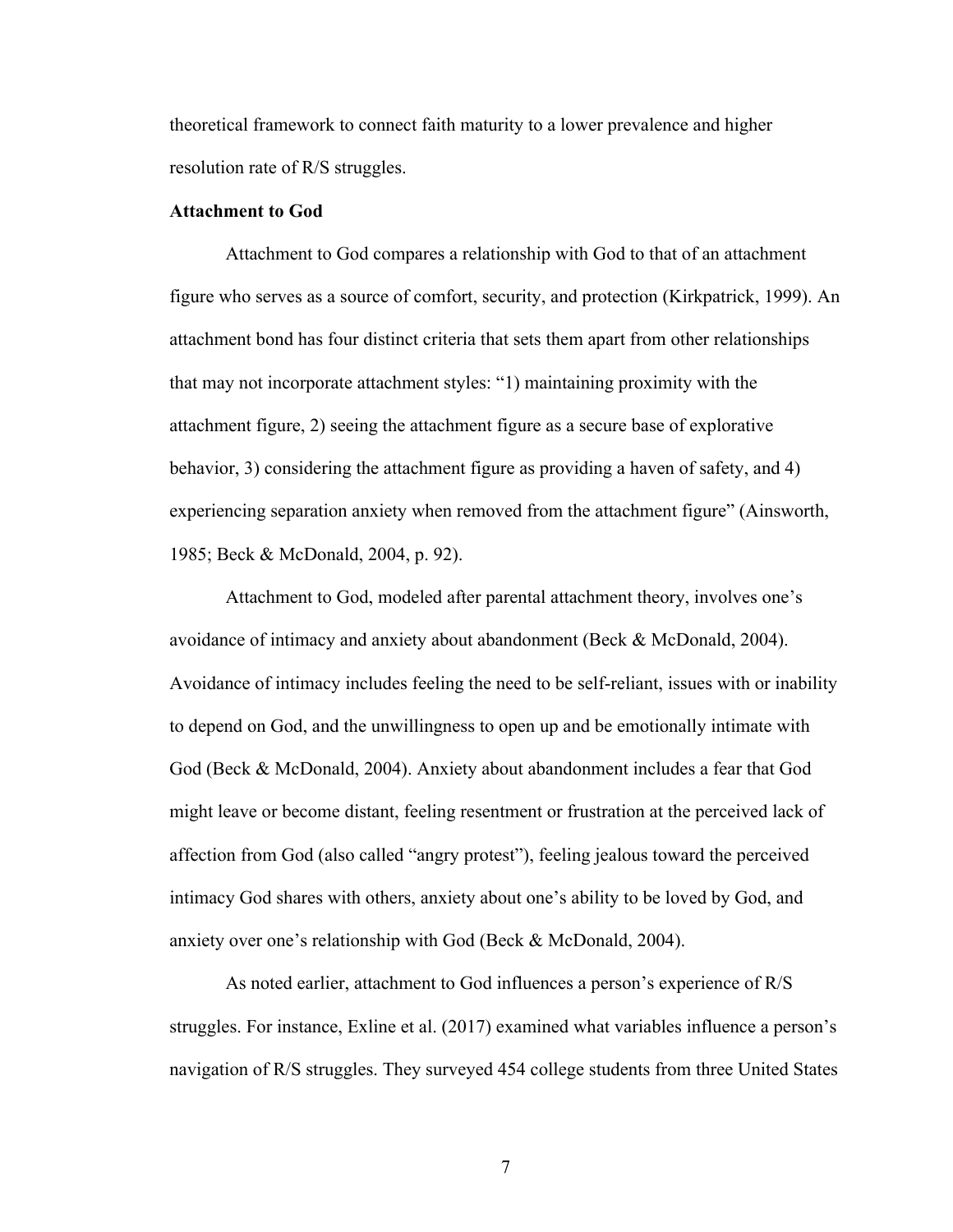universities that self-identified as Christians. In brief, individuals who experience R/S struggles are more likely to resolve issues and experience personal growth when they 1) positively engage with God and 2) have the perception that God was directly helping or communicating with them. Additionally, a pre-established, positive relationship with God predicted participants' personal growth via their engagement and perceptions of God. While not directly measuring attachment to God, perceiving a direct relationship with God and having a positive relationship with God would both theoretically relate to a secure attachment to God.

Moreover, Zarzycka (2019) showed that a person's image of God mediated the relationship between parental attachment and spiritual struggles. In this study, Roman Catholics  $(N = 149)$  that had avoidant parental attachments were more likely to experience divine struggles (e.g., anger towards God), whereas participants with anxious parental attachments reported more with moral struggles (e.g., fear of God's disapproval). Both the images of God's distance and cruelty mediated the relationship between avoidant parental attachment and R/S struggles. To illustrate, a person who grew up with unsupportive, cold caregivers may experience more struggles by perceiving a divine figure as sharing similar qualities with their caregiver. These findings support earlier literature that links insecure parental attachments styles with difficulties in holding positive images of God (Brokaw & Edwards, 1994; Dickie et al., 1997; Justice & Lambert, 1986). Similarly, insecure ambivalent attachment to God predicts a person's likelihood of experiencing R/S struggles (Ano & Pargament, 2013).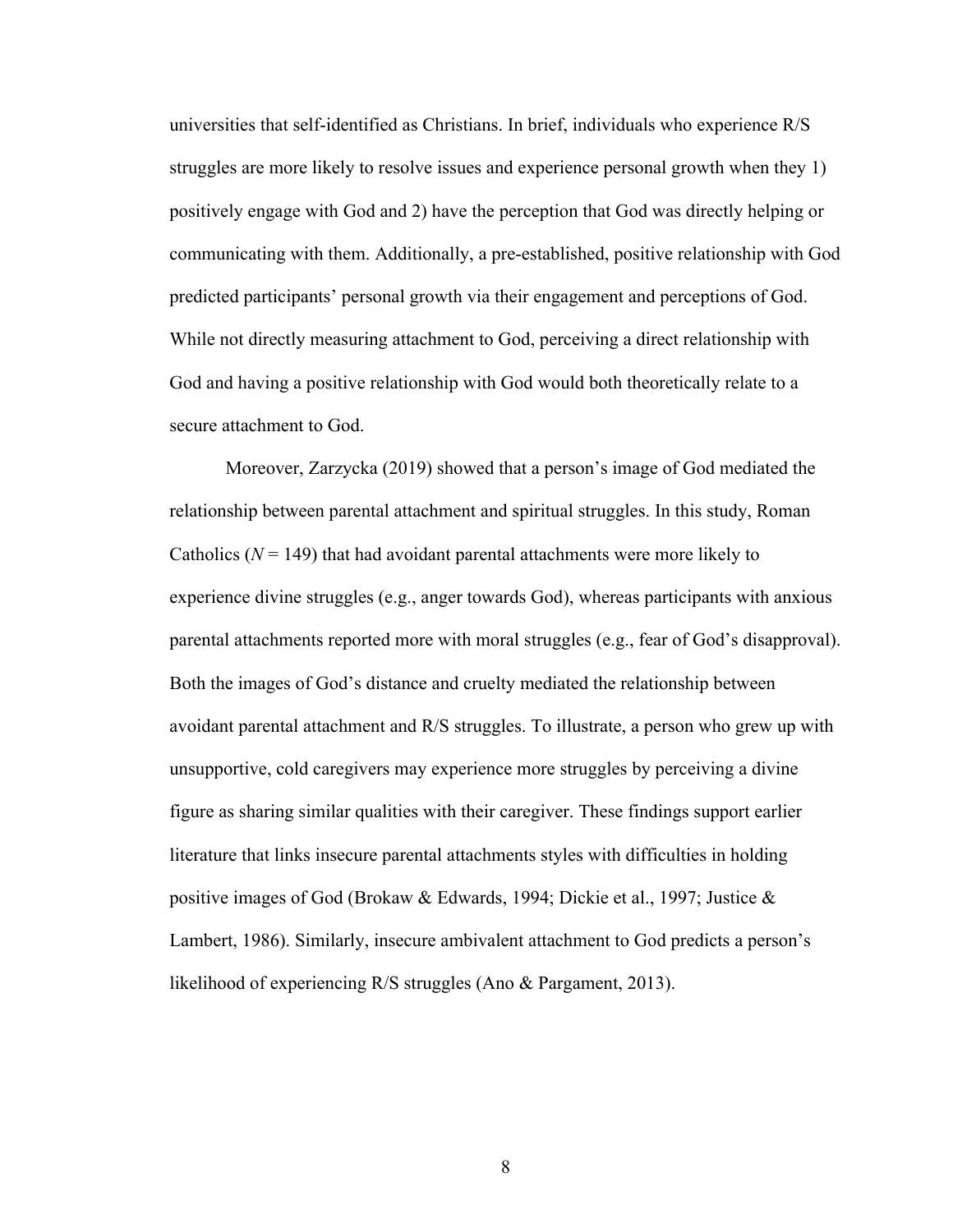#### **Spiritual Fortitude**

One of the newest constructs to be explored as a moderating variable for R/S struggles is spiritual fortitude. *Spiritual fortitude* (SF) is defined as "a confidence that one has sufficient spiritual resources to face and grow in the face of a stressor" (Van Tongeren et al., 2019, p. 2). They conceptualize SF as having three distinct perspectives, with the first being that individuals who have higher SF will have a stronger sense of being able to use their faith to overcome challenges (i.e., spiritual endurance). The second domain is that individuals with high SF will believe that they have the power to maintain their integrity and will to live even in the face of significant challenges or adversity (i.e., spiritual enterprise). The third domain is that an individual is confident and stays confident, even when facing adversity, that they will eventually find a renewed sense of meaning and purpose in life (i.e., redemptive purpose). Notably, SF is a character trait strengthened over time as an individual faces adversity and hardships throughout the course of their lives.

Research focusing on SF has shown it to be effective in helping individuals cope when facing difficult events such as Hurricane Matthew (McElroy-Heltzel et al., 2018), a flood (Zhang et al., 2021c), and the COVID-19 pandemic (Zhang et al., 2021b). These studies suggest that SF operates as a type of positive religious coping mechanism where individuals can draw from spiritual resources across the three dimensions to help give them strength when facing adversity.

While SF is similar to other constructs such as grit and resilience, there are a few key differences that set SF apart and make it worth studying. *Grit* is usually defined as having perseverance towards long-term goals even when facing adversity (Duckworth et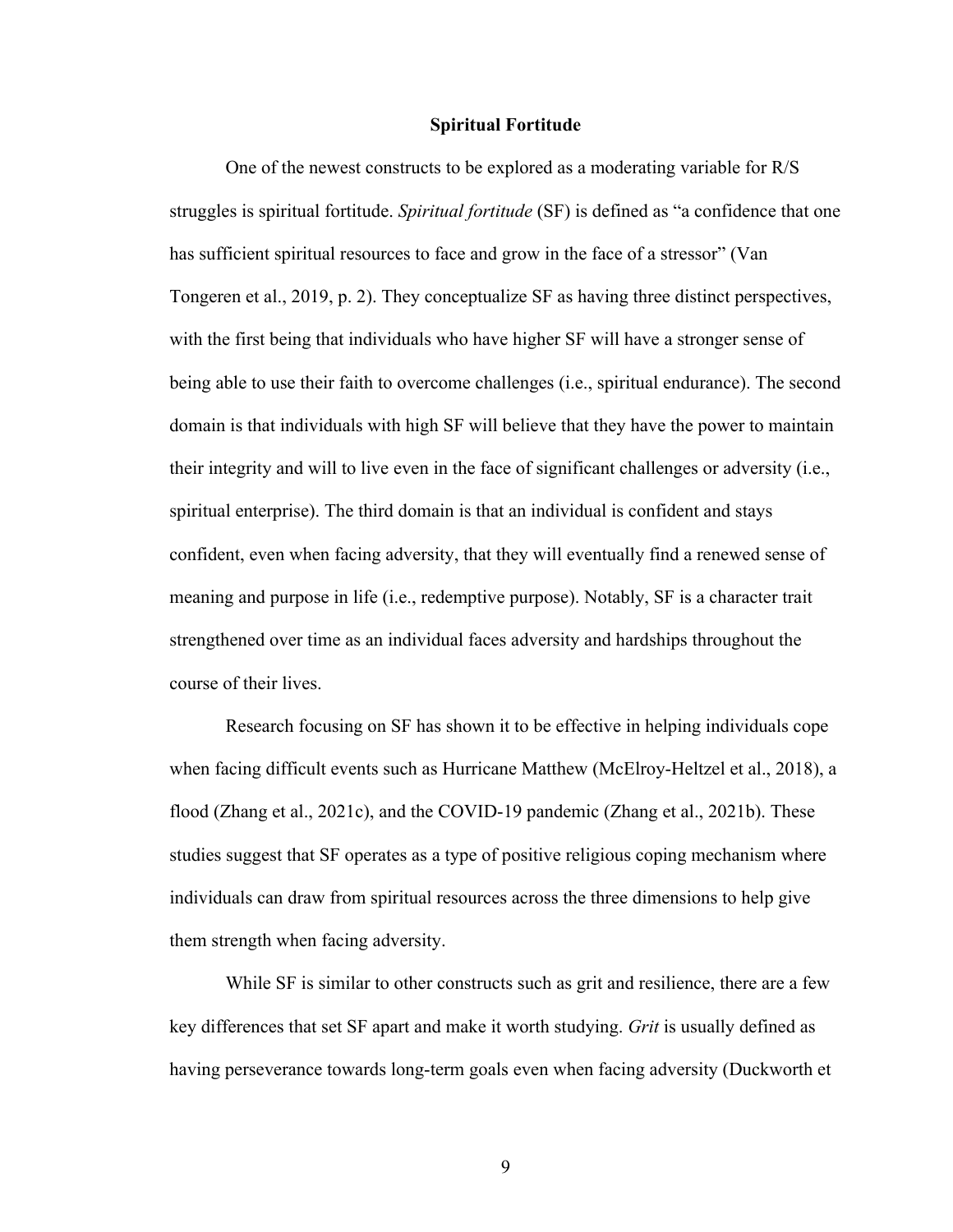al., 2007). SF differs from this in the way that it includes the ability to demonstrate perseverance even in the absence of a goal or certain desired outcome (Van Tongeren et al., 2019). As a construct, resilience involves an individual's ability to recover from adversity and return to a former state of functioning (Masten, 2001). SF, while related to this construct, focuses more on the underlying cognitive schema that facilitate resilience and less on the outcome of persistence (Van Tongeren et al., 2019).

For example, McElroy-Heltzel et al. (2018) recruited 227 undergraduate students who had been affected by Hurricane Matthew and had them complete questionnaires that measured SF, meaning in life, spiritual well-being, religious coping, and disaster exposure. The results suggested that individuals with higher levels of SF scored higher on positive religious coping, meaning in life, as well as spiritual well-being.

In a different context, 279 victims of a flood in Baton Rouge, Louisiana were given scales at both nine and eighteen months after the flood that measured resource loss, SF, meaning in life, anxiety, depression, and PTSD (Zhang et al., 2021b). They found that SF reduced the relationship between resource loss and future search for meaning, while a search for meaning served as a mediator in the relationship between resource loss and SF for the measured mental health symptoms.

A series of eight studies examined how SF affected individuals (*N* = 3,455) facing the COVID-19 pandemic (Zhang et al. 2021c). They found that higher levels of SF negatively correlated with anxiety, depression and PTSD symptoms, and SF positively correlated with positive religious coping. This study also suggests that the meaning in life domain of SF may be the central mechanism for how SF helps facilitate better mental health.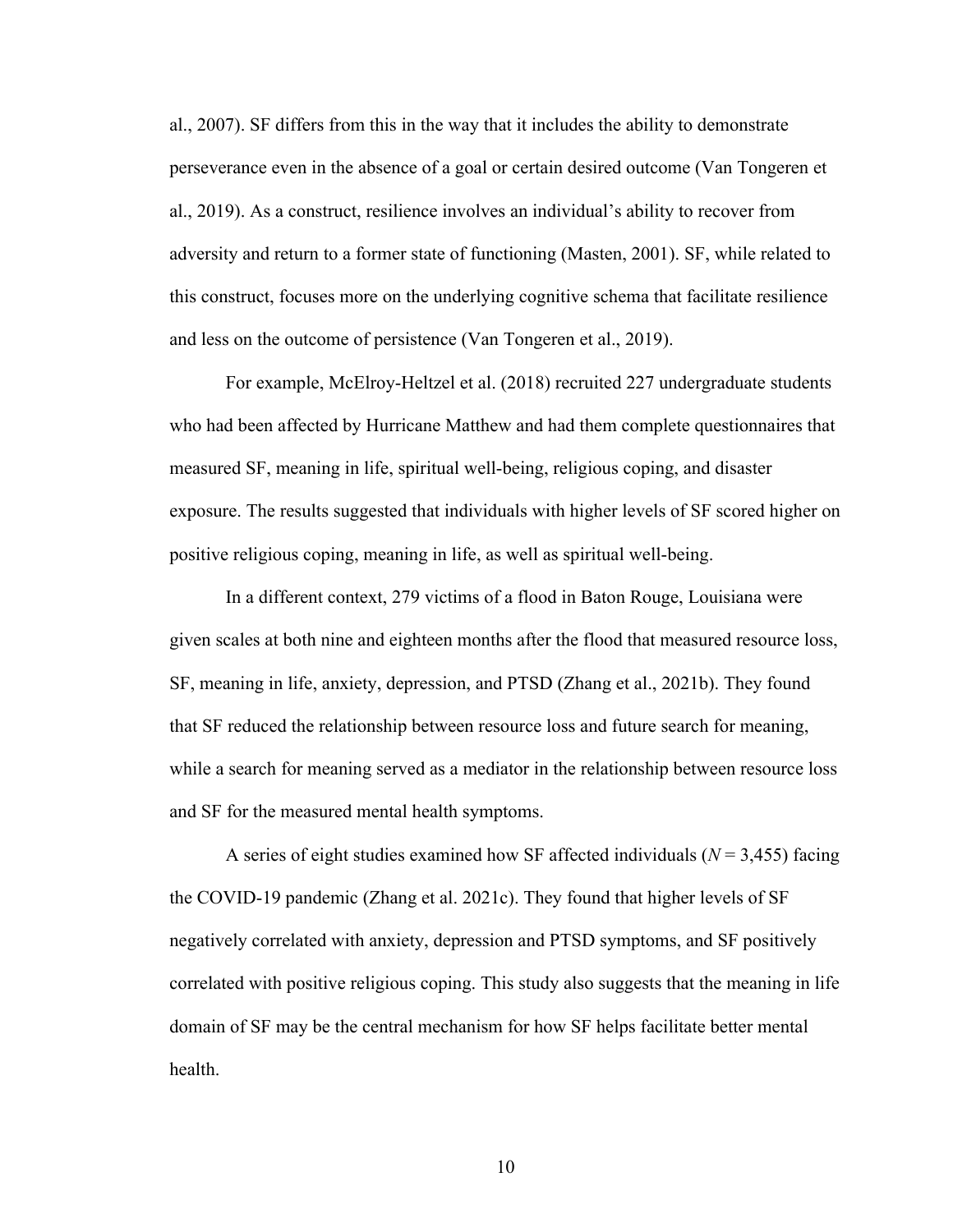One of the primary limitations listed in the SF literature is that SF is still a relatively new construct and its relationship with other constructs (e.g., R/S struggles, attachment to God, faith maturity) has yet to be explored. The present study aims to examine the relationship between SF and attachment to God, R/S struggles, and faith maturity, as well as test SF as a potential moderator between attachment to God and R/S struggles. Because of SF being related to positive religious coping, I hypothesized that SF will moderate the relationship between R/S struggles and faith maturity and attachment to God.

#### **The Present Study**

The first goal of the study was to replicate previous findings in that attachment to God and faith maturity will correlate with R/S struggles (Exline et al., 2017; Exline et al., 2017). Specifically, my first hypothesis was that faith maturity and a more secure attachment to God will negatively correlate with R/S struggles. My second hypothesis was that SF will negatively correlate with R/S struggles.

The second goal of the study was to examine SF as a moderator of the relationship between faith maturity and R/S struggles, as well as a moderator of attachment to God and R/S struggles. Specifically, I hypothesized that lower levels of faith maturity will predict higher levels of R/S struggles, and SF will moderate this relationship by reducing the negative relationship so that higher levels of SF buffer the deleterious effects. In the same vein, individuals with an insecure attachment to God are more likely to experience R/S struggles (Exline et al., 2017), and SF may buffer this relationship as well. Hence, my fourth hypothesis was that SF will buffer the negative impact of an insecure attachment to God on a person's levels of R/S struggles.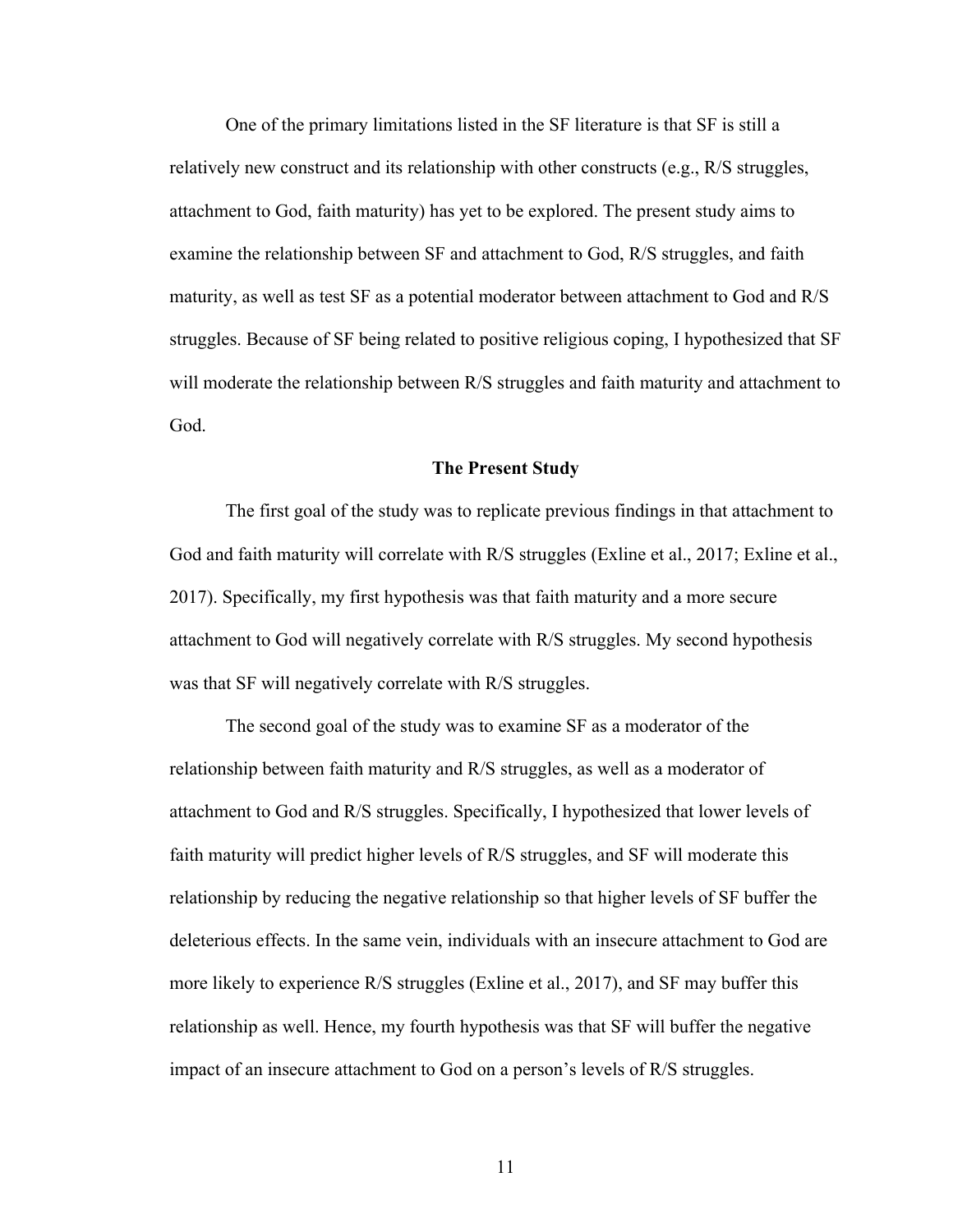## CHAPTER II

## METHODOLOGY

#### **Sample**

An online sample of participants completed measures in a survey and all participants were compensated with a small monetary incentive and an equal chance to earn one of four \$50.00 USD bonus payments. The sample was collected using Amazon's Mechanical Turk (MTurk), which is an online research marketplace. MTurk samples have been shown to be similar to student samples and other samples collected by online survey platforms (Huff & Tingley, 2015). Therefore, MTurk is regarded as a useful platform for collecting data in survey-based research.

One notable difference that the MTurk population has from student samples and general survey platform populations is that it is approximately twice as secular (Lewis et al., 2015). MTurk workers have been found to be reliable in stating their religious beliefs, and their beliefs affect their opinions in a way that is consistent with the population with a few exceptions that are unrelated to the present study. This led to the conclusion that MTurk was a good option for conducting religious-based research, as long as a larger sample size was collected to allow for a large enough religious sample (Lewis et al., 2015).

For the present study, a total sample of 705 participants were collected. I eliminated participants that were 1) non-religious or 2) failed one of the many quality control items placed throughout the survey. Thus, a final total of 518 participants was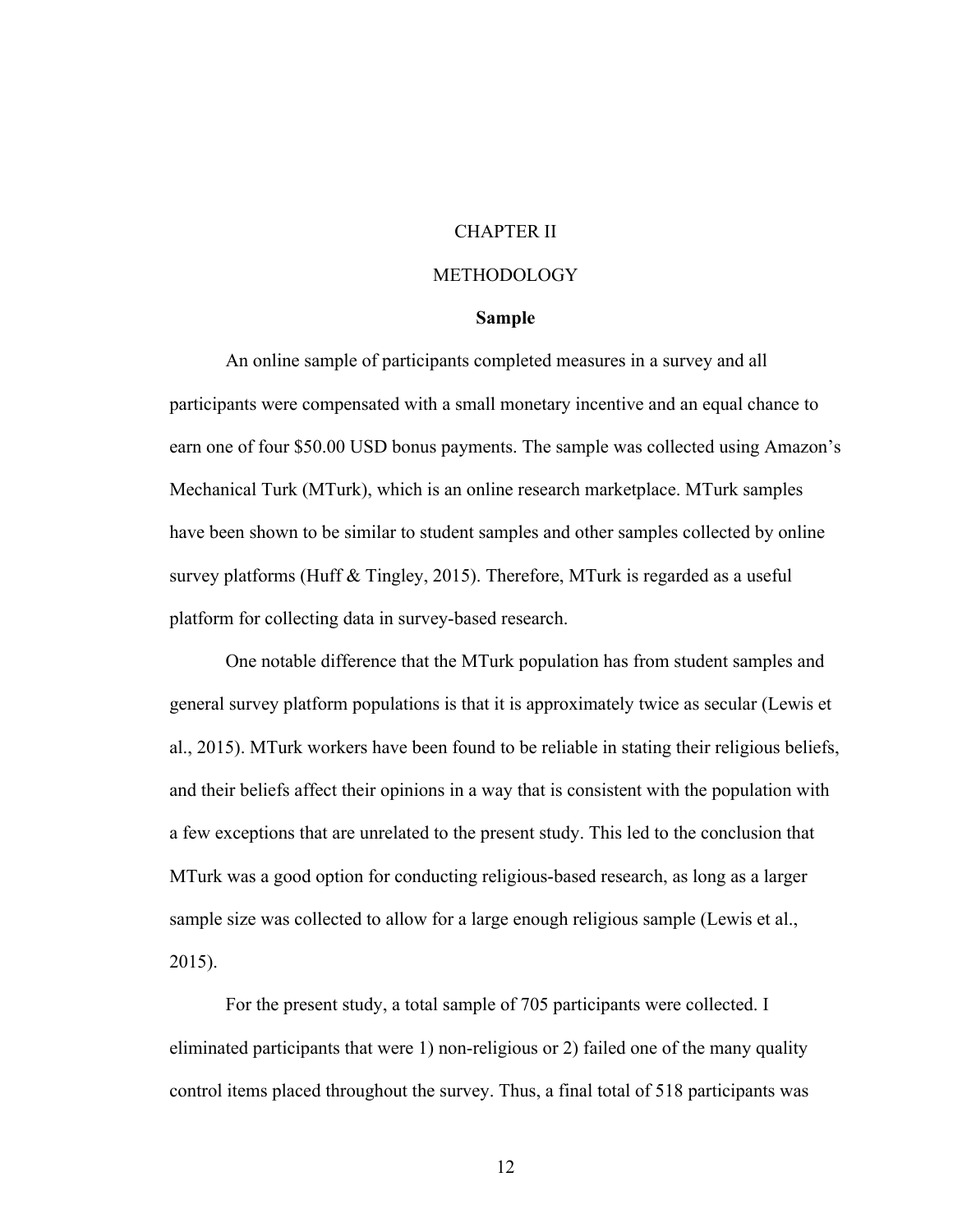collected with a mean age of  $35.91$  (*SD* = 10.67). Of this sample,  $60.6\%$  reported identifying as male ( $n = 314$ ), 39.0% as female ( $n = 202$ ), 0.2% as gender queer ( $n = 1$ ), and 0.2% as other  $(n = 1)$ . A total of 89% identified as White/Caucasian  $(n = 461)$ , 7.1% as Black/African American (*n* = 37), 1.7% as Native American (*n* = 9), 1.2% as Asian/Pacific Islander ( $n = 6$ ), 0.8% as Latino/Hispanic ( $n = 4$ ), and 0.2% as other ( $n = 1$ ) 1). When asked about sexual orientation, 71.2% identified themselves as heterosexual (*n* = 369), 25.9% as bisexual (*n* = 134), 1.4% as gay (*n* = 7), 0.6% as lesbian (*n* = 3), 0.2% as queer  $(n = 1)$ , 0.2% as other  $(n = 1)$ , and 0.6% preferred not to report their sexual orientation  $(n = 3)$ . Due to the religious nature of the present study, participants were asked to report their religious affiliation with 85.5% identifying as Christian-Catholic (*n* = 443), 6.0% as Christian-Evangelical Protestant (*n* = 31), 2.5% as Jewish (*n* = 13), 2.3% as Christian-Mainline Protestant (*n* = 12), 1.5% as Buddhist (*n* = 8), 1.0% as Muslim (*n* = 5), and 0.8% as Christian-Black Protestant (*n* = 4), and 0.4% as Hindu (*n* = 2).

#### **Measures**

## **Demographics**

Each participant was asked 15 multiple choice and short-answer questions covering a variety of self-report demographic information such as assigned gender at birth, current gender, age, marital status, race/ethnicity, sexual orientation, education level, occupation, current family annual income, and political views. Past and current religious affiliation were also recorded.

## **Religious/Spiritual Struggles**

Religious and spiritual struggles was measured using the Spiritual Struggle Inventory developed by Exline et al. (2014). The scale comprises 29 items total, with the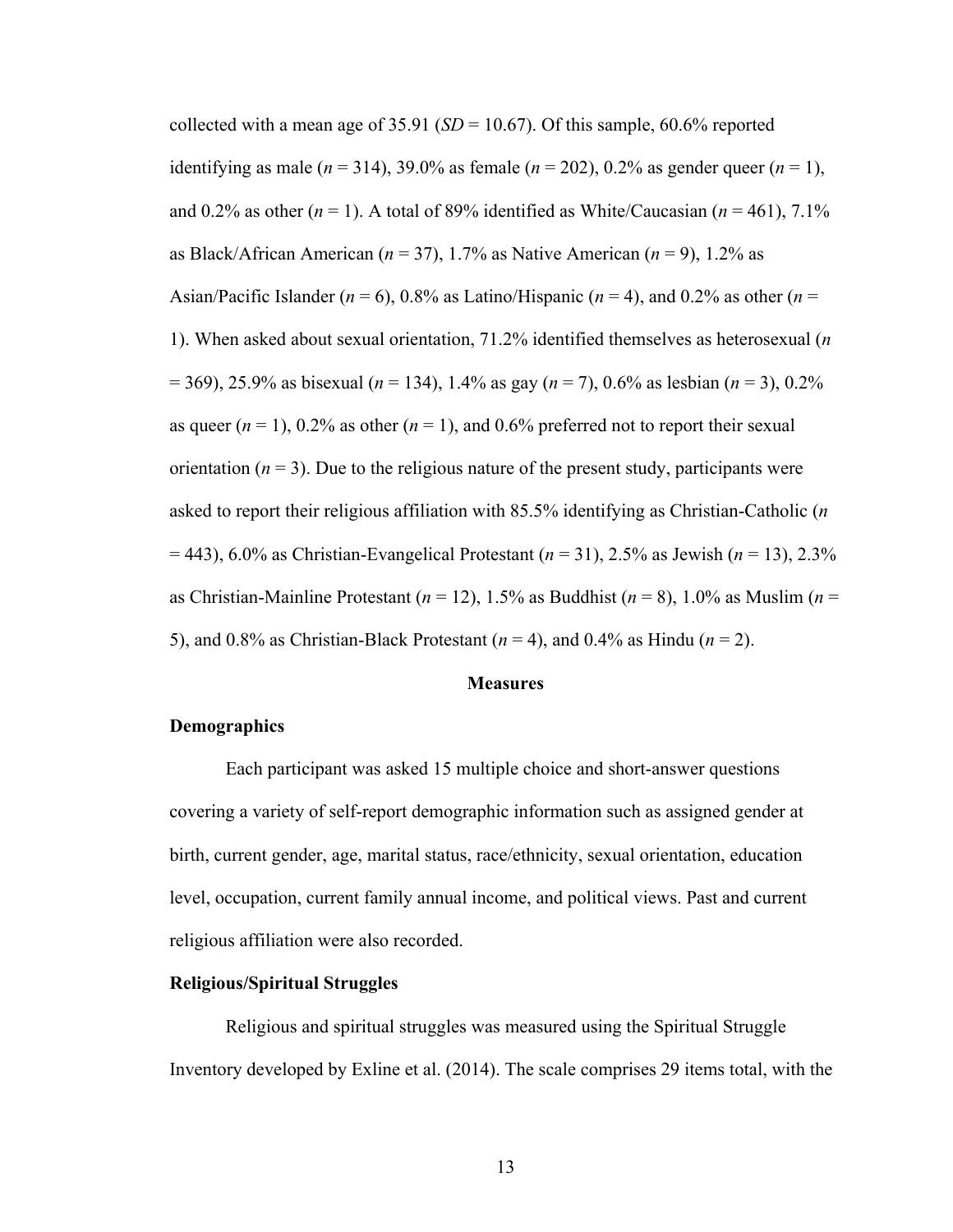first two being open-ended questions about the participants' religious affiliation (past and present). The third question is a 10-point Likert scale assessing the participant's belief in God existing (0 = *not at all*, 10 = *totally*). The other 26 questions assessed how often/what magnitude an individual struggles with various domains of religion and spirituality on a 5-point Likert scale (1 = *not at all*, 5 = *a great deal*). The final 26 questions were read with the preface "Within the past month, to what extent have you struggled with each of the following?" Sample items include, "felt as though God had abandoned me," "felt attacked by the devil or by evil spirits," and "felt hurt, mistreated, or offended by religious/spiritual people." The scale measures six distinct domains of religious and spiritual struggles, consisting of: divine struggle, demonic struggle, interpersonal struggle, moral struggle, struggle with ultimate meaning, and struggle with doubt. A factor analysis showed that the scale fits the 6-factor model well across ethnicity/race and Christian vs. non-Christian participants (Exline et al., 2014). For the sample, a Cronbach's alpha of 0.964 was found.

### **Spiritual Fortitude**

Spiritual fortitude (SF) was measured with the 9-item Spiritual Fortitude Scale (SFS; Van Tongeren et al., 2019). This measure comprises three subscales: Spiritual Endurance, the ability to overcome difficulty through faith ("my faith helps push me to overcome difficult tasks in life"); Spiritual Enterprise, the ability to do the right thing during hardships ("I continue to do the right thing despite facing hardships"); and Redemptive Purpose, finding meaning in hardships ("hardships give me a sense of renewed purpose") (Van Tongeren et al., 2019). The measure asks participants to rate statements on a seven-point Likert scale from 1 (*completely untrue of me*) to 7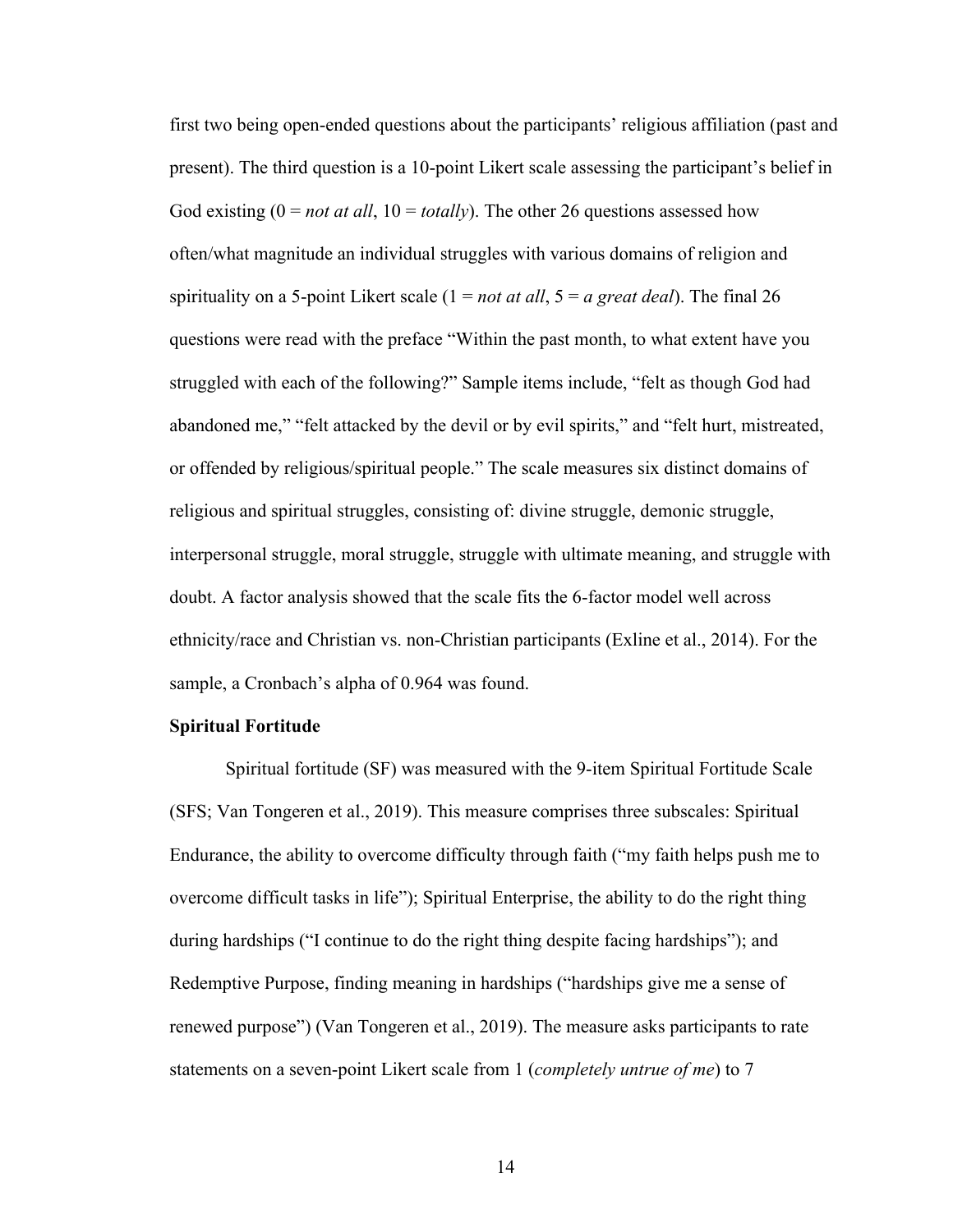(*completely true of me*). Scores are then averaged with a higher score indicating higher spiritual fortitude. Research using the SFS has shown evidence of internal consistency with Cronbach's alphas ranging from .84 to .86 and demonstrated convergent validity with constructs such as grit and resilience (Van Tongeren et al., 2019). For the sample, a Cronbach's alpha of 0.783 was found.

#### **Faith Maturity**

Faith maturity was assessed using the 11-item Short Form of The Faith Maturity Scale (FMS; Benson et al., 1993). This Short Form is a revision of the original 12-item Short Form derived from the original Faith Maturity Scale (38 items). The FMS contains two subscales named vertical and horizontal faith maturity. The vertical subscale measures the perception of closeness to God, while the horizontal subscale measures how that perception leads to helping others. The scale is self-report and participants rate themselves on a 7-point Likert scale from 1 (*never true*) to 7 (*always true*). Example items for each subscale are, "I seek opportunities to help grow me spiritually" (vertical faith maturity), and "I feel a deep sense of responsibility for reducing pain and suffering in the world" (horizontal faith maturity). Piedmont and Nelson (2002) reported a reliability of .91 for the FMS. For the sample, a Cronbach's Alpha of 0.892 was found.

#### **Attachment to God**

Attachment to God was measured using the Attachment to God Scale (AGS; Kirkpatrick & Shaver, 1992). The AGS comprises 9 items that measure the avoidance of intimacy with God ("*I prefer not to depend too much on God*") as well as anxiety about being abandoned by God ("I fear God does not accept me when I do wrong"; Kirkpatrick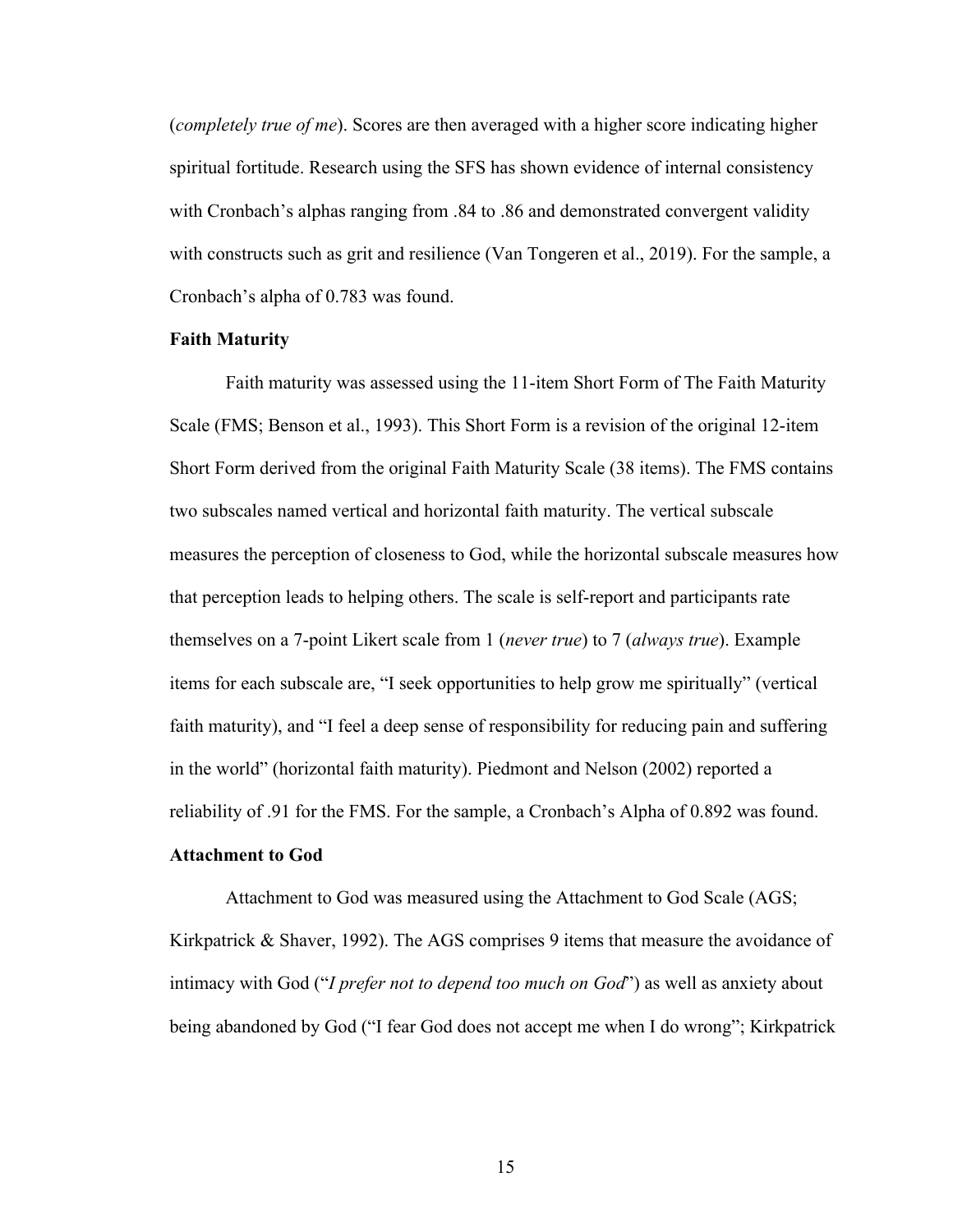& Shaver, 1992). Questions are rated on a 7-point Likert scale from 1 (*strongly disagree*)

to 7 (*strongly agree*). For the sample, a Cronbach's alpha of 0.828 was found.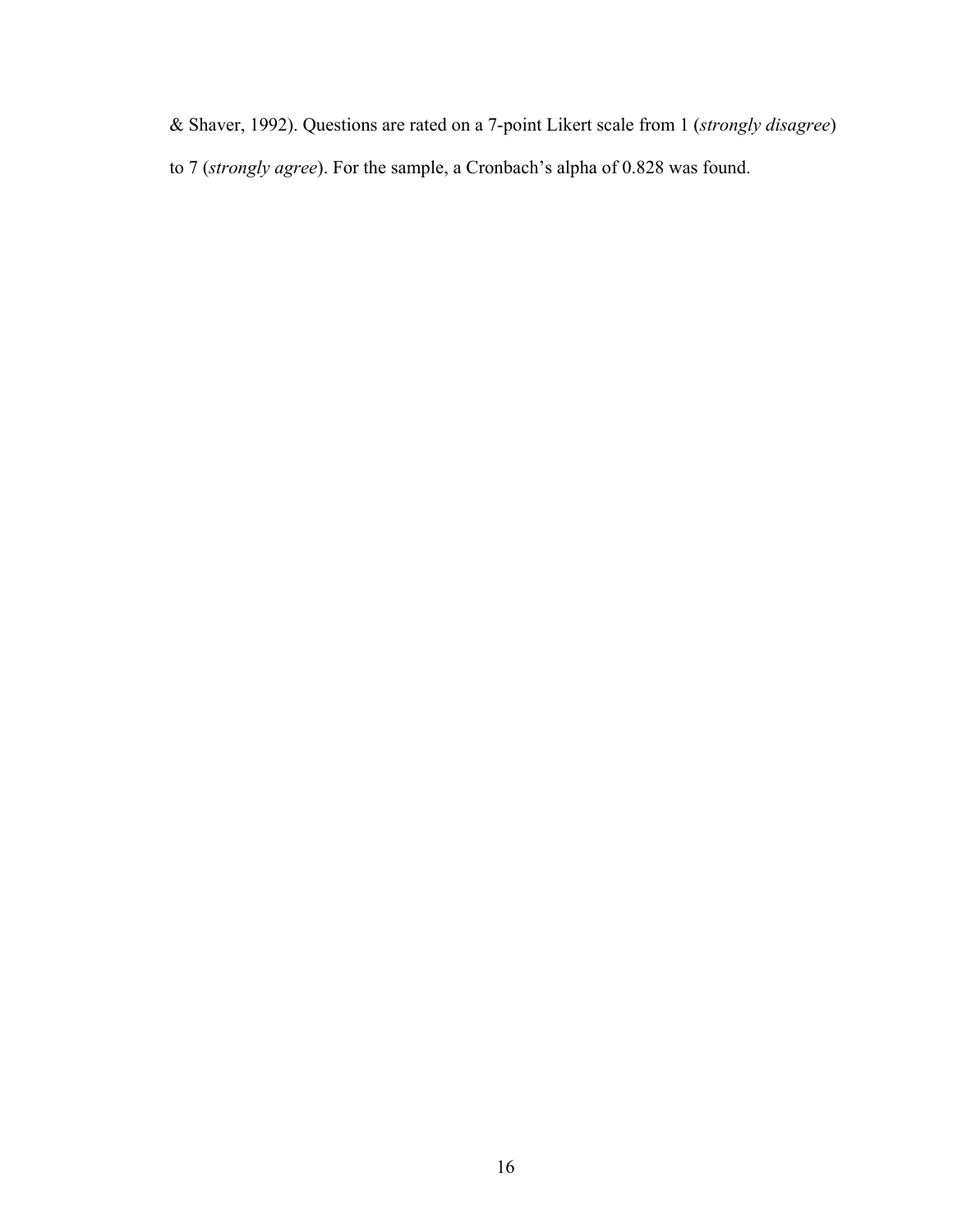## CHAPTER III

## RESULTS

## **Descriptive Statistics**

Descriptive statistics for all scales measuring R/S Struggles, spiritual fortitude,

faith maturity and attachment to God can be found in Table 1.

## **Table 1**

*Descriptive Statistics of Scales Measuring R/S Struggles, Spiritual Fortitude, Faith* 

*Maturity and Attachment to God*

|                     |     | Minimum | Maximum | Mean  | Std. Deviation |
|---------------------|-----|---------|---------|-------|----------------|
| R/S Struggles       | 518 | 26.00   | 130.00  | 83.25 | 23.71          |
| Spiritual Fortitude | 518 | 20.14   | 45.00   | 34.91 | 4.90           |
| Faith Maturity      | 518 | 21.55   | 77.00   | 54.67 | 11.02          |
| Attachment to God   | 518 | 21.00   | 55.89   | 35.21 | 6.54           |

## **Correlations**

The first goal of the study was to explore spiritual fortitude and replicate the previous findings that attachment to God and faith maturity were correlated with R/S struggles, as well as explore the relationship between SF and these variables. After conducting a Pearson's product moment correlation analysis, my hypotheses found mixed findings. First, attachment to God had a negative relationship with R/S struggles (*r* = - .65,  $p < .001$ ), which supports the previous findings. On the other hand, faith maturity had a positive relationship with R/S struggles, (*r* = .28, *p* < .001), which was counter to previous research findings.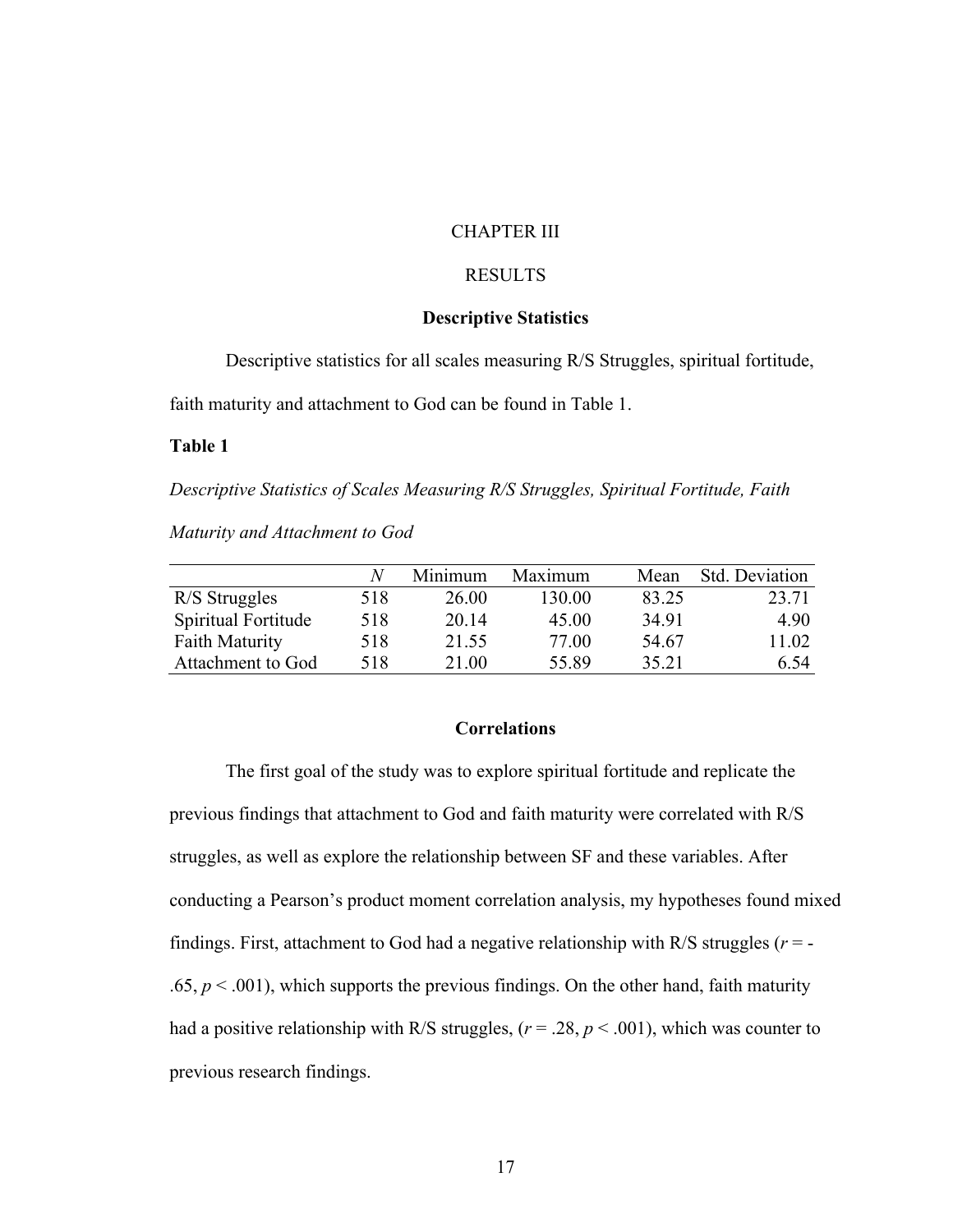My second hypothesis was that that spiritual fortitude negatively correlated with R/S struggles. This hypothesis was not supported. Spiritual fortitude was positively correlated with R/S struggles ( $r = .22$ ,  $p < .001$ ). Additionally, spiritual fortitude was not statistically correlated with attachment to God ( $r = -0.04$ ,  $p = 0.392$ ), but was positively correlated with faith maturity ( $r = .748$ ,  $p < .001$ ). The correlations between R/S struggles, spiritual fortitude, attachment to God and faith maturity can be found in Table 2.

#### **Table 2**

*Correlation Matrix of Scales Measuring R/S Struggles, Spiritual Fortitude, Faith Maturity and Attachment to God*

| 1. R/S Struggles       |           |           |         |  |
|------------------------|-----------|-----------|---------|--|
| 2. Spiritual Fortitude | $.218***$ |           |         |  |
| 3. Attachment to God   | $-.647**$ | $-.038$   |         |  |
| 4. Faith Maturity      | $.276***$ | $.748***$ | $-.085$ |  |

\*\*. Correlation is significant at the 0.001 level (2-tailed).

#### **Spiritual Fortitude Moderation and Faith Maturity**

My third hypothesis was that spiritual fortitude would moderate the relationship between faith maturity and religious/spiritual (R/S) struggles. Specifically, I expected that the relationship between faith maturity and R/S struggles would be stronger at higher levels of spiritual fortitude. I tested this hypothesis using hierarchical regression as outlined by Aiken et al. (1991). The predictor and moderator variables were standardized to reduce multicollinearity and aid interpretation. This hypothesis was not supported. In Step 1, faith maturity and spiritual fortitude predicted about 7.6% of the variance in R/S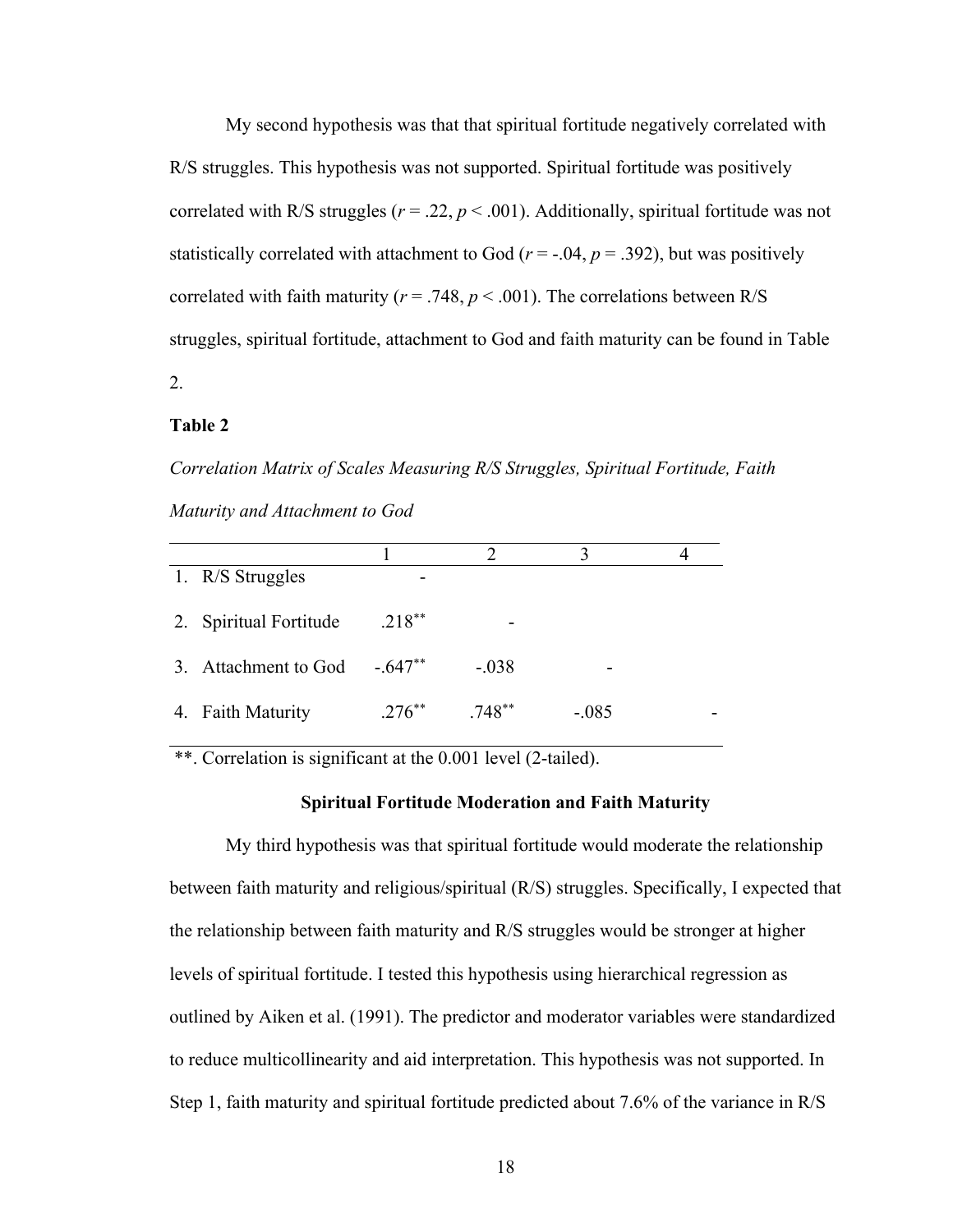struggles  $(R^2 = .076, F(2, 515) = 21.25, p < .001)$ . The addition of the interaction term entered in Step 2 failed to predict any additional variance in R/S struggles ( $R^2 = .00, F(1, 1)$  $514$ ) = .02,  $p = .884$ ). Thus, there was no evidence of a moderation effect.

## **Spiritual Fortitude Moderation and Attachment to God**

My fourth hypothesis was that spiritual fortitude would moderate the relationship between attachment to God and R/S struggles. We tested this hypothesis using hierarchical regression as outlined by Aiken et al. (1991). The predictor and moderator variables were standardized to reduce multicollinearity and aid interpretation. This hypothesis was supported. In Step 1, attachment to God and spiritual fortitude predicted about 45.4% of the variance in R/S struggles  $(R^2 = .45, F(2, 515) = 216.01, p < .001)$ . The addition of the interaction term in Step 2 predicted an additional 2% variance in R/S struggles ( $R^2 = .47, F(1, 514) = 20.87, p < .001$ ). Thus, there was evidence of a moderation effect. To interpret the interaction, I graphed the interaction and conducted a simple slopes analysis (see Figure 1). At high levels of spiritual fortitude, attachment to God was a significant negative predictor of R/S struggles ( $\beta$  = -.43,  $p$  < .001). Also, at low levels of spiritual fortitude, attachment to God was a significant negative predictor of R/S struggles ( $\beta$  = -.71,  $p < .001$ ).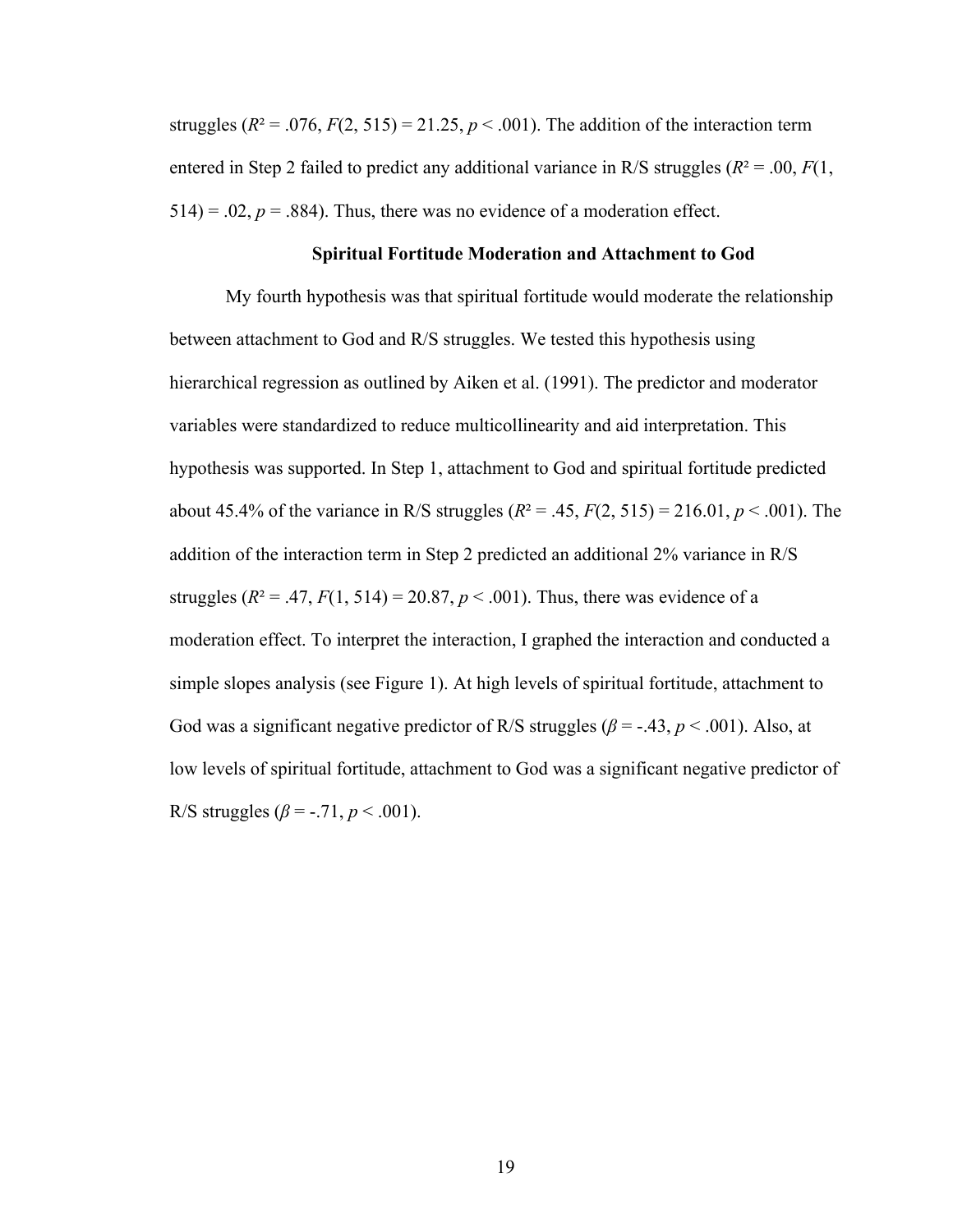# **Figure 1**

*Spiritual Fortitude as a Moderator of Attachment to God (ATG) and R/S Struggles*

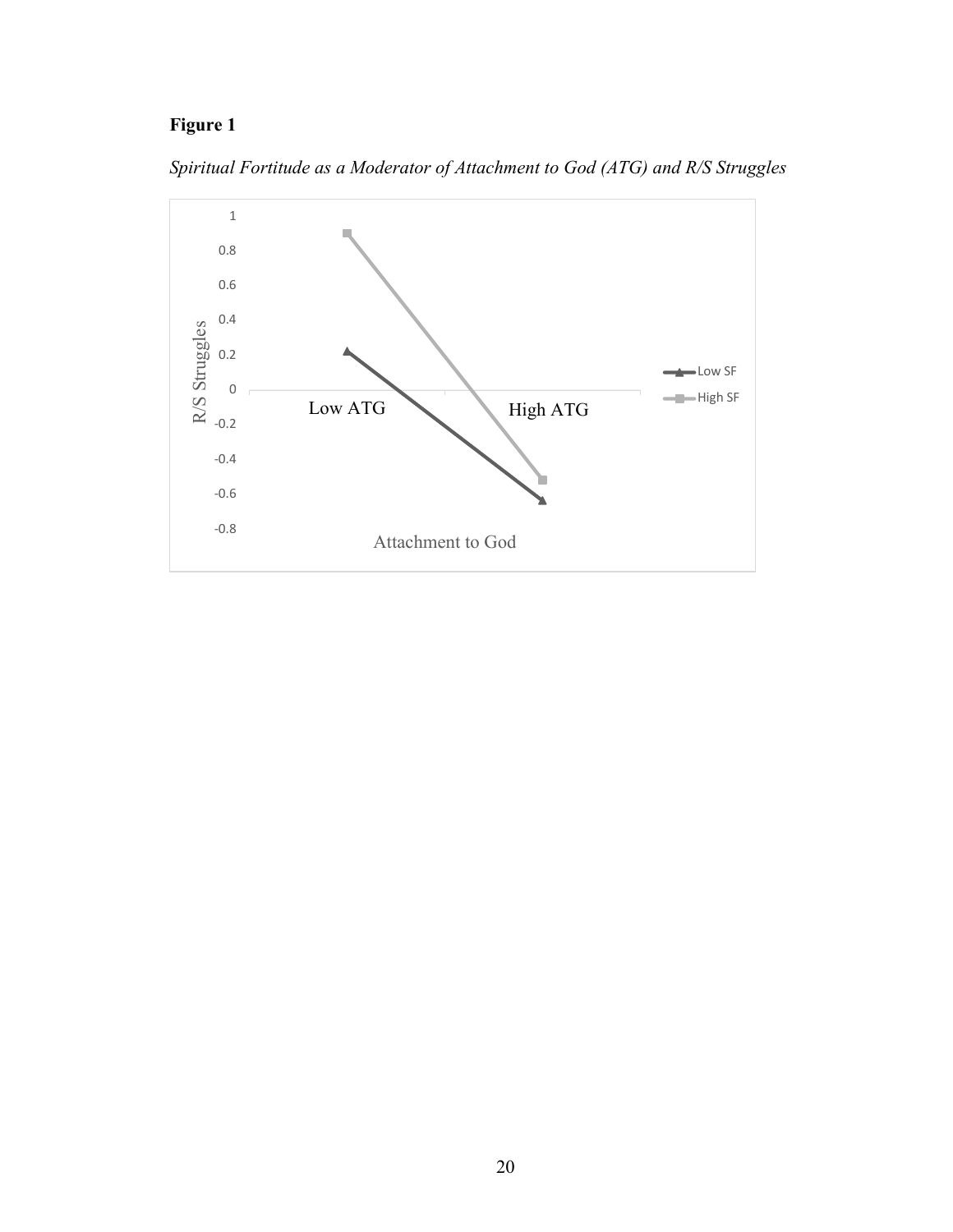## CHAPTER IV

#### DISCUSSION

#### **Overview of Results**

The present study aimed to replicate previous research findings and explore SF as a construct through four primary avenues include: 1) faith maturity and attachment to God will be negatively related to R/S struggles, 2) SF will be negatively related to R/S struggles, 3) SF will moderate the relationships between faith maturity and R/S struggles, and 4) SF will moderate the relationship between attachment to God and R/S struggles.

When examining the relationships among the variables in this study, results both aligned with and deviated at times from previous literature findings. For instance, a stronger attachment to God was associated with decreased R/S struggles, which aligns with previous research (Exline et al., 2017). Faith maturity and spiritual fortitude shared a strong, positive correlation. However, other relationships were non-significant or showed a significant relationship in the opposite direction than was hypothesized. Specifically, attachment to God was not significantly related to faith maturity or spiritual fortitude. Another perplexing finding was that higher levels of faith maturity and SF were associated with increased R/S struggles.

Clearly, the relationship attachment to God shared with the other variables in the study, or lack thereof, invited more questions than answers. When examining SF as a moderator between attachment to God and R/S struggles, attachment to God was the bigger predictor. It is possible an individual's relationship with a deity figure has a more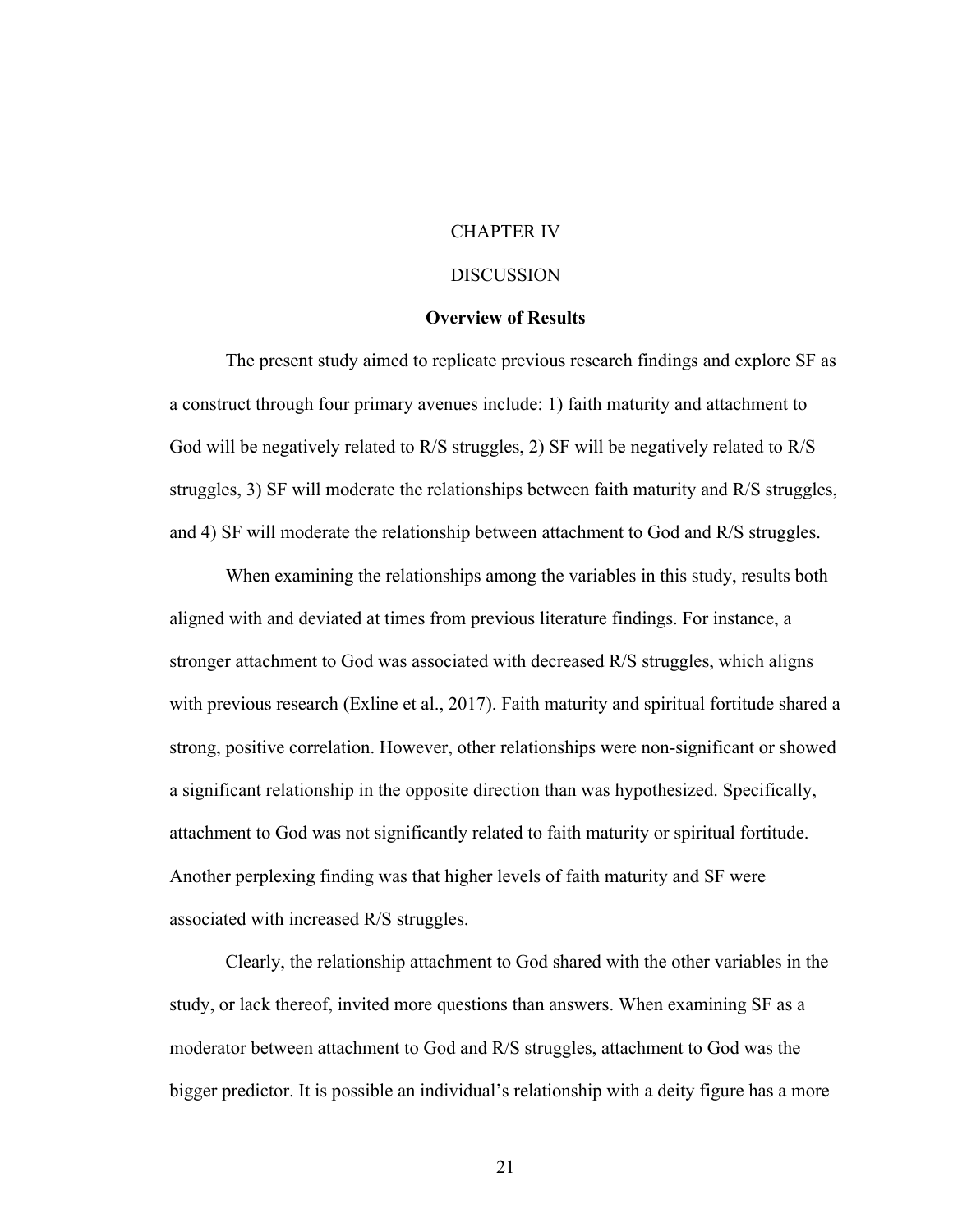direct effect on R/S struggles than SF or faith maturity. Further, a person's attachment to God could be more of a trait characteristic that is stable over time, whereas their SF is more of a state that is activated more during times of distress, despite previous theorization of SF as a trait developed over time (Van Tongeren et al., 2019). Also, attachment to God would presumably be related to one's faith maturity, yet results did not support this framework. In looking at the two dimensions of faith maturity (i.e., horizontal and vertical), it is possible that they relate differently to attachment to God, though further research is needed.

Still, results shed light on SF as a newly formed construct in research with many implications. The first implication is the positive relationship between SF and R/S struggles. One explanation for this is that SF is a construct that is activated during times of struggle or when it is needed most, meaning that individuals who reported higher SF also reported higher R/S struggles. This would mean that individuals who are experiencing less R/S struggles may not have the need for their SF to be active, so they report lower levels. To highlight this point further, most previous research on SF has focused on disaster or trauma populations, meaning that they would have been experiencing some level of distress or struggle when their SF was measured (Zhang et al., 2021a). However, the current sample is likely less distressed compared to previous studies since it was not pulled from a disaster or trauma population, though the study did not assess for this. Previous MTurk samples were comparative to student samples (Huff & Tingley, 2015). Since this study's sample potentially differed from disaster or trauma participants, it helps illuminate that SF may act differently in non-disaster or trauma situations.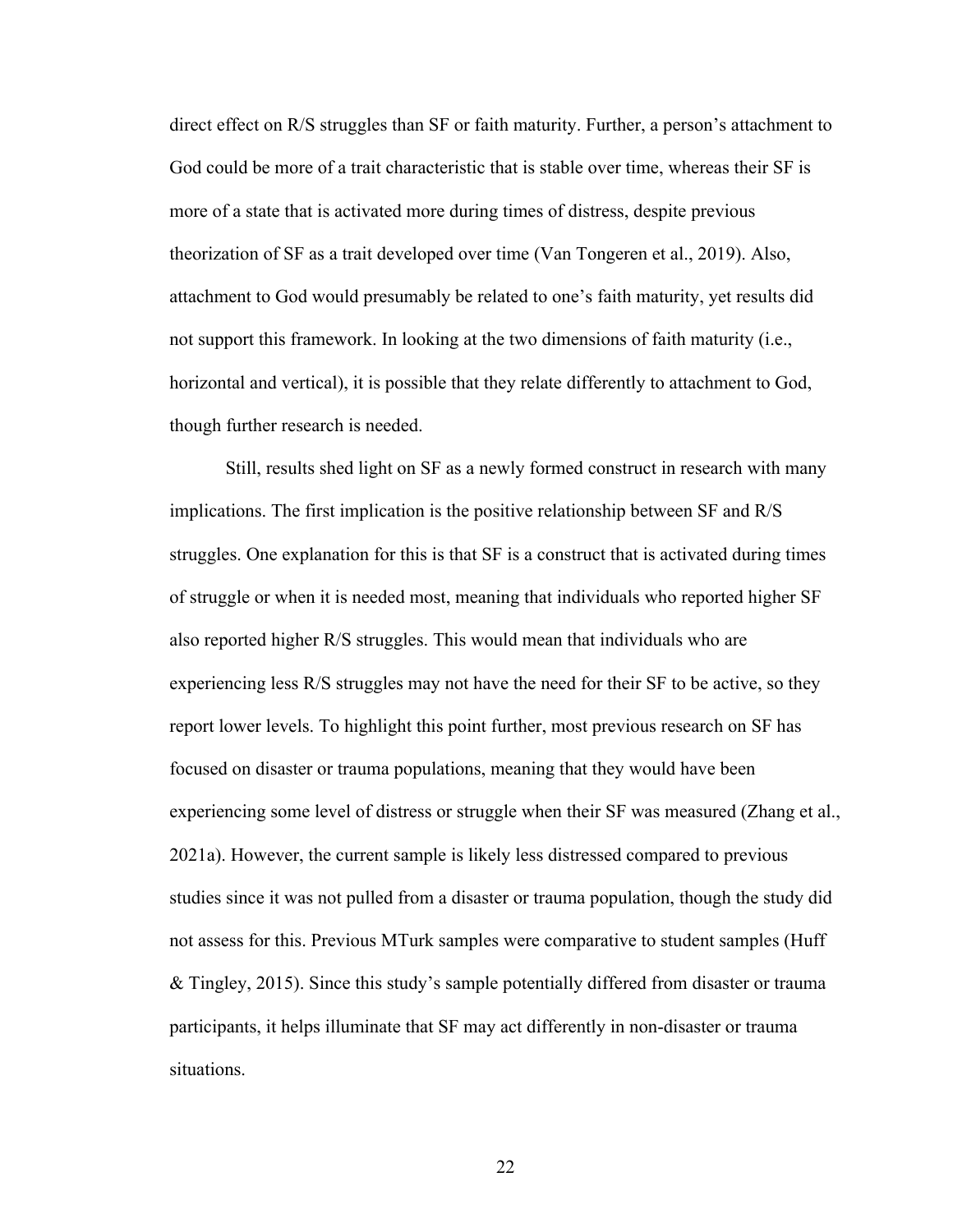SF also had no relationship to attachment to God but a positive relationship to faith maturity. This means that SF could be a religious variable that is pulling from a separate part of a religious experience than attachment to God is but a similar part as faith maturity. Both SF and faith maturity examine an individual's attitudes and behaviors toward their faith and faith practices while attachment to God focuses more on an individual's attitudes towards a deity figure. This could explain why attachment to God had no relationship with SF or faith maturity. Perhaps, SF taps more into a person's overall faith or religious experience during non-stressful times, whereas previous research found SF to relate more to the engagement with a deity figure during strenuous, disaster contexts.

When examining SF as a moderator between attachment to God and R/S struggles, attachment to God was the bigger predictor. This indicates that an individual's relationship with a deity figure has a stronger effect on R/S struggles than SF does. However, this would make sense if SF is indeed a construct that becomes more activated during hardships as it would be less active in the prevention of R/S struggles. This could also explain why attachment to God was the only measured variable that had a negative relationship with R/S struggles. Attachment to God can be seen as more of a preventative measure against R/S struggles rather than a way that one would cope with R/S struggles.

The final takeaway from this study was that SF seemed to be a construct that was characteristic of a mature and developed faith, while also being associated with facing more difficulties. This suggests that SF potentially has both state and trait characteristics that become prominent as one experiences struggles, challenges, pain, and distress.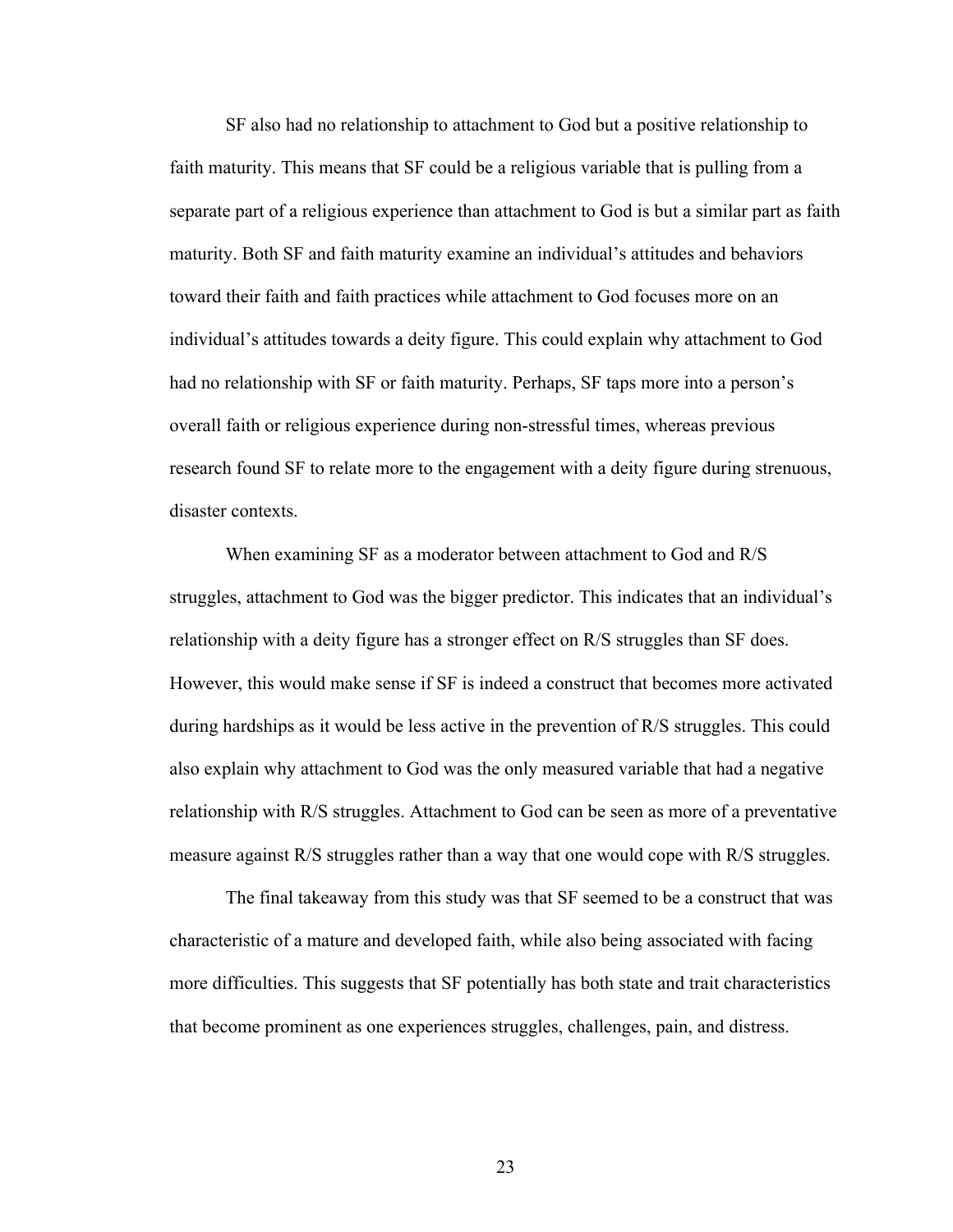Theoretically, as an individual experiences more struggles, they will also begin to report higher levels of SF and thus a higher resilience to working through those challenges.

#### **Limitations**

One limitation of this study is that the sample was very homogenous in terms of race/ethnicity and religious affiliation (89.0% White/Caucasian, 85.5% Christian-Catholic). The sample was also somewhat homogenous in terms of gender with 60.6% of participants identifying as male. This only allows for a narrow understanding of the interaction as well as limited generalizability. A larger sample size with more diverse demographics would help lead to a more nuanced and generalizable understanding of the interaction between attachment to God, faith maturity and R/S struggles with SF as a moderating variable.

Another limitation is the self-report nature of the measures used in the study alongside the fact that the questionnaire was answered in an uncontrolled testing environment given the nature of MTurk. Environmental factors outside of what was controlled in the study could have impacted the reliability and validity of the measures used.

The study was conducted in a cross-sectional research design rather than a longitudinal research design, meaning that constructs were measured during only one moment of time. Using a longitudinal design may mean that our findings would have changed. Additionally, the cross-sectional design does not account for any growth curve analysis or movement over time. Spiritual fortitude is a construct that strengthens over time (Van Tongeren et al., 2019), so it is possible that it is best studied as a developmental process over time.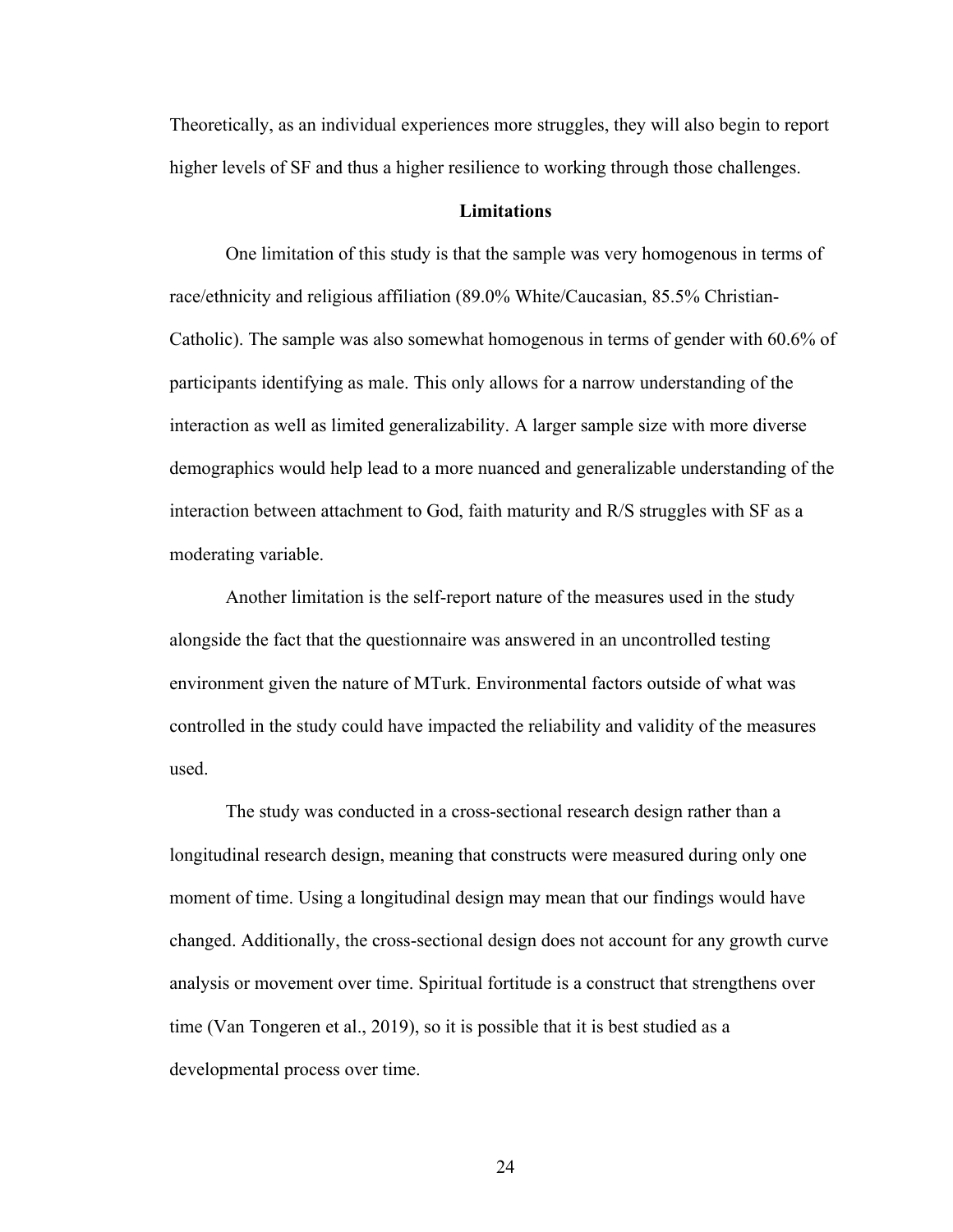A final limitation was that no measure of general distress (non-R/S) was added to the questionnaire packet. This would have aided in determining if participants were currently experiencing or had recently experienced trauma, allowing for a more direct comparison to previous studies examining SF. Without this scale, it is not possible to determine how much distress outside of R/S struggles the sample used was experiencing.

#### **Future Directions**

In addition to replicating the results found in this study, future studies could focus on examining the difference in SF between a sample that is currently in distress versus a sample that is currently not in distress to help narrow down when SF is most active. Another potential direction is examining the overlap between SF and faith maturity to see if there is a common part of religious experience, they are both drawing from. Other religious variables such as positive religious coping may also be related to those variables as well. Finding variables that work with SF but are from a separate construct, such as attachment to God, is also helpful in understanding how to not only cope with but also prevent R/S struggles. Continuing to explore this variable as well as its relationship with other related variables will help give a wholistic perspective on how to best help religious individuals through life challenges that they may be facing.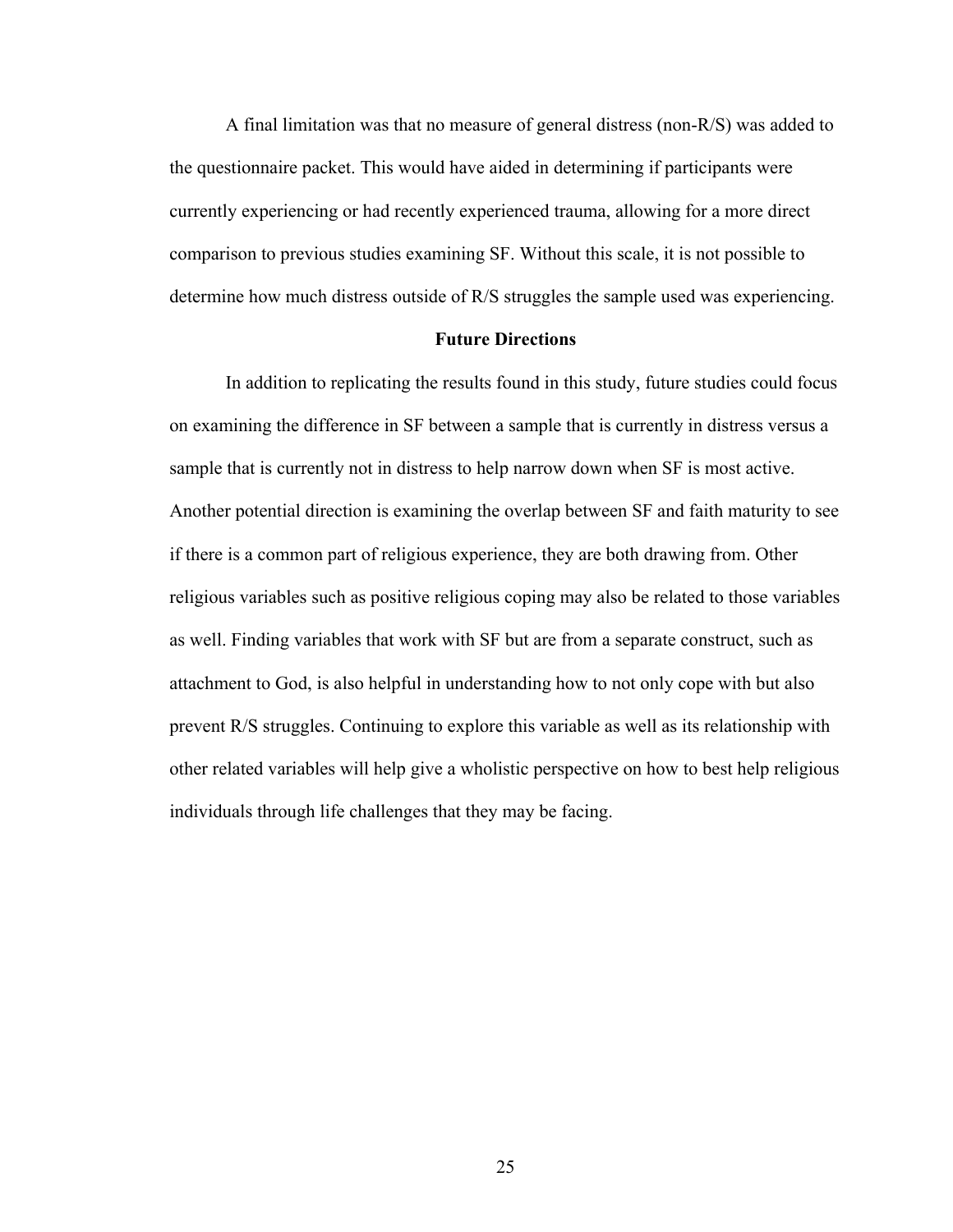## **REFERENCES**

- Abu-Raiya, H., Pargament, K., Magyar-Russel, G. (2010). When religion goes awry: Religious risk factors for poorer health and well-being. *Religion and Psychiatry*. 389-411. https://doi.org/10.1002/9780470682203.ch22
- Aiken, L. S., West, S. G., & Reno, R. R. (1991). *Multiple regression: Testing and interpreting interactions*. Sage.
- Ainsworth, M.D.S. (1985). Attachment across the lifespan. *Bulletin of the New York Academy of Medicine, 61*, 792-812.
- Ano, G. G., & Pargament, K. I. (2013). Predictors of spiritual struggles: An exploratory study. *Mental Health, Religion, & Culture, 26*(4) 419-434. https://doi.org/10.1080/13674676.2012.680434
- Ano, G. G., & Vasconcelles, E. B. (2005). Religious coping and psychological adjustment to stress: A meta-analysis. *Journal of Clinical Psychology*, 61, 461- 480. doi:10.1002/jclp.20049
- Beck, R., & McDonald, A. (2004). Attachment to God: The attachment to God inventory, tests of working model correspondence, and an exploration of faith group differences. *Journal of Psychology and Theology, 32*, 92-103. https://doi.org/10.1177/009164710403200202
- Benson, P. L., Donohue, M. J., & Erickson, J. A. (1993). The faith maturity scale: Conceptualization, measurement, and empirical validation. *Research in the Social Scientific Study of Religion, 5*, 1-26.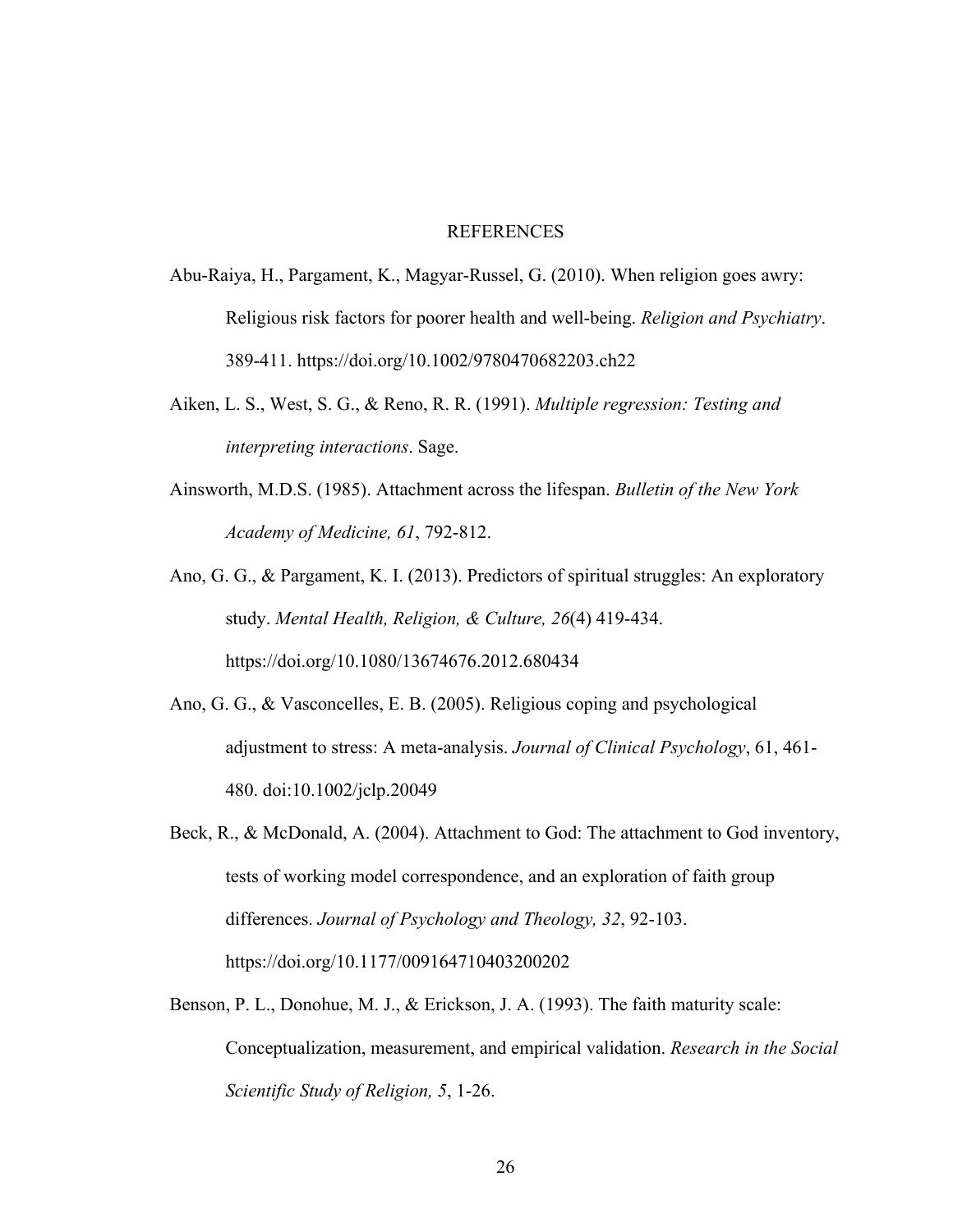- Brokaw, B. F., Edwards, K. J. (1994). The relationship of God image to level of object relations development. *Journal of Psychology and Theology, 22*, 352-371.
- Dickie, J. R., Eshleman, A. K., Merasco, D. M., Shepherd, A., Vander Wilt, M., & Johnson, M. (1997). Parent–child relationships and children's images of God. *Journal for the Scientific Study of Religion, 36*, 25-43.
- Duckworth, A. L., Peterson, C., Matthews, M. D., & Kelly, D. R. (2007). Grit: Perseverance and passion for long-term goals. *Journal of Personality and Social Psychology, 92*(6), 1087–1101. doi: 10.1037/0022-3514.92.6.1087
- Duckworth, A. L., & Quinn, P. D. (2009). Development and validation of the short grit scale (Grit-S). *Journal of Personality Assessment, 91*, 166–174. doi: 10.1080/00223890802634290
- Ellison, C. G., & Lee, J. (2010). Spiritual struggles and psychological distress: Is there a dark side of religion? *Social Indicators Research*, *98*, 501–517. doi:10.1007/s11205-009-9553-3
- Exline, J. J. (2013). Religious and spiritual struggles. *APA Handbook of Psychology, Religion, and Spirituality*, *1,* 459–475. Washington, DC: American Psychological Association.
- Exline, J. J., Grubbs, J. B., & Homolka, S. J. (2014). Seeing god as cruel or distant: Links with divine struggles involving anger, doubt, and fear of God's disapproval. *The International Journal for the Psychology of Religion, 25*(1), 24–49. doi: 10.1080/10508619.2013.857255
- Exline, J. J., Hall, T. W., Pargament, K. I., & Harriot, V. A. (2017). Predictors of growth from spiritual struggle among Christian undergraduates: Religious coping and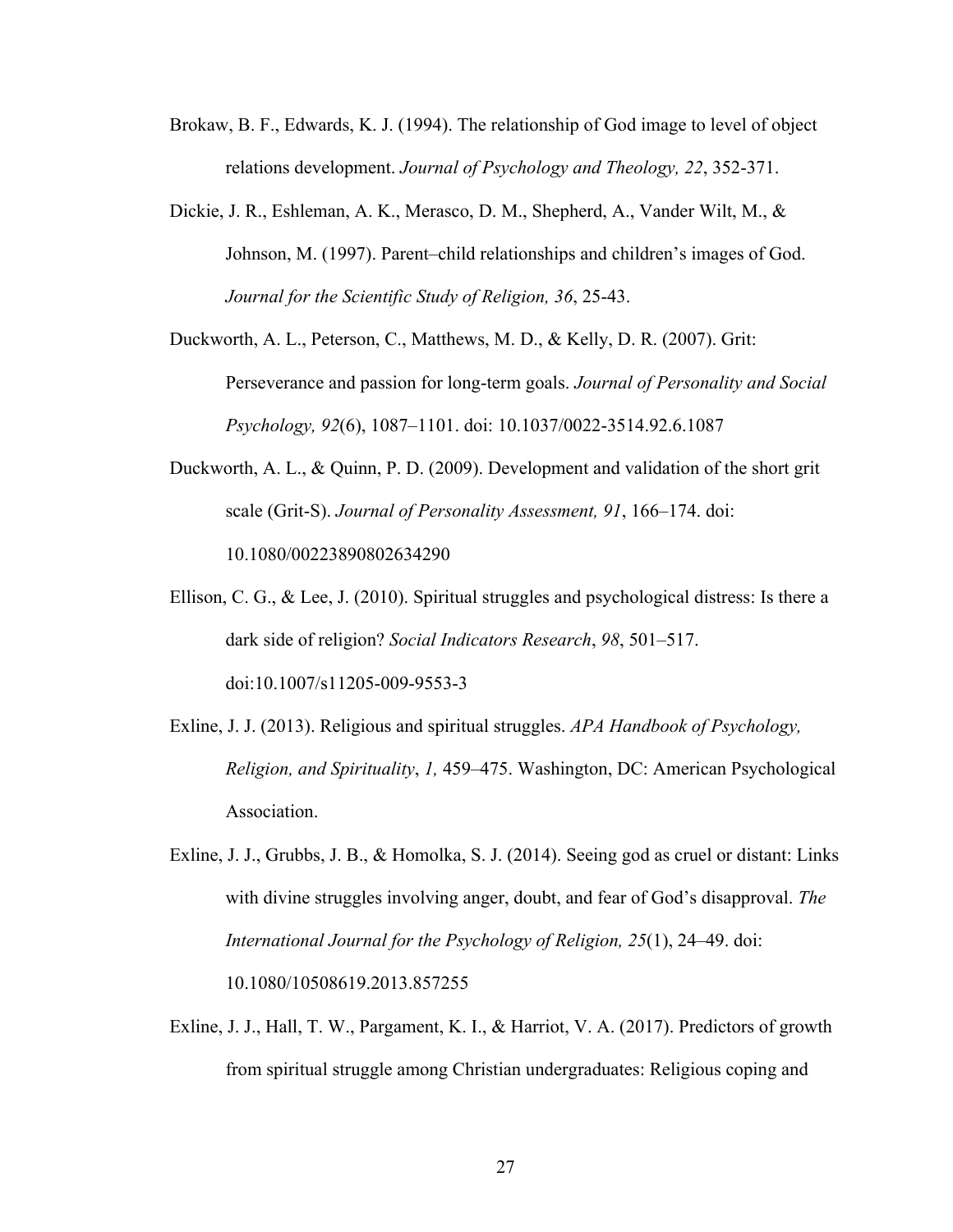perceptions of helpful action by God are both important. *The Journal of Positive Psychology, 12*(5), 501-508. doi: 10.1080/17439760.2016.1228007

- Exline, J., Pargament K., Grubbs, J., Yali, A. (2014). The religious and spiritual struggles scale: Development and initial validation. *Psychology of Religion and Spirituality, 6*(3), 208-222. doi: 10.1037/a0036465
- Exline, J. J., & Rose, E. (2005). Religious and spiritual struggles. *Handbook of the Psychology of Religion and Spirituality*, 315–330. New York: Guilford.
- Exline, J. J., & Rose, E. D. (2013). Religious and spiritual struggles. *Handbook of the Psychology of Religion and Spirituality*, *2*, 380–398. New York: Guilford Press.
- Huff, C., & Tingley, D. (2015). "Who are these people?" Evaluating the demographic characteristics and political preferences of MTurk survey respondents. *Research & Politics*, *2*(3), 1-12. doi: 10.1177/2053168015604648
- Justice, W. G., & Lambert, W. (1986). A comparative study of the language people use to describe the personalities of God and their earthly parents. *Journal of Pastoral Care, 40*, 166-172.
- Kessler, R. C., Andrews, G., Colpe, L. J., Hiripi, E., Mroczek, D. K., Normand, S. L., ... & Zaslavsky, A. M. (2002). Short screening scales to monitor population prevalences and trends in non-specific psychological distress. *Psychological Medicine*, 32(6), 959-976. doi: 10.1017}S0033291702006074
- Kirkpatrick, L. A. (1999). Attachment and religious representations and behavior. *Handbook of Attachment: Theory, Research, and Clinical Applications*, 803-822.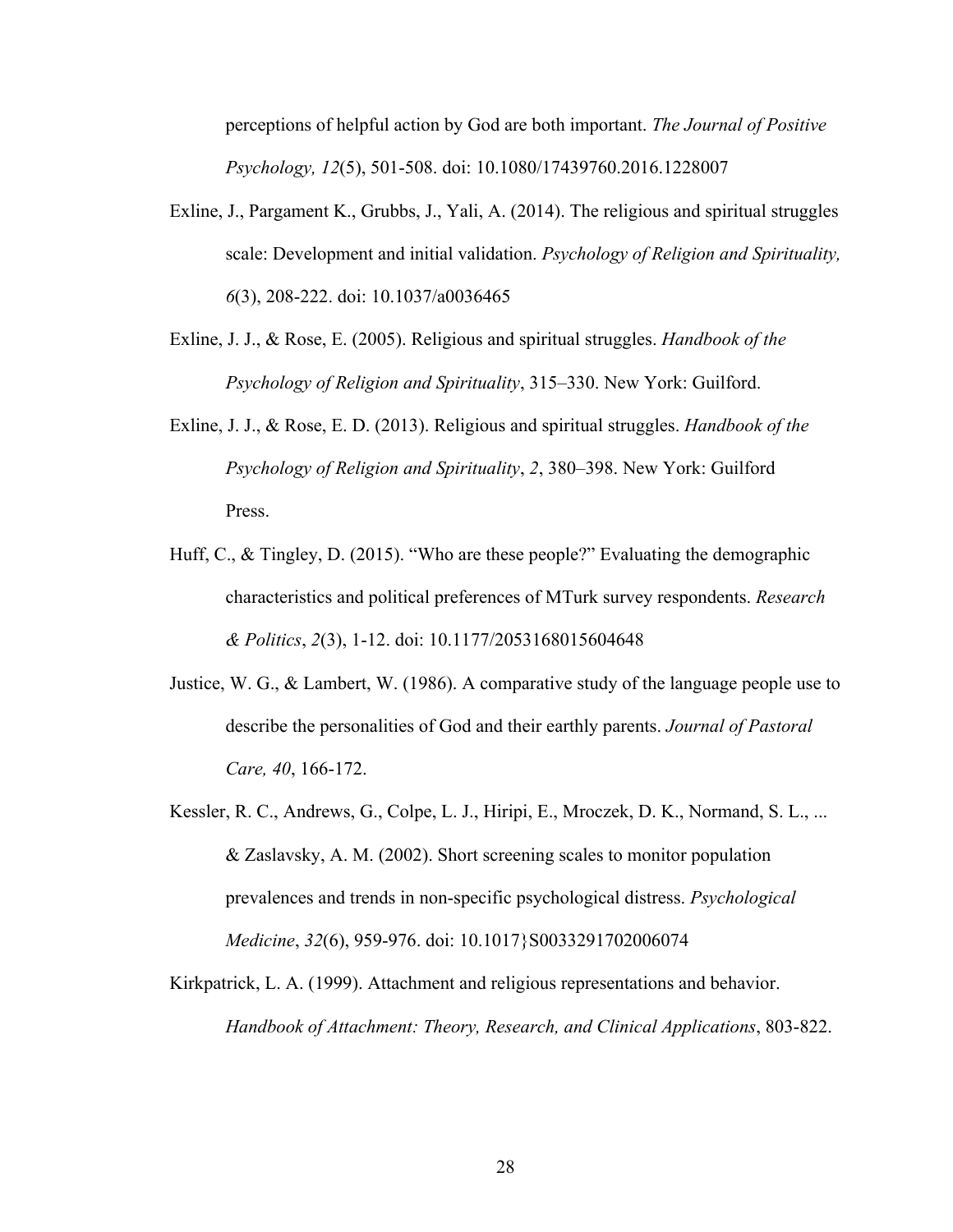- Kirkpatrick, L. A., & Shaver, P. R. (1992). An attachment-theoretical approach to romantic love and religious belief. *Personality and Social Psychology Bulletin*, *18*(3), 266-275.
- Knabb, J. J., Grigorian-Routon, A. (2013). The role of experiential avoidance in the relationship between faith maturity, religious coping, and psychological adjustment among Christian university students. *Mental Health, Religion, and Culture, 7*(5), 458-469. doi: 10.1080/13674676.2013.846310
- Lewis, A. R., Mockabee, S. T., Duje, P. A. & Su-Ya Wu, J. (2015). The (non) religion of Mechanical Turk workers. *Journal for the Scientific Study of Religion, 54*(2), 419- 28. doi:10.1111/jssr.12184
- Masten, A. S. (2001). Ordinary magic: Resilience processes in development. *American Psychologist, 56*(3), 227. doi: 10.1037//0003-066X.56.3.227
- McElroy-Heltzel, S. E., Van Tongeren, D. R., Gazaway, S., Ordaz, A., Davis, D. E., Hook, J. N., Davis, E. B., Aten, J. D., Shannonhouse, L. R., & Stargell, N. A. (2018). The role of spiritual fortitude and positive religious coping in meaning in life and spiritual well-being following Hurricane Matthew. *Journal of Psychology and Christianity*, *37*(1), 17-27.
- Pargament, K. I. (2011). *Spiritually integrated psychotherapy: Understanding and addressing the sacred*. New York: Guilford Press.
- Pargament, K. I., Koenig, H. G., Tarakeshwar, N., & Hahn, J. (2001). Religious struggle as a predictor of mortality among medically ill elderly patients: A two-year longitudinal study*. Archives of Internal Medicine*, *161*, 1881-1885. doi:10.1001/archinte.161.15.1881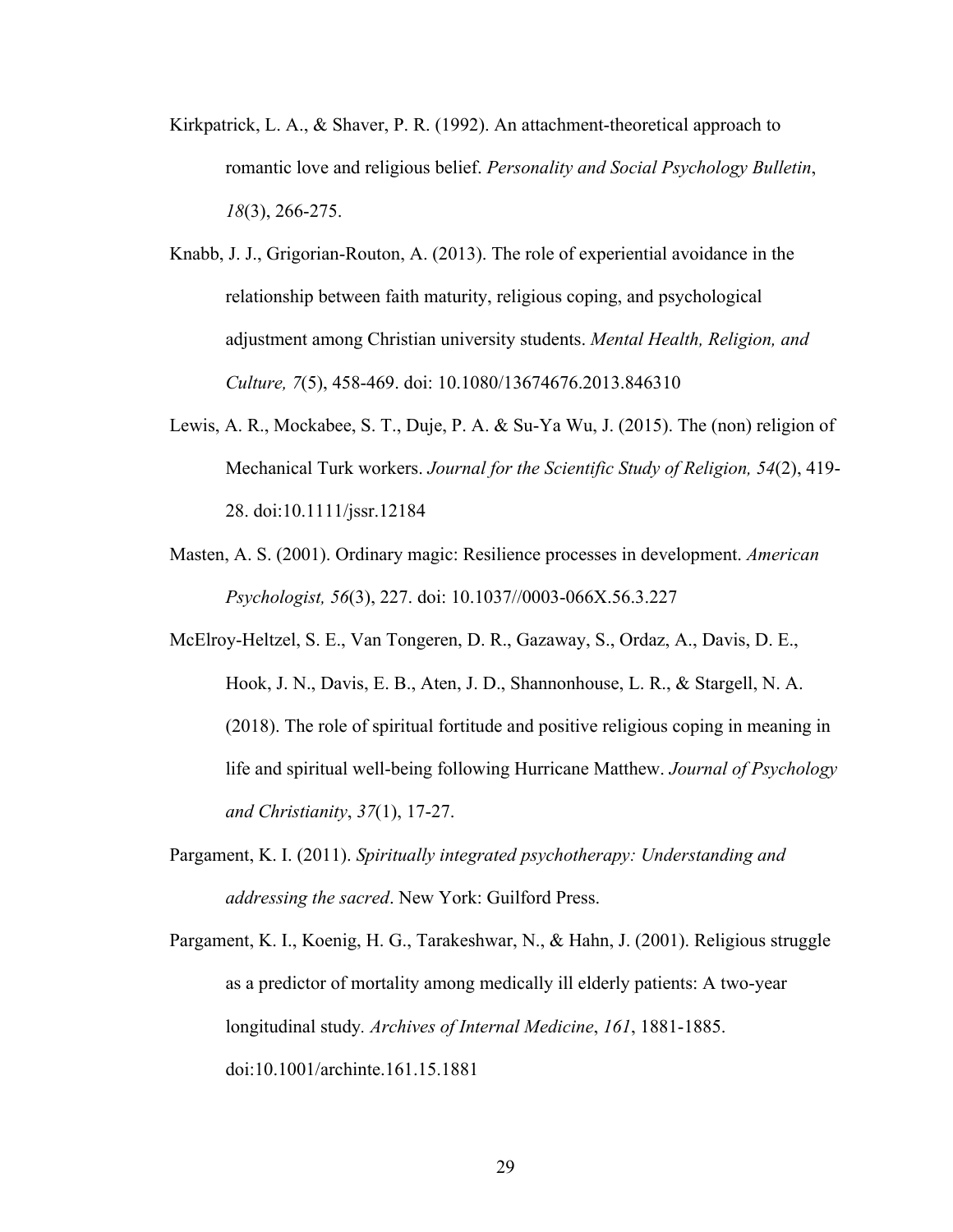- Pargament, K. I., Murray-Swank, N., Magyar, G. M., & Ano, G. G. (2005). Spiritual struggle: A phenomenon of interest to psychology and religion. *Judeo-Christian Perspectives on Psychology: Human Nature, Motivation, and Change*, 245–268. Washington, DC: APA Books. doi:10.1037/10859-013
- Pargament, K. I., Smith, B. W., Koenig, H. G., & Perez, L. (1998). Patterns of positive and negative religious coping with major life stressors. *Journal for the Scientific Study of Religion*, 710-724.
- Piedmont, R. L., & Nelson, R. (2002). Psychometric evaluation of the short form of the faith maturity scale. *Research in the Social Scientific Study of Religion, 12*, 165- 183.
- Salsman, J. M. & Carlson, C. R. (2005). Religious orientation, mature faith and psychological distress: Elements of positive and negative associations. *Journal for the Scientific Study of Religion, 44*, 201-209.

Wilt, J. A., Stauner, N., Harriott, V. A., Exline, J. J., & Pargament, K. I. (2019). Partnering with God: Religious coping and perceptions of divine intervention predict spiritual transformation in response to religious-spiritual struggle. *Psychology of Religion and Spirituality, 11*(3), 278-290. http://dx.doi.org/10.1037/rel0000221

Van Tongeren, D. R., Aten, J. D., McElroy, S., Davis, D. E., Shannonhouse, L., Davis, E. B., & Hook, J. N. (2019). Development and validation of a measure of spiritual fortitude. *Psychological Trauma: Theory, Research, Practice, and Policy*, *11*(6), 588. http://dx.doi.org/10.1037/tra0000449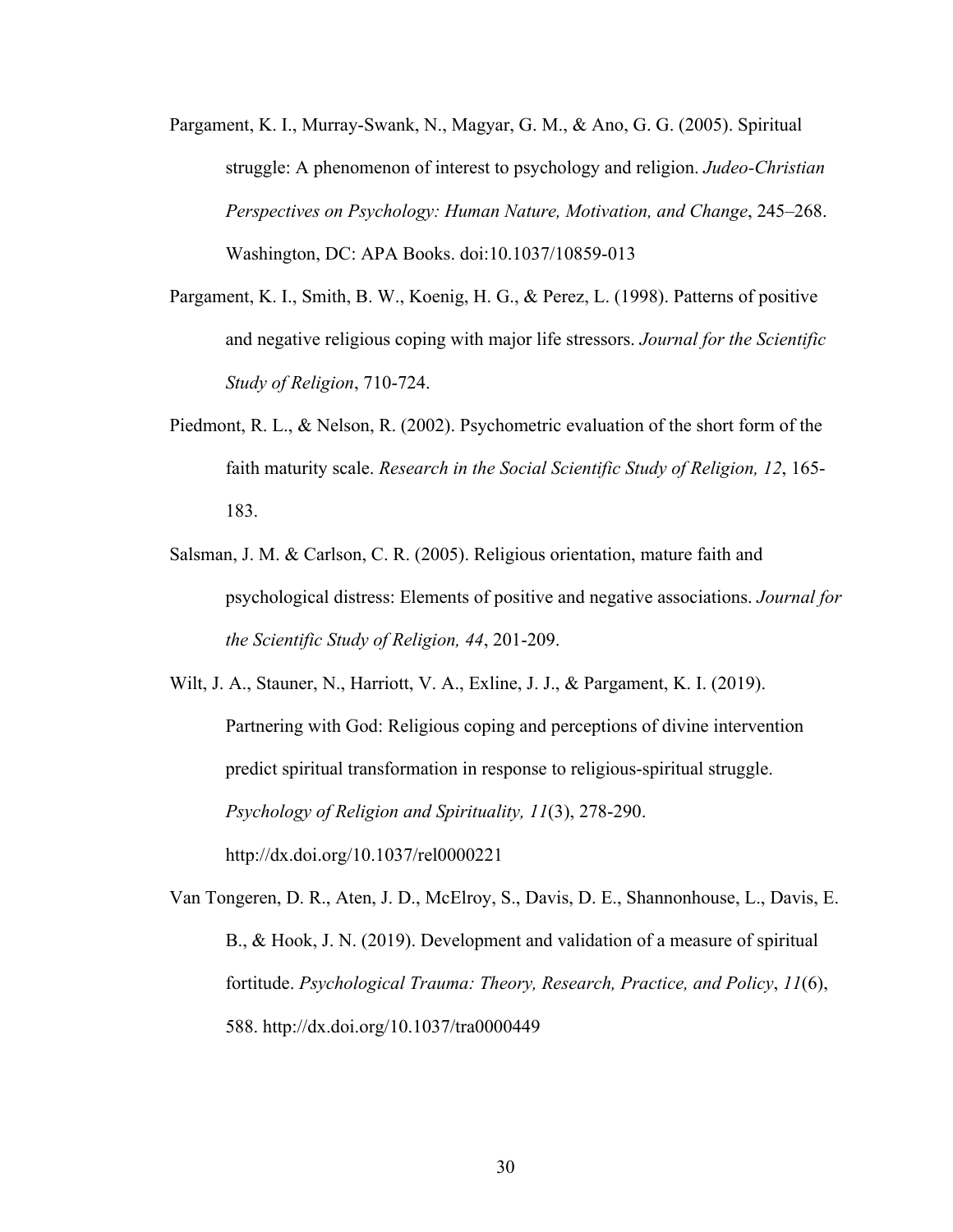- Zarzycka, B. (2019). Parental attachment styles and religious spiritual struggle: A mediating effect of God image. *Journal of Family Issues, 40*(5), 575-593. doi: 10.1177/0192513X18813186
- Zhang, H., Hook, J. N., Hodge, A. S., Mosher, D. K., Van Tongeren, D. R., & Davis, D. E. (2021a). Religious and spiritual struggles and mental health following a disaster: The moderating role of spiritual fortitude. *Spirituality in Clinical Practice*. *8*(4), 268–280. https://doi.org/10.1037/scp0000280
- Zhang, H., Hook, J. N., Van Tongeren, D. R., Davis, E. B., Aten, J. D., McElroy-Heltzel, S., ... & Captari, L. E. (2021b). Spiritual fortitude: A systematic review of the literature and implications for COVID-19 coping. *Spirituality in Clinical Practice. 8*(4), 229-244. https://doi.org/10.1037/scp0000267
- Zhang, H., Hook, J. N., Van Tongeren, D. R., Davis, D. E., McElroy-Heltzel, S. E., Davis, E. B., & Aten, J. D. (2021c). The role of spiritual fortitude in meaning and mental health symptoms following a natural disaster. *Psychology of Religion and Spirituality*. http://dx.doi.org/10.1037/rel0000420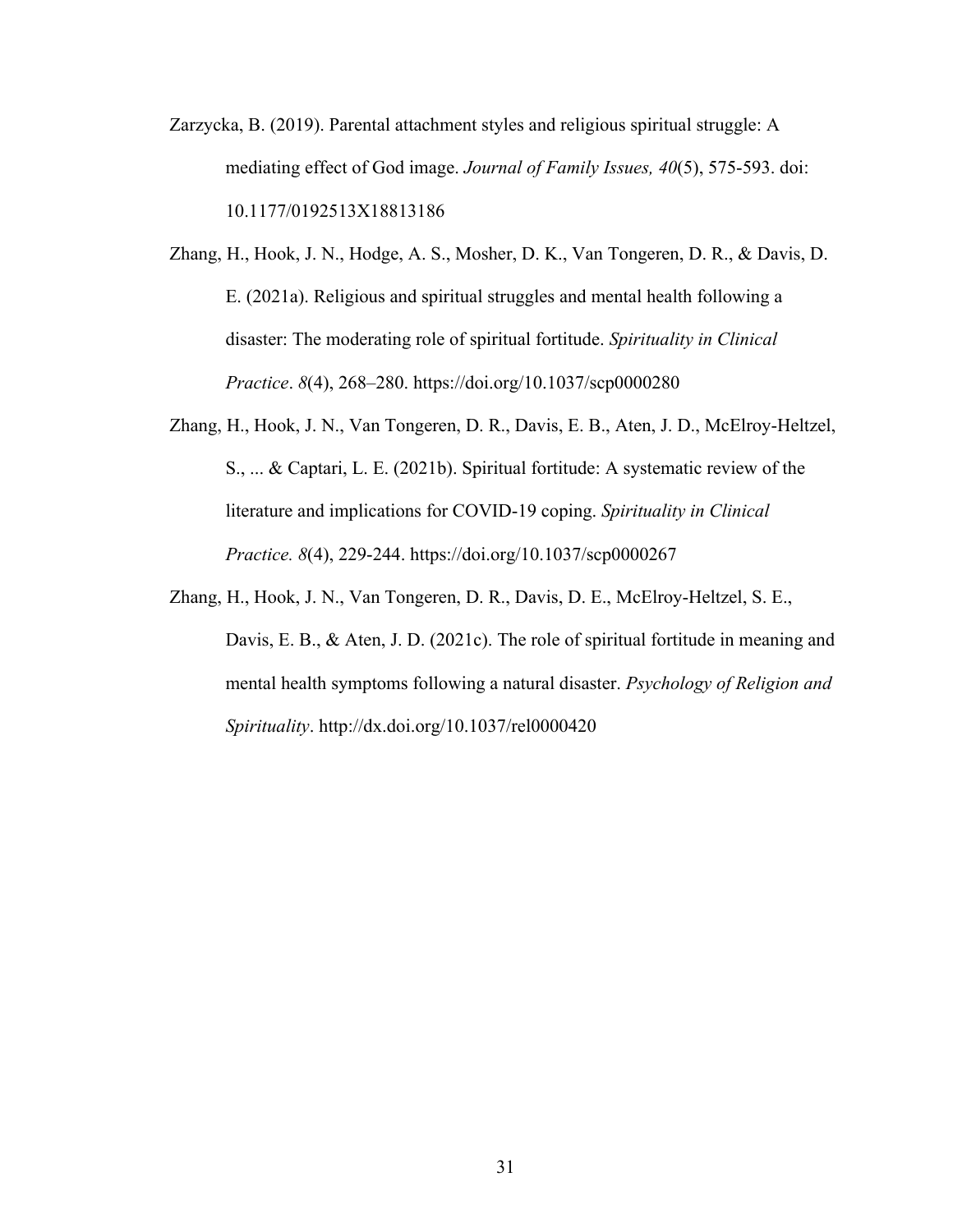## APPENDIX A

## Institutional Review Board Approval Letter

#### **ABILENE CHRISTIAN UNIVERSITY** Educating Students for Christian Service and Leadership Throughout the World

Office of Research and Sponsored Programs<br>320 Hardin Administration Building, ACU Box 29103, Abilene, Texas 79699-9103<br>325-674-2885



December 1, 2021

David Mosher<br>Department of Psychology<br>ACU Box 28011 ACO BOX 28011<br>Abilene Christian University

Dear David,

On behalf of the Institutional Review Board, I am pleased to inform you that your project titled "Gratitude, Spirituality, and Attachment to God",

(IRB# 21-169 ) is exempt from review under Federal Policy for the Protection of Human Subjects.

If at any time the details of this project change, please resubmit to the IRB so the committee can determine whether or not the exempt status is still applicable.

I wish you well with your work.

Sincerely,

Megan Roth

Megan Roth, Ph.D. Director of Research and Sponsored Programs

Our Promise: ACU is a vibrant, innovative, Christ-centered community that engages students in authentic spiritual and intellectual growth, equipping them to make a real difference in the world.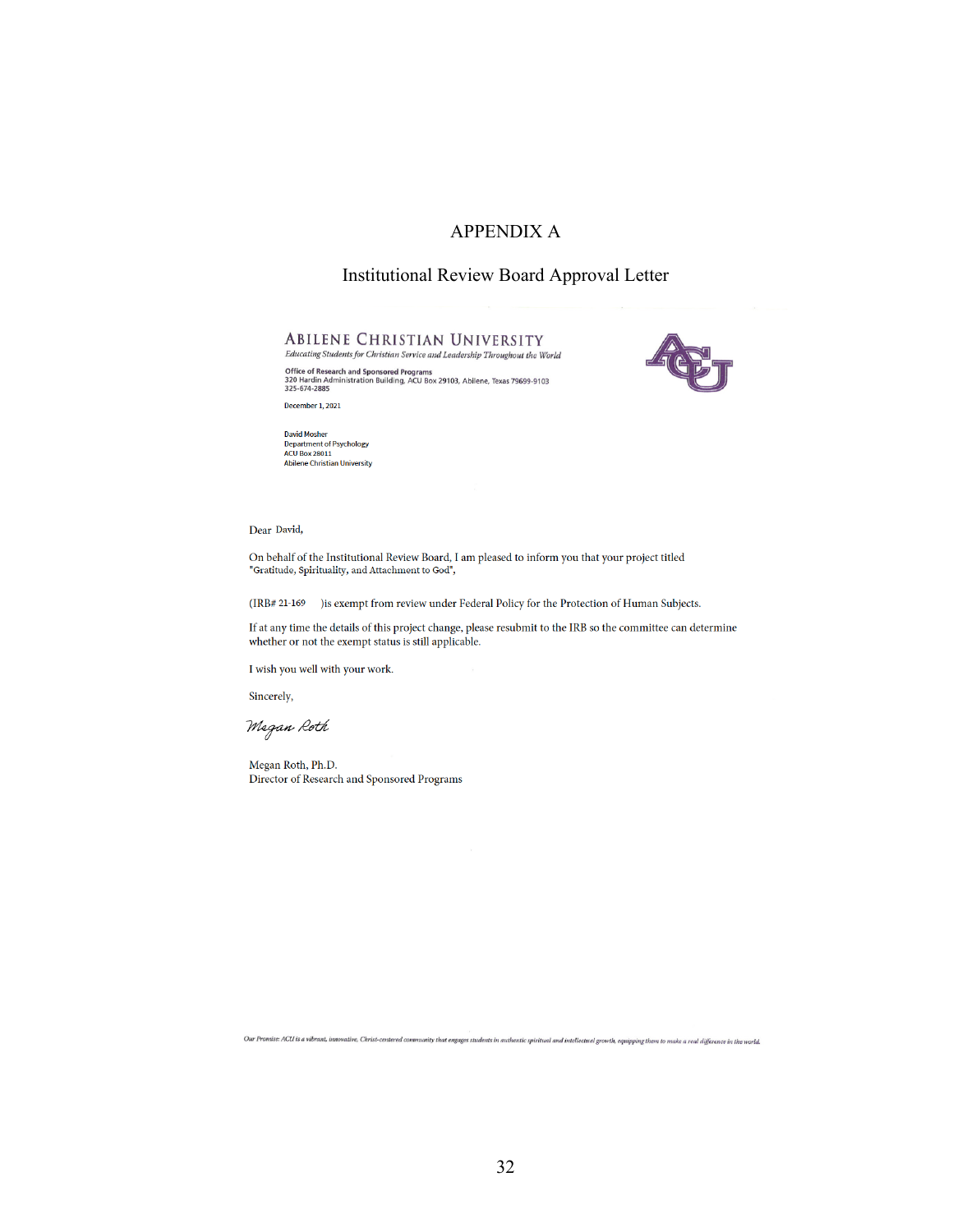#### APPENDIX B

#### Informed Consent Form

# Abilene Christian University Institutional Review Board Informed Consent Form

Before agreeing to participate in this research study, it is important that you read and understand the following explanation of the purpose, benefits, and risks of the study and how it will be conducted.

**Title of Study:** Gratitude, Spirituality, and Attachment to God

**Student Investigators:** Jessica Guajardo, B.S. and Jacob Kranendonk, B.S., Abilene Christian University (ACU) Department of Psychology

**Supervising Investigator:** David Mosher, Ph.D.

**Purpose of the Study:** You are being asked to participate in a research study exploring spiritual struggles and the influences of gratitude to various aspects of religious experiences.

**Study Procedures:** You will be asked to complete a series of 14 questionnaires pertaining to one's experiences with gratitude, well-being, personality, and religiosity/spirituality. The study will take approximately 30 minutes of your time. Some sample questions included in the questionnaires are "I have so much in life to be thankful for.", "So far I have gotten the important things I want in life.", "I have a warm relationship with God.", and "My relationship with God (i.e., the Sacred) contributes to my sense of well-being".

**Foreseeable Risks:** There are no foreseeable risks of this study except for possible feelings of discomfort due to answering survey questions regarding one's religious experiences. Additionally, participation in online surveys involves risks to confidentiality similar to a person's everyday use of the Internet. If you do experience feelings of discomfort, you may contact the supervising investigator, who can refer you to services for counseling. Additionally, you may contact an information and referral service through NAMI (National Alliance on Mental Illness): 800-950-6264 (tel); www.nami.org (website). You may also choose to stop participation at any point throughout the survey.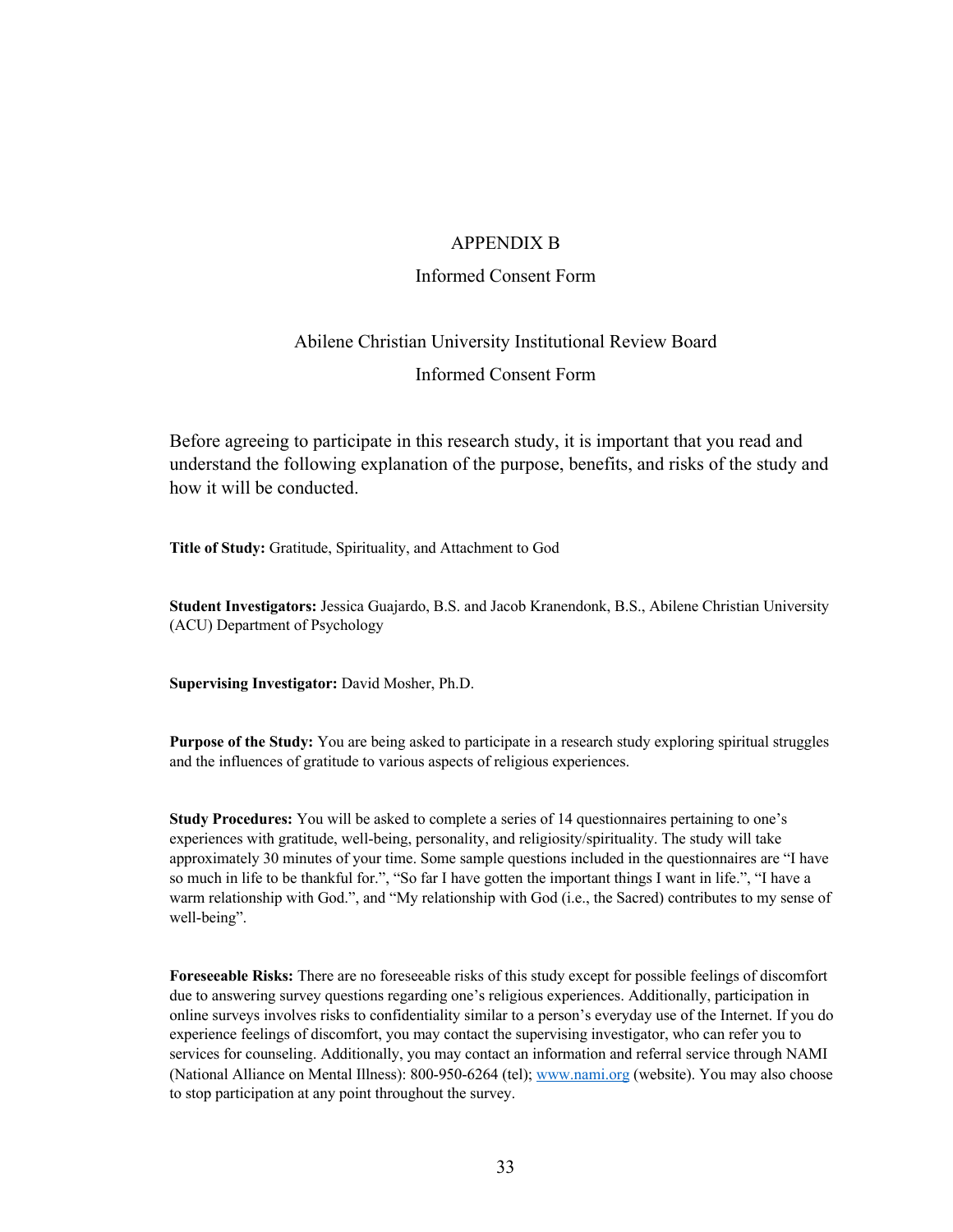**Benefits to the Subjects or Others:** This study is not expected to be of any direct benefit to you but may contribute to the growing body of knowledge surrounding gratitude and religious experiences. Your contribution to this body of knowledge could lead to an increased understanding about how gratitude and spiritual fortitude impacts religious experience and well-being, which would help researchers use this insight to benefit society.

**Compensation for Participants:** If you are participating in this study through Mechanical Turk for participation in research, you will be compensated a small monetary amount for completion and will be entered into a chance to win one of four \$50 Amazon gift cards.

**Procedures for Maintaining Confidentiality of Research Records:** Your participation in this study will be confidential. Identifying information will be collected only for compensation purposes. The confidentiality of your individual data will be maintained in any publications or presentations regarding this study. Only aggregated data from the questionnaires will be presented publicly or reported in subsequent publications. All research materials will be kept secure by utilizing a password protected USB to store data. Only the investigators will have access to these materials. Confidentiality will be maintained to the degree possible given the technology and practices used by the online survey company. Your participation in this online survey involves risks to confidentiality similar to a person's everyday use of the internet.

**Questions about the Study:** If you have any questions about the study, you may contact Jessica Guajardo at jrg16b@acu.edu (email) or Jacob Kranendonk at jhk17a@acu.edu (email). You may also contact Dr. David Mosher at dkm20a@acu.edu (email).

**Review for the Protection of Participants:** This research study has been reviewed and approved by the Abilene Christian University (ACU) Institution Review Board (IRB). The ACU IRB can be contacted at (325) 674-2885 (tel) or  $\frac{\text{orsp}(\partial_{\text{acu.edu}})}{\text{cumail}}$  with any questions regarding the rights of research participants.

#### **Research Participants' Rights:**

You have read or have had read to you all of the above and you confirm all of the following:

- You understand the possible benefits and the potential risks and/or discomforts of the study.
- You understand that you do not have to take part in this study, and your refusal to participate or your decision to withdraw will involve no penalty or loss of rights or benefits.
- You understand why the study is being conducted and how it will be performed.
- You understand your rights as a research participant, and you voluntarily consent to participate in this study

Do you wish to participate in this study?

- o Yes, I agree to participate in this study.
- o No, I decline to participate in this study.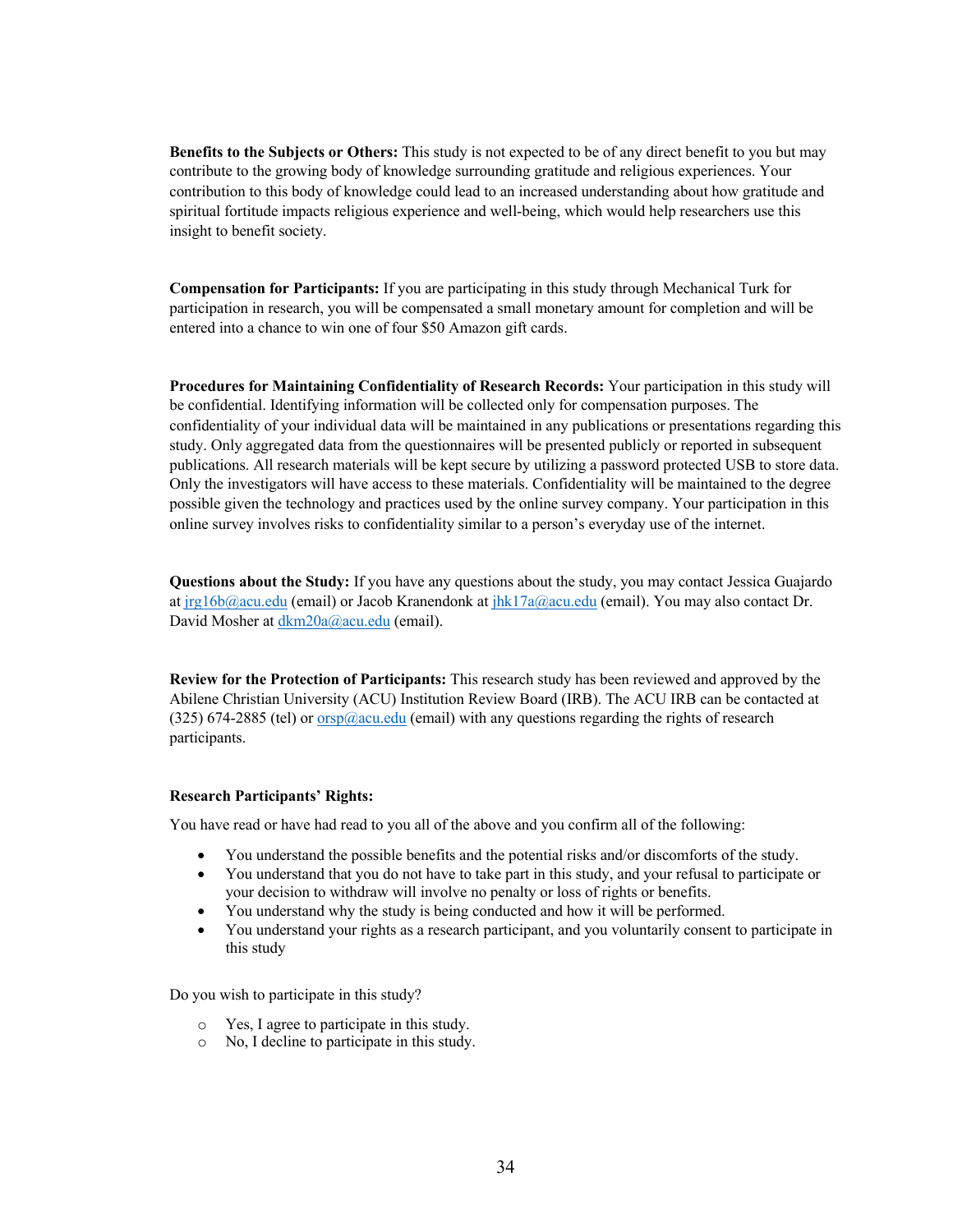## APPENDIX C

## Demographic Questionnaire

- 1. What was you gender assigned at birth?
	- a. Male
	- b. Female
	- c. Other:
- 2. What is your current gender?
	- a. Male
	- b. Female
	- c. Transgender male
	- d. Transgender female
	- e. Gender Queer
	- f. Other: \_\_\_\_\_\_\_\_\_\_
- 3. What is your age?
- 4. What is your current marital status?
	- a. Single
	- b. Married
	- c. Separated
	- d. Divorced
	- e. Widowed
	- f. Other: \_\_\_\_\_\_\_\_\_\_
- 5. What is your race?
	- a. White/Caucasian
	- b. Black/African-American
	- c. Asian/Pacific Islander
	- d. Latino/Hispanic
	- e. Native American
	- f. Multiracial \_\_\_\_\_\_\_\_\_\_
	- g. Other:  $\overline{\phantom{a}}$
- 6. What is your current sexual orientation?
	- a. Heterosexual
	- b. Gay
	- c. Lesbian
	- d. Bisexual
	- e. Queer
	- f. Other: \_\_\_\_\_\_\_\_\_\_
- 7. What is your current religious affiliation?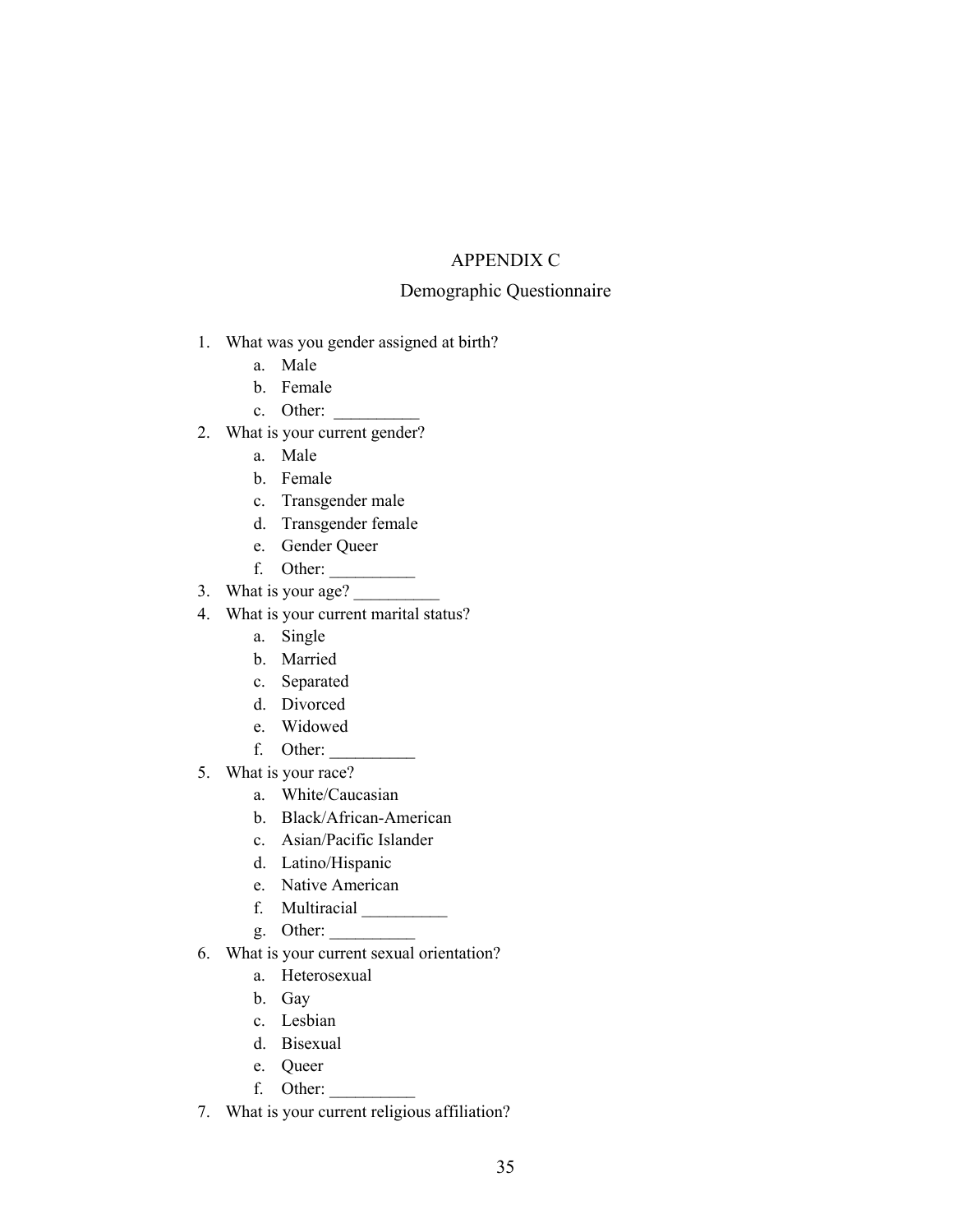- a. Christian Catholic
- b. Christian Evangelical Protestant
- c. Christian Mainline Protestant
- d. Christian Black Protestant
- e. Latter-day Saints
- f. Muslim
- g. Buddhist
- h. Hindu
- i. Jewish
- j. Atheist
- k. Agnostic
- l. None
- m. Other:
- 8. How long have you been a part of your current religious affiliation?
- 9. Have you ever had a previous religious affiliation that is different from your current religious affiliation?
	- a. Yes
	- b. No
- 10. If yes, what was your previous religious affiliation?
	- a. Christian Catholic
	- b. Christian Evangelical Protestant
	- c. Christian Mainline Protestant
	- d. Christian Black Protestant
	- e. Latter-day Saints
	- f. Muslim
	- g. Buddhists
	- h. Hindu
	- i. Jewish
	- j. Atheist
	- k. Agnostic
	- l. None
	- m. Other:
- 11. How long were you a part of your previous religious affiliation?
- 12. What is your highest level of education?
	- a. Less than High School diploma or GED
	- b. High School diploma or GED
	- c. Some college
	- d. Associate's degree
	- e. Bachelor's degree
	- f. Master's degree
	- g. Professional degree
	- h. Doctoral degree

13. What is your current occupation? (If none, type "unemployed")

14. Please estimate your current family annual income.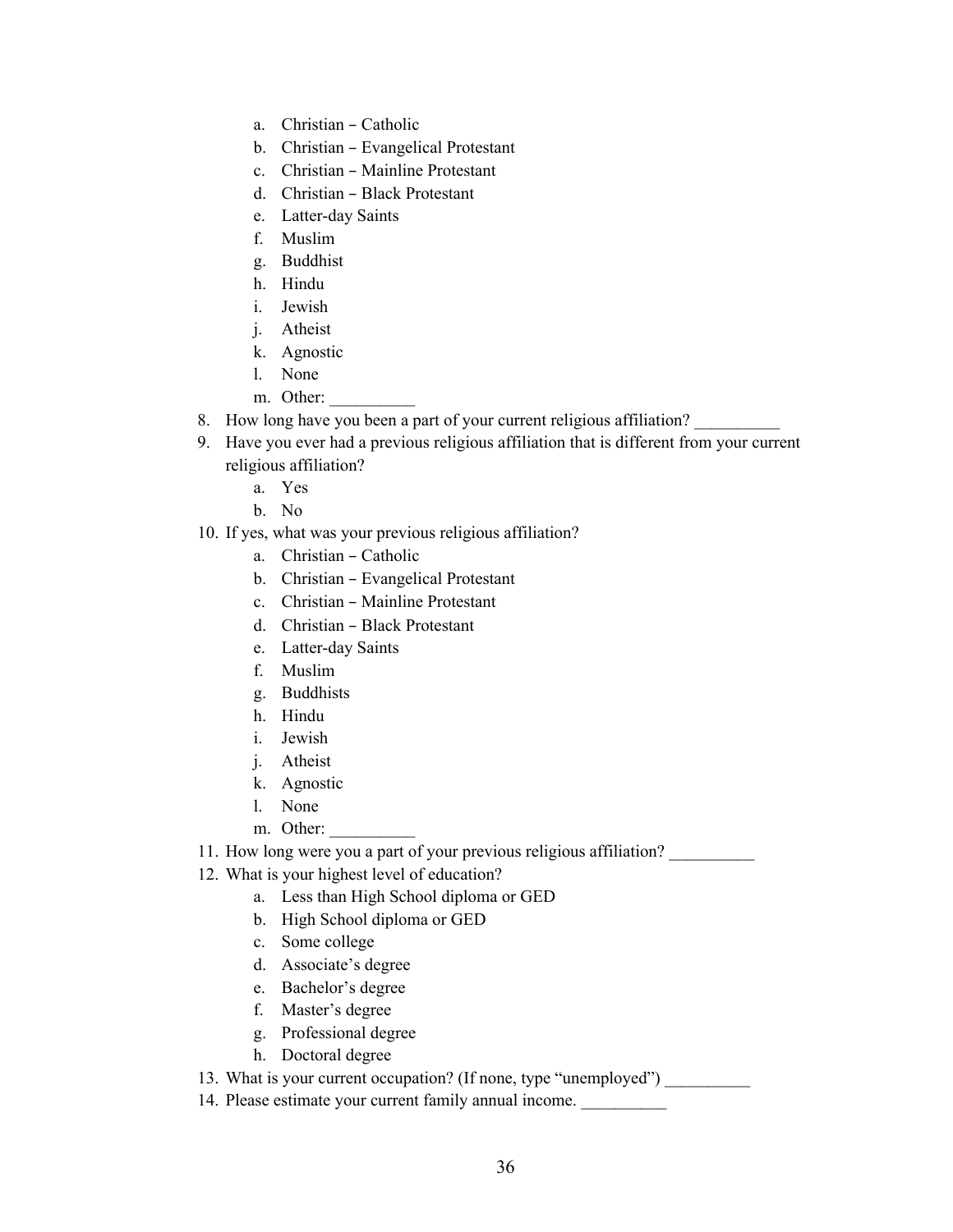|                                | Very<br>liberal<br>(1) | Liberal<br>(2) | Slightly<br>liberal<br>(3) | Middle<br>of the<br>road<br>(4) | Slightly<br>conservative<br>(5) | Conservative<br>(6) | Very<br>conservative<br>(7) |
|--------------------------------|------------------------|----------------|----------------------------|---------------------------------|---------------------------------|---------------------|-----------------------------|
| 1. Foreign<br>policy<br>issues | 1                      | $\overline{2}$ | 3                          | $\overline{4}$                  | 5                               | 6                   | 7                           |
| 2.<br>Economic<br>issues       |                        | 2              | 3                          | $\overline{4}$                  | 5                               | 6                   | 7                           |
| 3. Social<br><i>issues</i>     |                        | 2              | 3                          | $\overline{4}$                  | 5                               | 6                   | 7                           |

15. Use one of the following numbers to indicate your political views in the accompanying categories.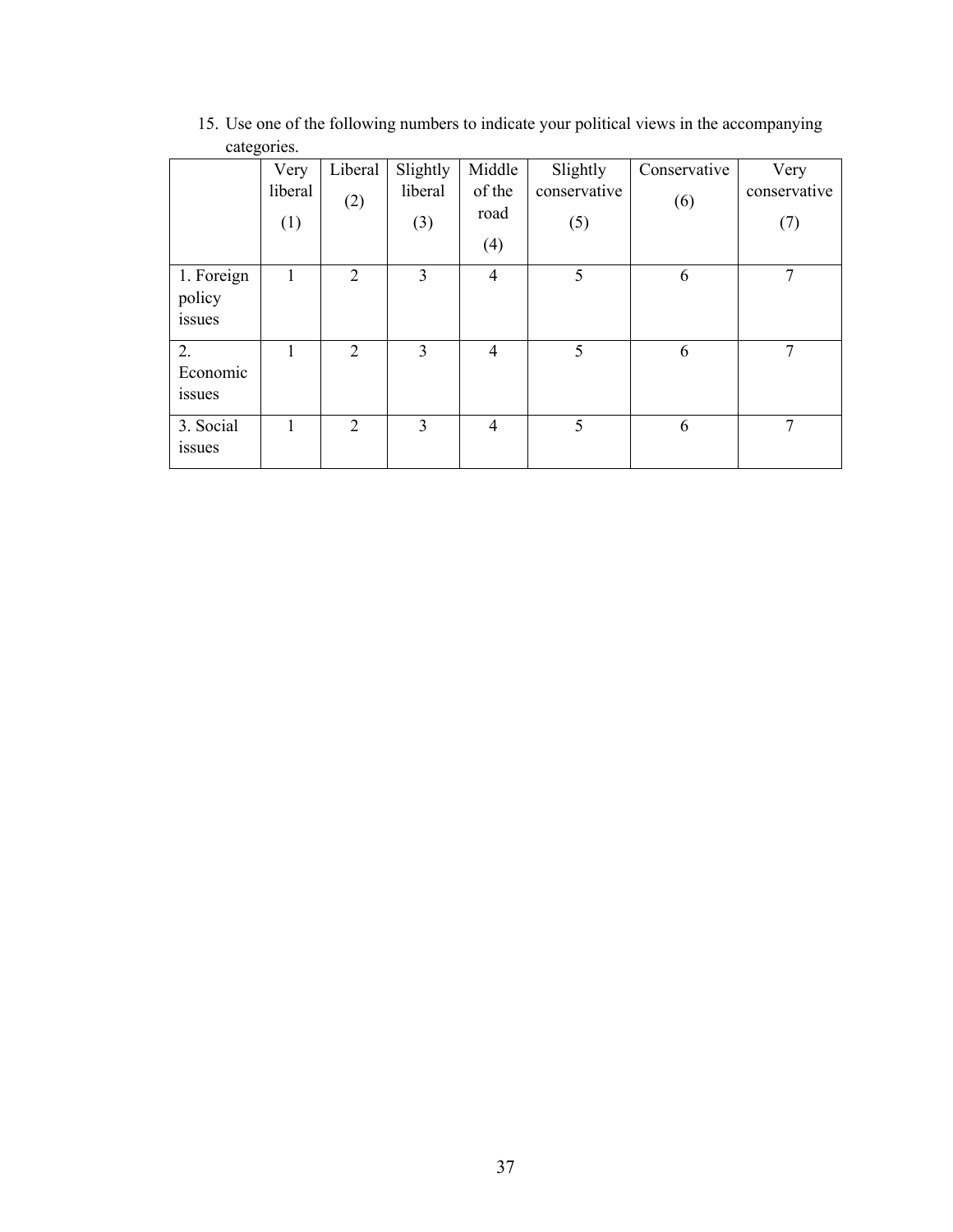## APPENDIX D

## Attachment to God Scale

DIRECTIONS: The following statements concern how you generally think and feel in your relationship with God (or any other supernatural force you believe in). Using the following scale, respond to each statement by indicating how characteristic it is of you.

| Not at all<br>characteristic<br>of me |  |  | Very<br>characteristic<br>of me |
|---------------------------------------|--|--|---------------------------------|

| 1. God seems impersonal to me.                                      |   |                | 3 | 4              | 5                        | <sub>b</sub> |  |
|---------------------------------------------------------------------|---|----------------|---|----------------|--------------------------|--------------|--|
| 2. God seems to have little or no interest in my personal problems. | 1 | $\overline{2}$ | 3 | $\overline{4}$ | 5                        | 6            |  |
| 3. God seems to have little or no interest in my personal affairs.  | 1 | $\overline{2}$ | 3 | $\overline{4}$ | 5                        | 6            |  |
| 4. I have a warm relationship with God.                             |   | $\overline{2}$ | 3 | $\overline{4}$ | 5                        | 6            |  |
| 5. God knows when I need support.                                   | 1 | $\overline{2}$ | 3 | $\overline{4}$ | 5                        | 6            |  |
| 6. I feel that God is generally responsive to me.                   | 1 | $\overline{2}$ | 3 | $\overline{4}$ | $\overline{\phantom{0}}$ | 6            |  |
| 7. God sometimes seems responsive to my needs, but sometimes not.   | 1 | 2              | 3 | $\overline{4}$ | 5                        | 6            |  |
| 8. God's reactions to me seem to be inconsistent.                   | 1 | 2              | 3 | $\overline{4}$ | 5                        | 6            |  |
| 9. God sometimes seems very warm and other times very cold to me.   | 1 | 2              | 3 | 4              | 5                        | 6            |  |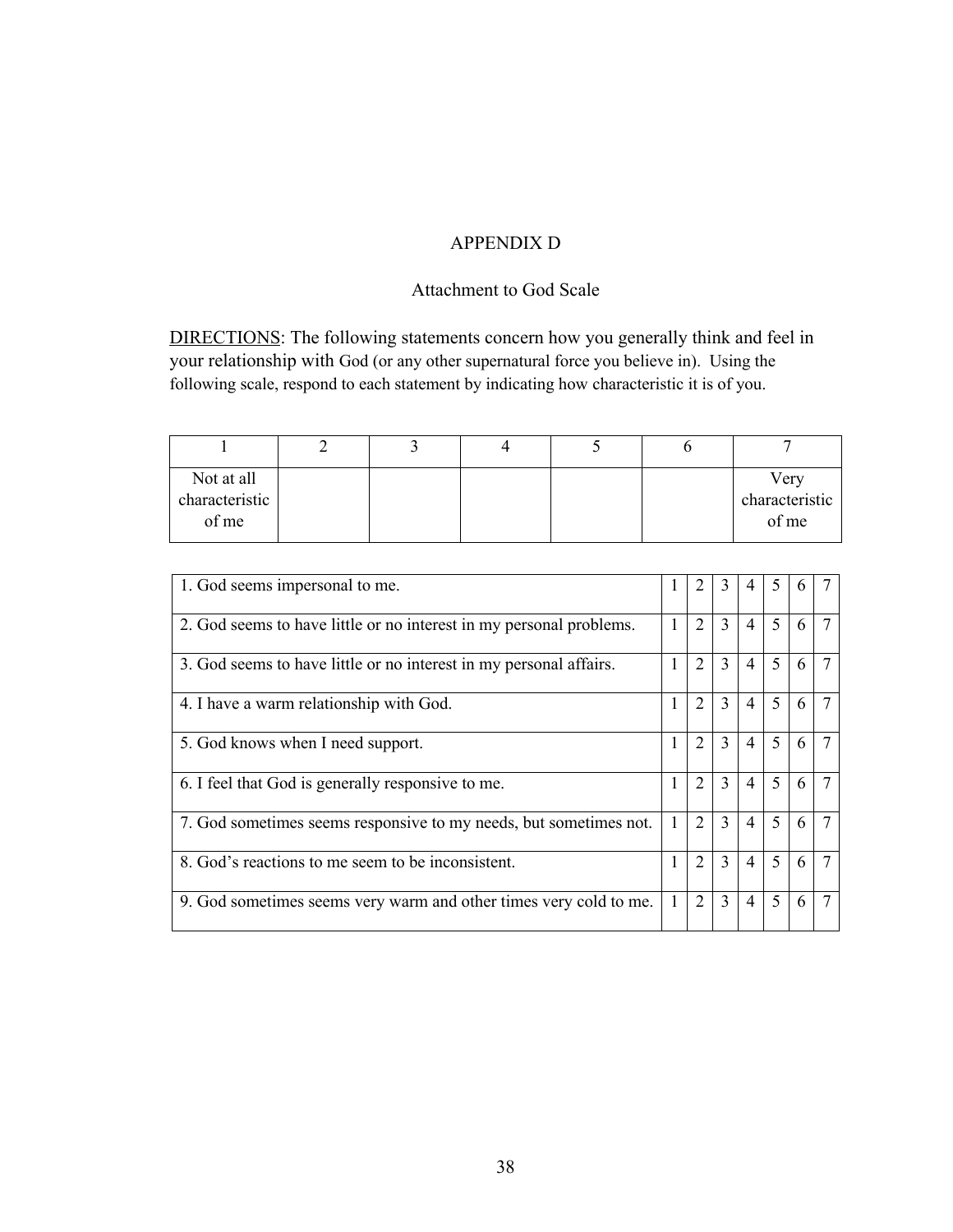## APPENDIX E

## Spiritual Struggle Inventory

How would you describe your present religious/spiritual tradition, if any? (for example, Catholic; Jewish; Baptist; Muslim; Buddhist; Hindu; atheist; agnostic; spiritual but not religious; none...)

How would you describe the religious/spiritual tradition in which you were raised, if any? (for example, Catholic; Jewish; Baptist; Muslim; Buddhist; Hindu; atheist; agnostic; spiritual but not religious; none...)

|                                                | Not at<br><b>All</b> |    |   |  |  |   |  | <b>Totally</b> |
|------------------------------------------------|----------------------|----|---|--|--|---|--|----------------|
| To what extent do you believe that God exists? |                      | л. | ∽ |  |  | - |  | 10             |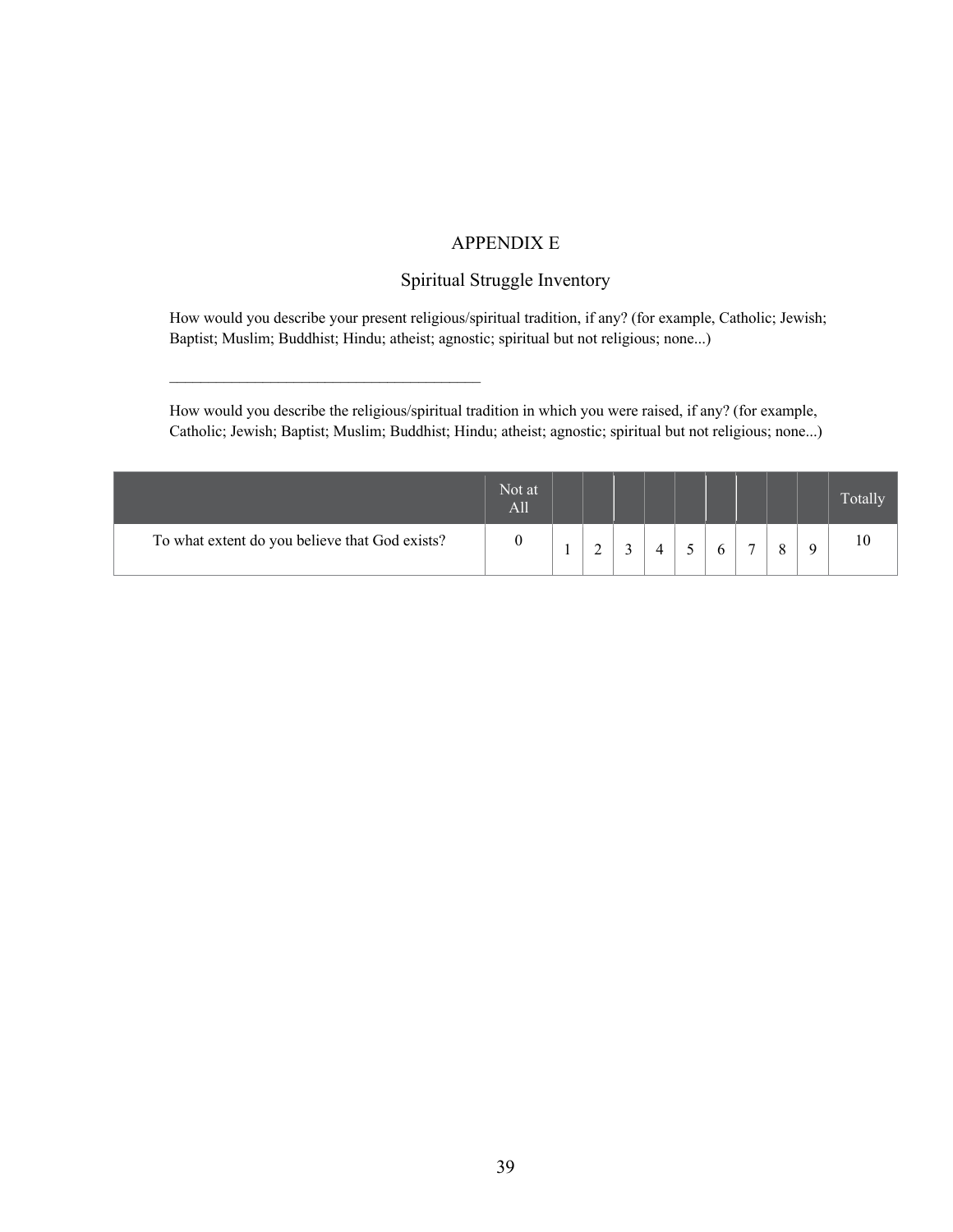| Within the past month, to what extent have you<br>struggled with each of the following?       | Not At<br>All | A<br>Little<br>Bit | Somewhat       | Quite<br>a Bit | A<br>Great<br>Deal |
|-----------------------------------------------------------------------------------------------|---------------|--------------------|----------------|----------------|--------------------|
| questioned God's love for me                                                                  | 1             | $\overline{c}$     | 3              | 4              | 5                  |
| felt angry at God                                                                             | 1             | $\overline{2}$     | 3              | 4              | 5                  |
| felt as though God had abandoned me                                                           | 1             | $\overline{2}$     | 3              | 4              | 5                  |
| felt as though God was punishing me                                                           | $\mathbf{1}$  | $\overline{2}$     | 3              | $\overline{4}$ | 5                  |
| felt as though God had let me down                                                            | 1             | $\overline{2}$     | 3              | $\overline{4}$ | 5                  |
| felt attacked by the devil or by evil spirits                                                 | 1             | $\overline{2}$     | 3              | 4              | 5                  |
| felt as though the devil (or an evil spirit) was trying to<br>turn me away from what was good | 1             | $\overline{2}$     | 3              | 4              | 5                  |
| worried that the problems I was facing were the work<br>of the devil or evil spirits          | 1             | $\overline{2}$     | 3              | $\overline{4}$ | 5                  |
| felt tormented by the devil or evil spirits                                                   | 1             | $\overline{2}$     | $\overline{3}$ | 4              | 5                  |
| had conflicts with other people about religious/spiritual<br>matters                          | 1             | $\overline{2}$     | 3              | 4              | 5                  |
| felt rejected or misunderstood by religious/spiritual<br>people                               | 1             | $\overline{2}$     | 3              | 4              | 5                  |
| felt as though others were looking down on me because<br>of my religious/spiritual beliefs    | 1             | $\overline{c}$     | 3              | 4              | 5                  |
| felt angry at organized religion                                                              | 1             | 2                  | 3              | 4              | 5                  |
| felt hurt, mistreated, or offended by religious/spiritual<br>people                           | $\mathbf{1}$  | 2                  | 3              | 4              | 5                  |
| felt guilty for not living up to my moral standards                                           | 1             | 2                  | $\mathfrak{Z}$ | 4              | 5                  |
| worried that my actions were morally or spiritually<br>wrong                                  | 1             | $\overline{2}$     | 3              | 4              | 5                  |
| wrestled with attempts to follow my moral principles                                          | $\mathbf{1}$  | $\overline{c}$     | $\mathfrak{Z}$ | 4              | 5                  |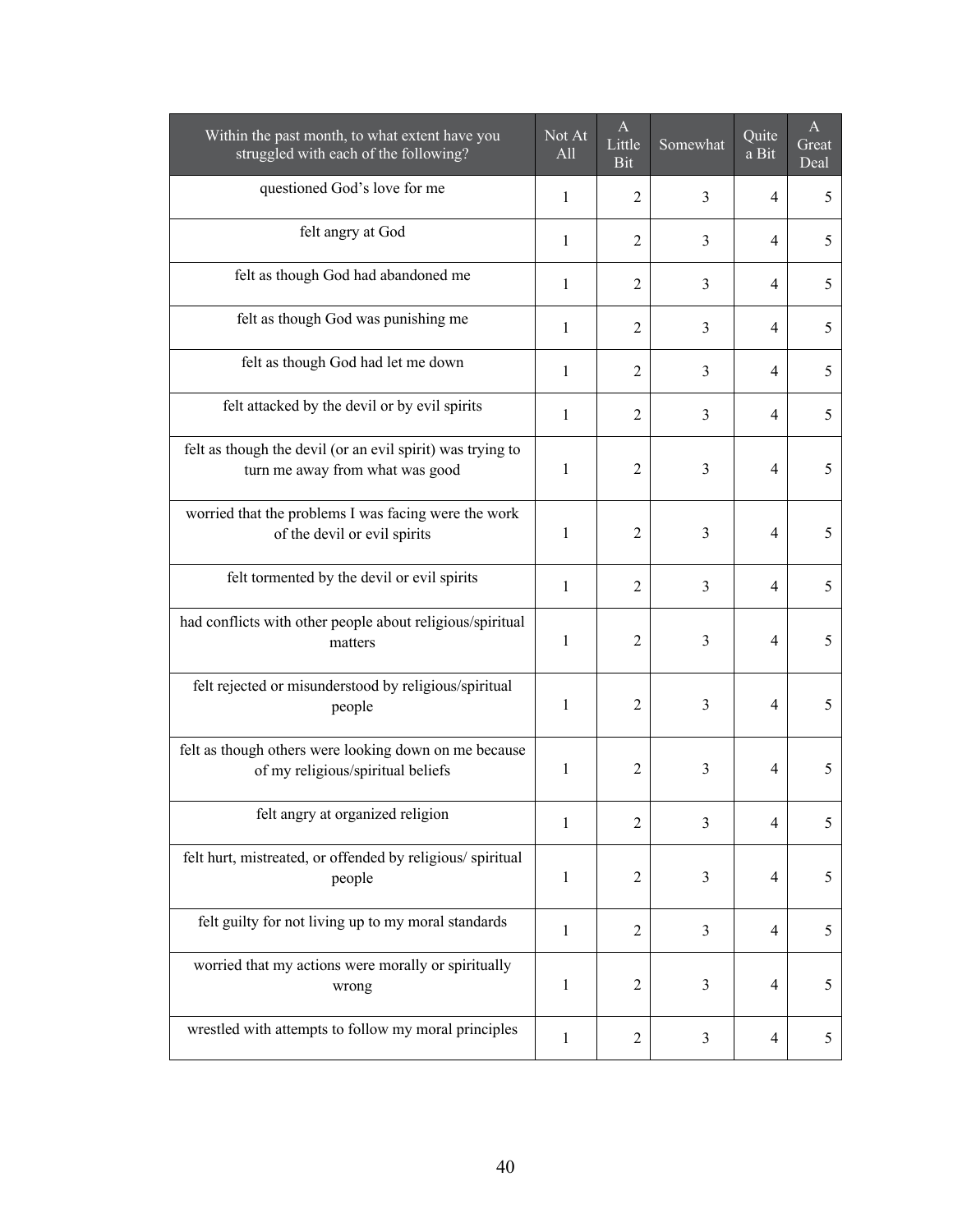| felt torn between what I wanted and what I knew was<br>morally right             | 1 | $\overline{2}$ | 3 | 4                        | 5 |
|----------------------------------------------------------------------------------|---|----------------|---|--------------------------|---|
| had concerns about whether there is any ultimate<br>purpose to life or existence | 1 | $\overline{2}$ | 3 | $\overline{4}$           | 5 |
| felt as though my life had no deeper meaning                                     | 1 | $\overline{2}$ | 3 | 4                        | 5 |
| questioned whether life really matters                                           | 1 | 2              | 3 | $\overline{4}$           | 5 |
| questioned whether my life will really make any<br>difference in the world       | 1 | $\overline{2}$ | 3 | $\overline{4}$           | 5 |
| struggled to figure out what I really believe about<br>religion/spirituality     | 1 | $\overline{2}$ | 3 | 4                        | 5 |
| felt troubled by doubts or questions about religion or<br>spirituality           | 1 | $\overline{2}$ | 3 | 4                        | 5 |
| felt confused about my religious/spiritual beliefs                               | 1 | $\overline{2}$ | 3 | $\overline{\mathcal{L}}$ | 5 |
| worried about whether my beliefs about<br>religion/spirituality were correct     | 1 | 2              | 3 | 4                        | 5 |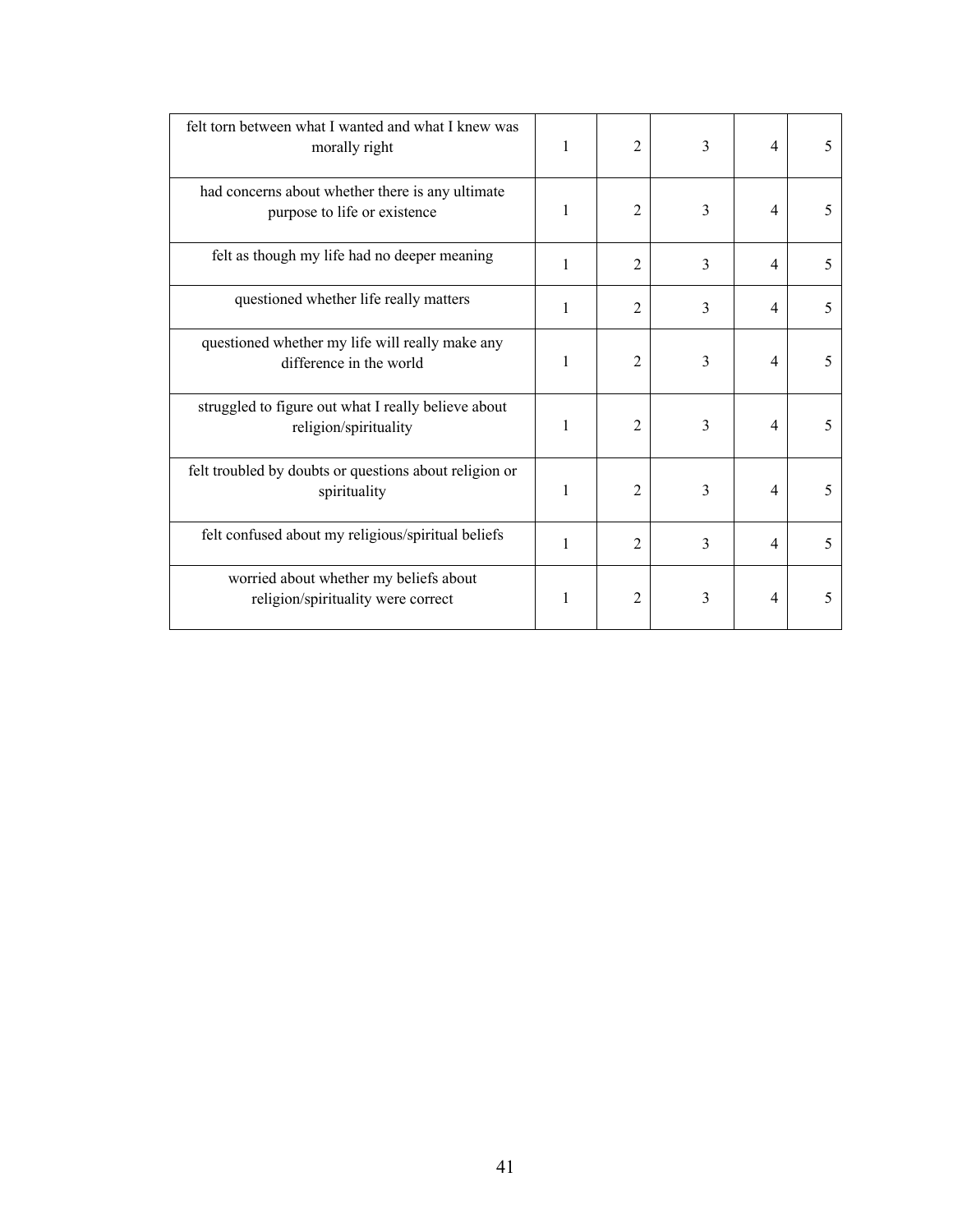## APPENDIX F

## Spiritual Fortitude Scale (SFS-9)

Please read the items below and respond by selecting the number that corresponds with how you typically respond in situations of adversity or trials.

- $1$  = Strongly Disagree
- $2$  = Disagree
- 3 = Neither Agree or Disagree
- $4 = \text{Agree}$
- $5 =$  Strongly Agree
- 1. My faith helps push me to overcome difficult tasks in life.
- 2. \_\_\_\_\_ I continue to do the right thing despite facing hardships.
- 3. Hardships give me a sense of renewed purpose.
- 4. My faith helps me stand up for what is right during challenging times.
- 5. \_\_\_\_\_ I am able to do the right thing even in the midst of hardship.
- 6. \_\_\_\_\_ My sense of purpose is strengthened through adversity.
- 7. \_\_\_\_\_ My faith helps me withstand difficulties.
- 8. \_\_\_\_\_ I retain my will to live despite my hardship.
- 9. I find meaning in my struggles.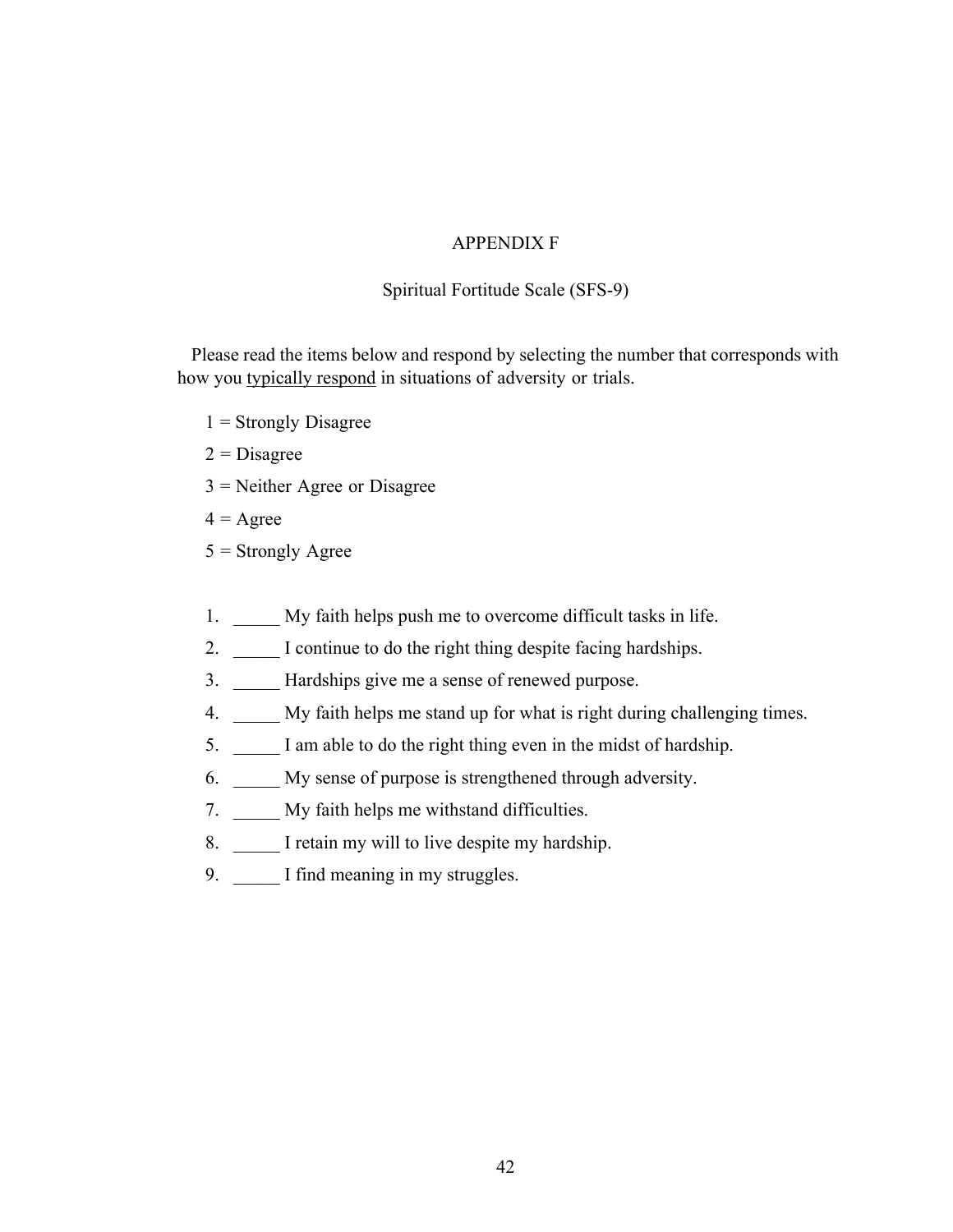## APPENDIX G

## Faith Maturity Scale (11-item)

| <b>Never</b> |      |       | Rarely True Sometimes Often Almost Always |          |                       |      |
|--------------|------|-------|-------------------------------------------|----------|-----------------------|------|
| <b>True</b>  | True | While | once in a True True                       |          | <b>Always</b><br>True | True |
|              |      | 3     | $\mathbf{\Lambda}$                        | $\sim$ 5 | 6.                    |      |

\_\_\_\_\_1. I help others with their religious questions and struggles.

- 2. I seek out opportunities to help me grow spiritually.
- \_\_\_\_\_3. I feel a deep sense of responsibility for reducing pain and suffering in the world.
- \_\_\_\_\_4. I give significant portions of my time and money to help other people.
- 5. I feel God's presence in my relationships with other people.
- \_\_\_\_\_6. I care a great deal about reducing poverty in the United States and throughout the world.
- \_\_\_\_\_7. I try to apply my faith to political and social issues.
- 8. My life is committed to the God of my understanding.
- \_\_\_\_\_9. I talk to other people about my faith.
- \_\_\_\_\_10. I have a real sense that God is guiding me.
- 11. I am spiritually moved by the beauty of God's creation.